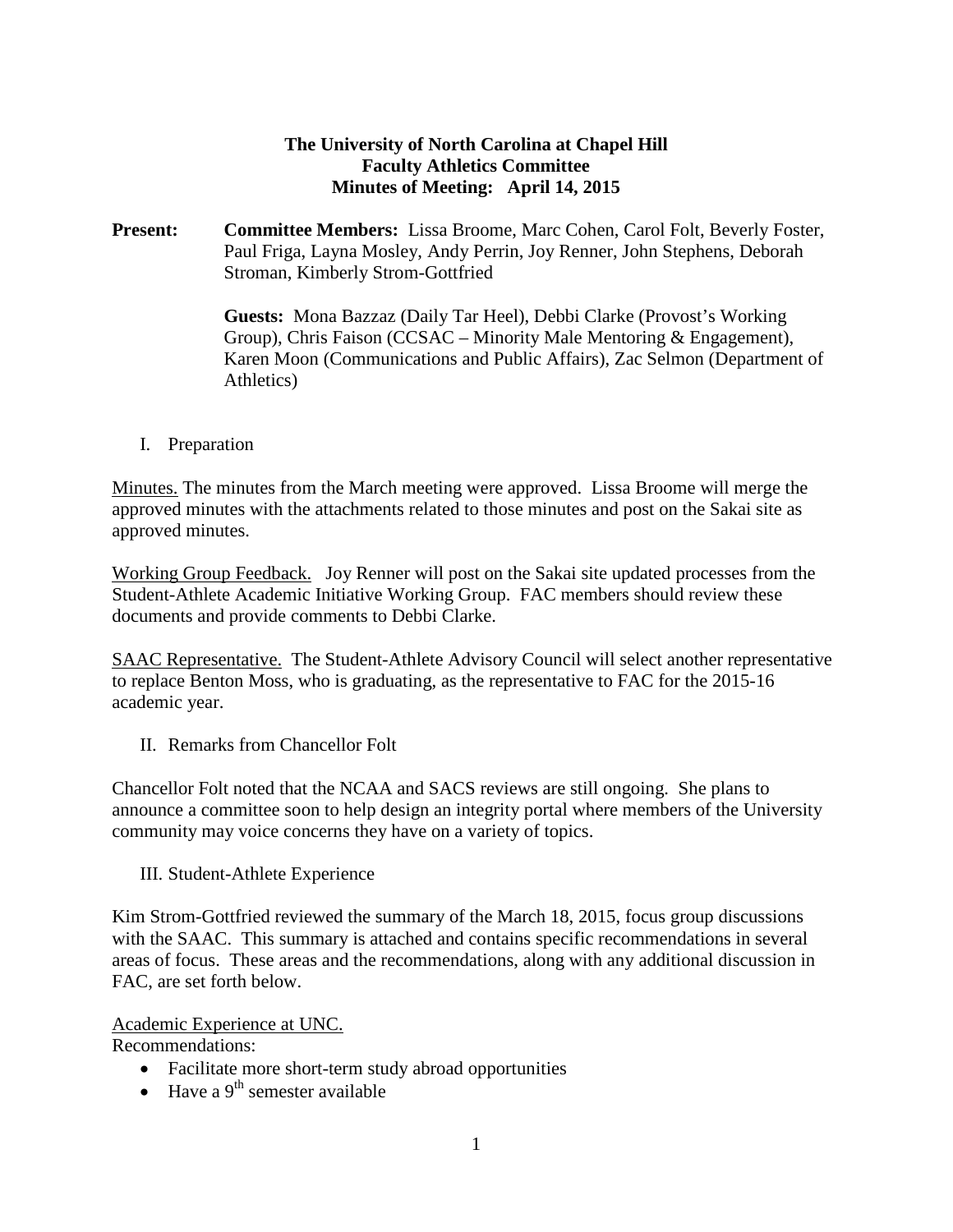• Don't allow competitions or additional/intense practice obligations during finals

Additional discussion points:

• The Business School may have a successful model for shorter international programs

Relationships with Faculty.

Recommendations:

- "Invite a Prof to Practice" initiatives are a great way to break down barriers and develop empathy for the experiences of SAs
- Have travel letters issued electronically, preferably not by the SA

Additional discussion points:

• Accessibility Resources (Tiffany Bailey) provides faculty letters online. This may avoid embarrassment by the student or inconvenience to the faculty member receiving the letter before or after class. Michelle Brown will discuss further with Tiffany. On the other hand, we want student-athletes to take responsibility for this.

Coaches' Support for Academics.

Recommendations:

• None

Experiences with ASPSA and Academic Advising Program.

Recommendations:

• Be sure to transmit positive and negative feedback to ASPSA and AAP staff

Additional discussion points:

• Consider how students can provide feedback on performance of ASPSA and AAP staff in addition to their feedback on ASPSA tutors.

#### Academic Dishonesty.

Recommendations:

• Have presentations focused on study skills, but also on "scared straight" accounts by students who have been before the Honor Court

Additional discussion points:

• This is a problem across the student body

### Necessary Support?

Recommendations:

• Increase visibility/capacity of sports psychologist who is very helpful on a range of issues for those who know and use him

Additional discussion points:

• SAs also need to know about other resources that are not connected to the team and available on campus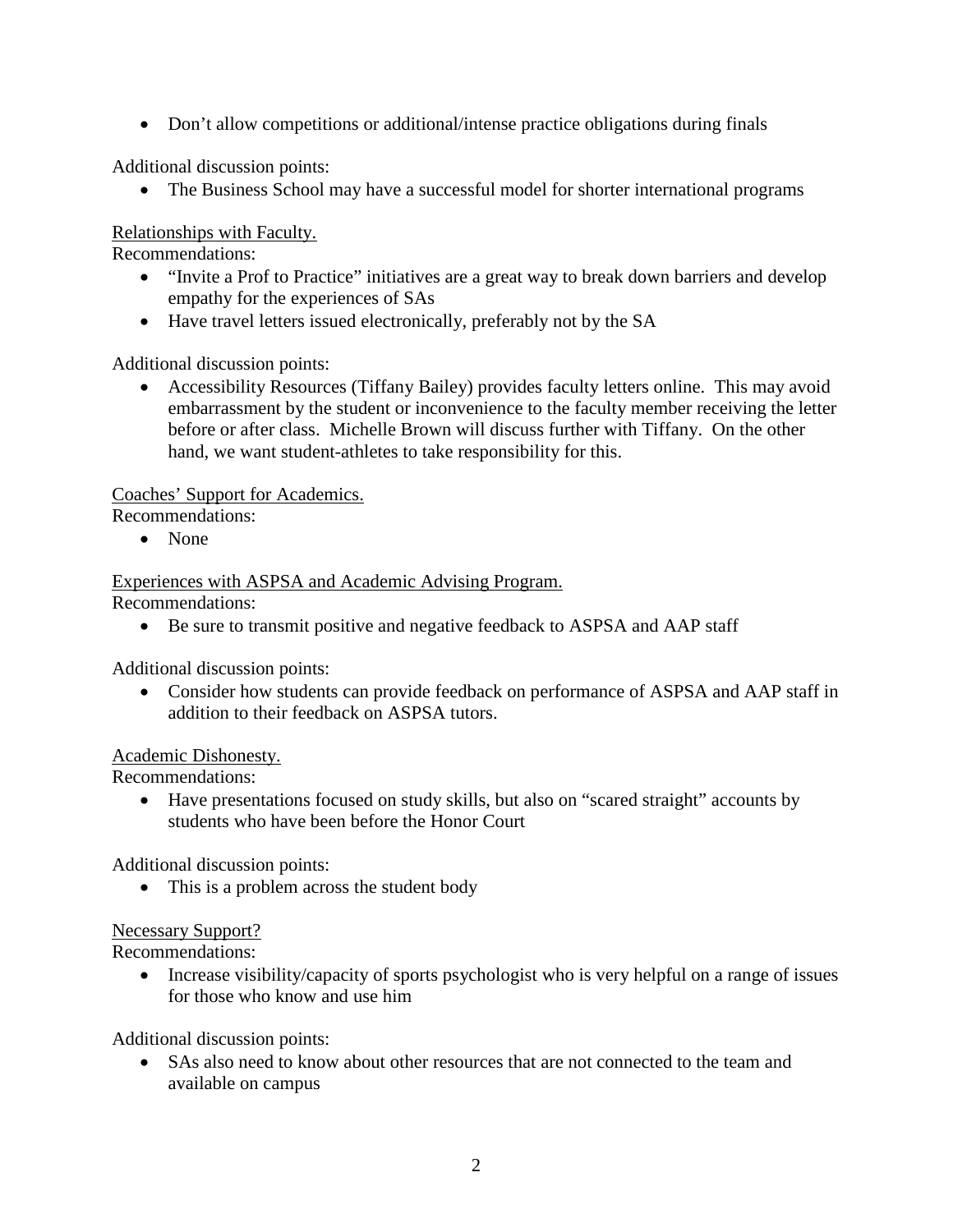Team Climate.

Recommendations:

• Examine issues mentioned regarding some teams and coaches and discuss with the AD

#### Resolving Problematic Incidents.

Recommendations:

- Scandals at other schools are instructive (cautionary tales)
- Better/clearer guidance about resources available when SAs need them

#### UNC Experience.

Recommendations:

- Have student-athletes evaluate ASPSA advisors
- Allow a  $5^{\text{th}}$  year
- Encourage more variability in class times, opening up majors or prerequisites that are now "closed" to student-athletes because of practice schedules
- Increase latitude further in early registration
- Support/recognize ALL teams big/small, M/F, revenue/non-revenue

Additional discussion points:

- On campus parking was listed as an issue for students trying to attend practice. Some SAs thought there might be a disparity in how this issue was handled between revenue and non-revenue SAs
- Explore how often diving travels to Greensboro to practice
- A fifth year or ninth semester is being explored by the Working group. One issue is whether this is a redshirt year or a  $5<sup>th</sup>$  year after athletic eligibility is exhausted. This is counter to UNC policy which pushes students to graduate in four years.
- More information about the timing of classes should be forthcoming from the SA exit surveys. Professor Perrin expressed some concern that similar information is not available from non-SAs about class time concerns and that any efforts we make on behalf of SAs might lead to more differentiation between SAs and non-SAs.

Before the next meeting of FAC Professors Friga and Strom-Gottfried agreed to circulate a poll to FAC members to help prioritize these recommendations and advise the Chancellor. The goal may be to prepare a written report that highlights the positive things we heard in the focus groups and list our recommendations for the future. These items will not necessarily constitute the committee's work plan for next year.

Professors Strom-Gottfried and Friga hope to receive soon the portions of the Exit Survey related to issues of concern to FAC. This survey is administered by Athletics to student-athletes who have exhausted their eligibility to compete.

IV. Admissions – Closed Session

It was moved, seconded, and passed that the committee go into closed session pursuant to N.C. Gen. Stat. § 143-318.11. The committee reviewed protected information about the academic performance of certain students and sub-groups of students. In addition, Chancellor Folt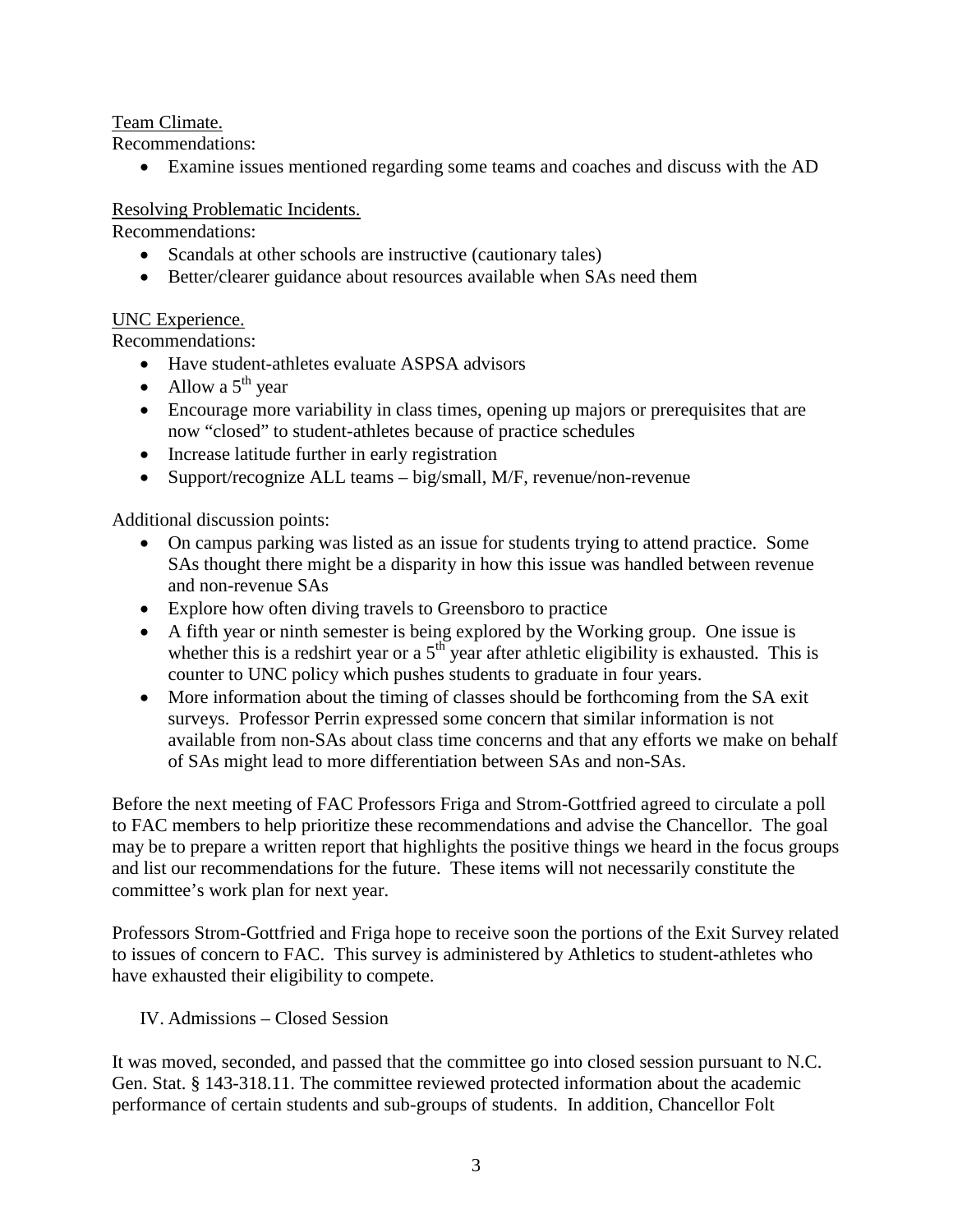discussed efforts to ensure compliance with some NCAA rules not related to admissions. It was moved, seconded, and passed that the committee return to open session.

V. Admissions – Open Session

The committee engaged in a wide-ranging discussion about how to review the performance of student-athletes, particularly those admitted through the Special Talent Committee process.

Groups whose performance could be compared to those SAs admitted through the Special Talent Committee process.

- First generation college students
- Nonwhite male students (versus nonwhite male SAs)
- Covenant students
- Participation in honors programs (SAs versus students)

How to define success at Carolina.

- Graduation
- Retention
- GPA over time and not just first-year GPA
- Lack of honor court issues

How to determine if a SA applicant has "grit" and desire to be a successful student (in addition to athlete) at UNC.

- Parents attended (or not) college
- Interest in earning a degree
- Has an interest in a specific major
- Attitude towards learning
- Letters from and discussion with high school counselors and teachers
- Face-to-face meetings with admissions, ASPSA, faculty
- Motivation as evidenced by hard work in athletics and in academics
- Learn from Cynthia Demetriou and her insights as UNC's retention coordinator
- Learn from the military which has tools to evaluate motivation of high school aged students

Professors Cohen and Perrin agreed to consider this discussion as they clarify what FAC is trying to learn and what data would be helpful to inform that learning.

VI. Time/Commitments Discussion Input

Professor Renner explained that a survey instrument designed by Benton Moss will be put into a Qualtrix survey and distributed to student-athletes through an email from their academic counselor (since they usually open those emails). Professor Renner will check to see if this survey requires IRB review.

VII. COIA Memo and House Bill Related to Intercollegiate Athletics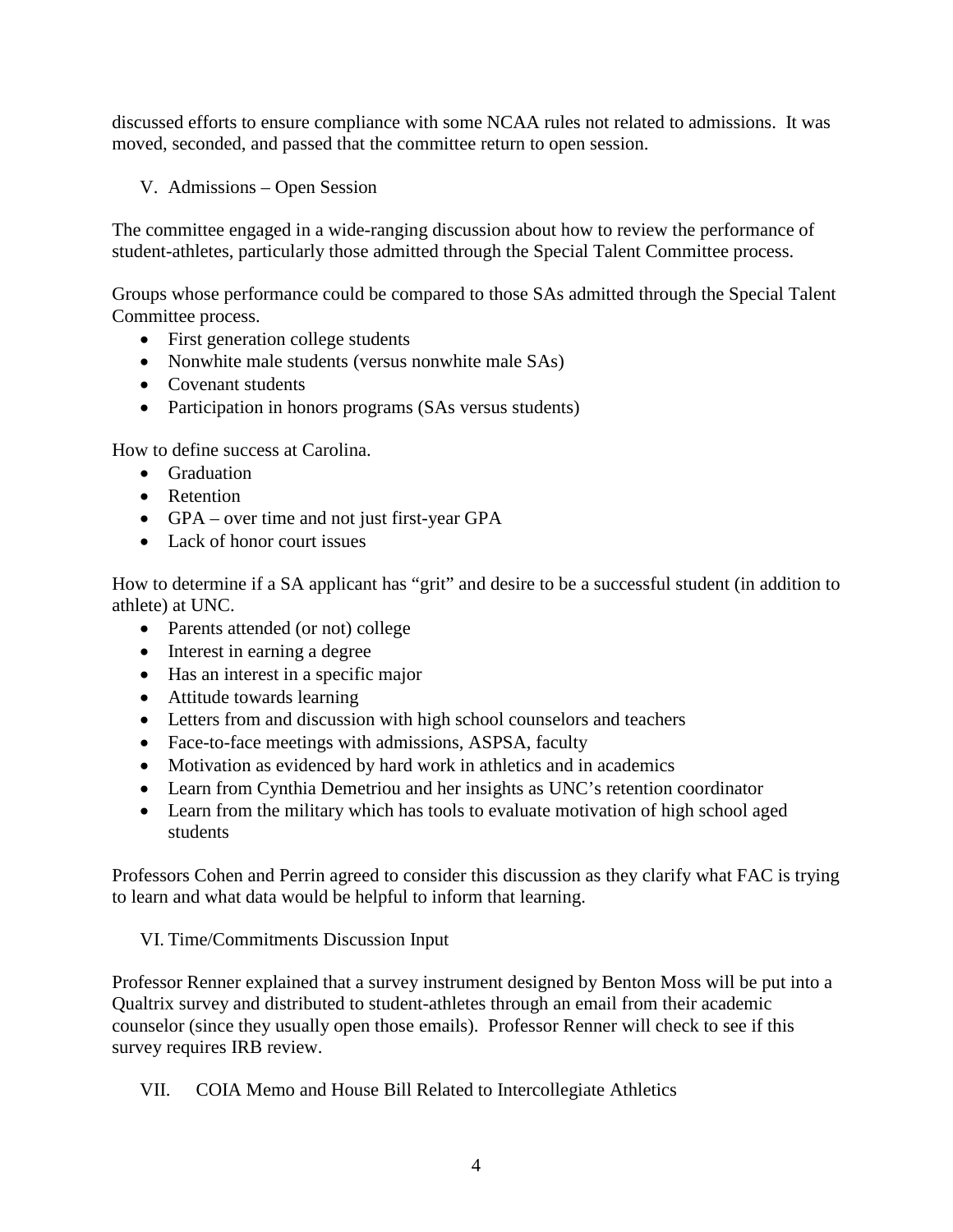The committee briefly discussed a request from the Coalition on Intercollegiate Athletics (COIA) to endorse a bill pending the U.S. House of Representatives that calls for a blue ribbon Presidential Commission "to identify and examine issues of national concern related to the conduct of intercollegiate athletics and to make recommendations for the resolution of such issues."

The committee agreed that such an effort was premature, given recent changes to NCAA governance (autonomy conferences) and pending litigation. Professor Renner will respond to COIA that we are comfortable with our campus, conference, and NCAA examinations of reforms related to intercollegiate athletics. She will copy Faculty Chair Bruce Cairns on our response.

#### VIII. Academics

Clustering. Professor Mosley asked why we should care about clustering. A cluster may mean the class is less rigorous, biased in favor of student-athletes, and perhaps clustering could affect the culture in the classroom. Professor Layna Mosley reported that the FAC Academics members were informally added to this review process last year. The review includes the Senior Associate Dean for Undergraduate Education in the College, the FAR, and the Registrar. The review process also feeds into an annual report that is now required by the UNC General Administration. The GA threshold for a cluster of student-athletes is 25% of enrollment. Our internal review uses 20% for regular term courses and 30% for summer school courses. In fall 2014, there were 97 courses that exceeded the relevant threshold. The Senior Associate Dean follows up by asking the department chair for any courses that exceed out threshold whether the course meets regularly and has an appropriate syllabus. In addition, the group reviews grade distributions in the clustered classes. The GA guidelines suggest three prongs for review and analysis:

- (1) Analyzing the grade distribution between student-athletes and non-student-athletes in flagged sections.
- (2) Analyzing the grade distribution between flagged sections and non-flagged sections of same course.
- (3) Reviewing the transcript of any student-athlete who enrolls in three or more flagged sections per academic year (including summers).

FAC concluded that the three levels of review outlined by GA may be the appropriate and sufficient level of review so that it may not be necessary for Dean Panter to call department chairs unless this three-level review detects an issue. FAC is comfortable with the review group going forward with the next steps.

Majors. Professor Mosley discussed the  $1<sup>st</sup>$  and  $2<sup>nd</sup>$  majors of junior level student-athletes as of the fall census date. Changes in majors over time were also reviewed. The percentage of majors in Business Administration has increased and the percentage in Communication Studies majors has decreased. Professor Renner will notify Dean Panter of the decrease in Communications Studies. The Business School increase may potentially be influenced by several practices in that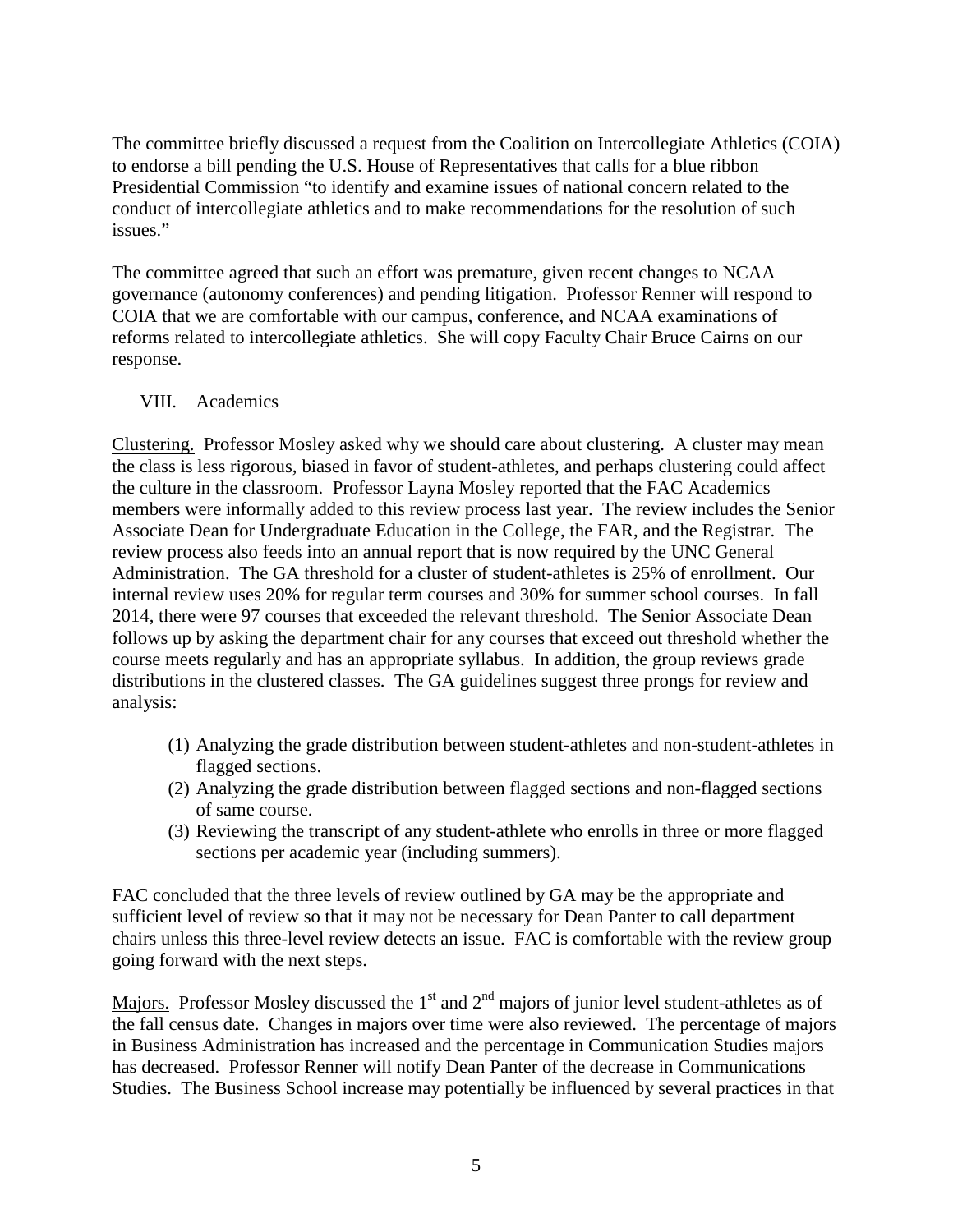school: all classes are recorded, classes are offered at different times, students may feel appreciated, the curriculum and its emphasis on experiential learning may be of interest. It was also noted that admissions standards to Kenan-Flagler are, however, high. The number of AAAD majors has declined dramatically. There are only 17 AAAD majors from the student body.

Missed classes. Professor Mosley discussed data that she had obtained from each sport's program about the number of classes missed for competition. She noted some issues regarding standardization of reporting:

- Does it include ACC Championships (in some sports all teams compete; in others, only the highest ranked teams)?
- Does it include NCAA Championship play? This cannot be included in advance. Would a look at the prior year's actual travel, factoring in all post-season play, be a better picture for FAC?
- Do teams include time that must be missed from classes to accommodate home competitions? It appears that Men's Lacrosse may be the only team that has included missed class time for this reason, but it is likely that other teams might miss class too (unless their established practice times overlap with any time needed for home competitions). Men's Lacrosse practices in the mornings so its students are more likely to be regularly enrolled in afternoon classes that might conflict with home competitions.
- Do teams include time that might need to be missed at the end of a day to travel to an away competition site? Again, a retrospective look at this will yield the greatest accuracy in actual time spent.

Complete Carolina. Thirty-four former student-athletes have initially expressed interest in Complete Carolina. Four former students are currently enrolled and over a dozen others have met the minimum requirements to return to UNC to complete their education. These students have been referred to the Academic Advisors working with student-athletes to design their programs. The other former students expressing interest did not leave UNC academically eligible and must work to restore their eligibility to be considered for Complete Carolina. Challenges to students seeking to finish their UNC degrees through this program include:

- No online application
- Students may not receive aid from UNC to attend another institution that might be more convenient for them
- UNC requires that the last 30 hours needed for a UNC degree must be taken in residence at UNC

The Athletics Department is hoping to help bring about national change so that scholarship support may be provided for former student-athletes to attend other institutions or enroll online through other institutions that have extensive online education programs.

Financial Education for Student-Athletes. Currently, Wells Fargo (a UNC Athletics sponsor) provides optional financial education for second year student-athletes. The committee expressed a number of different ideas that might be considered in the light of this ongoing program. In particular, students receiving athletics aid will now also receive "cost of attendance" making this education even more important.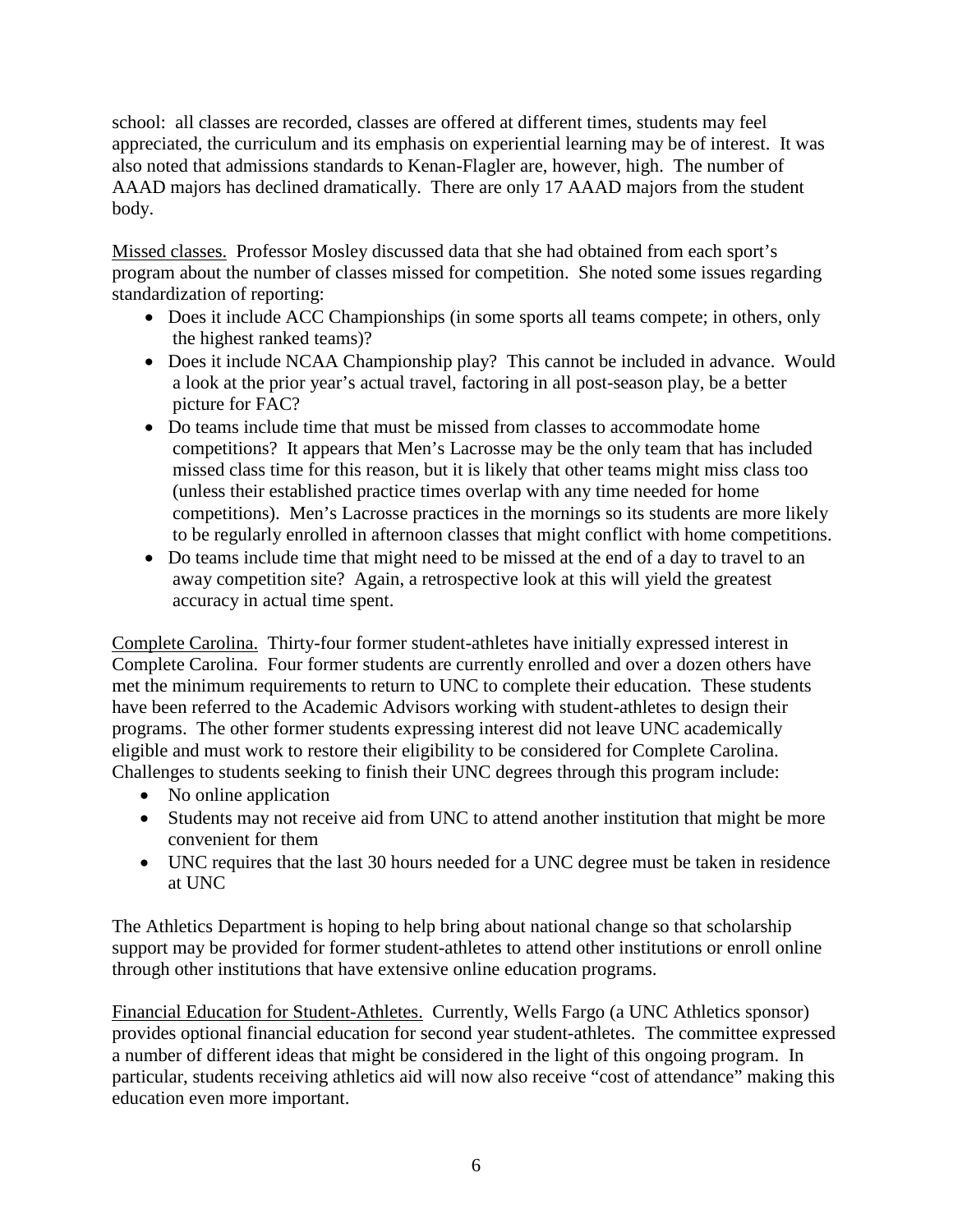- How many student-athletes participate? If the program were online, could it be offered to all UNC students and not just to student-athletes?
- Is an *optional* program addressing the students who need this training the most?
- Does the program meet students where they are?
- How do we measure the efficacy of the program?
- What feedback have we received about the program from student-athletes? Cricket Lane reported that SAs are positive about the program.
- If this is made mandatory, how does that square with our concern about expanding time commitments for SAs?
- Should there be online modules that must be completed before a SA may receive a check?
- Can payments be directly deposited to a savings account?

The meeting adjourned at 6:00.

The next meeting is May 5 from 3:30 to 5:30.

Minutes respectfully submitted by Lissa Broome

#### Attachments

SAAC Focus Group Summary Admissions Questions COIA Request BILLS – HR 275 GA Guidelines on Clustering Review Majors Summary Fall 2014 Majors Data All Fall 2014 Class Misses 2014-2015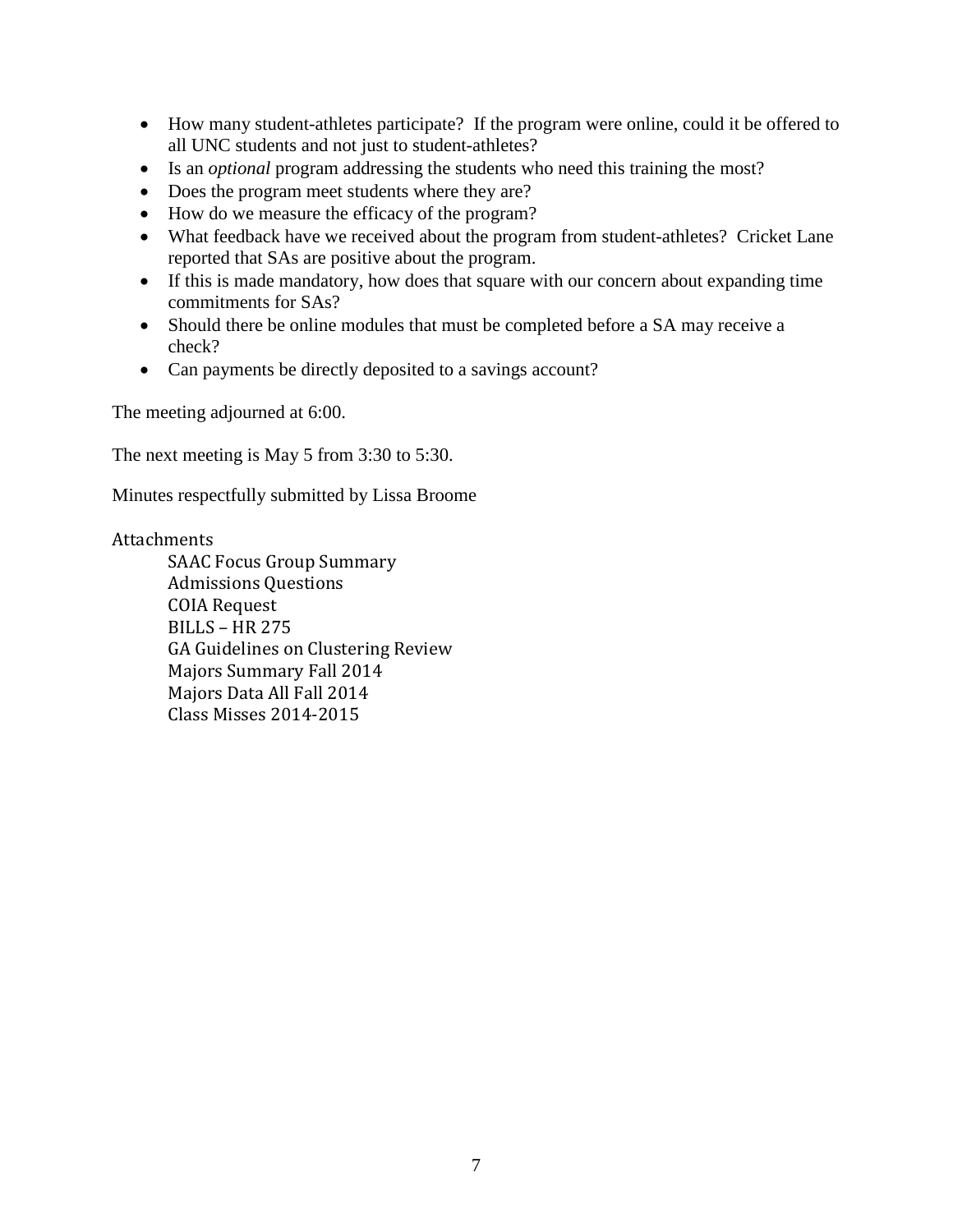#### **Summary, SAAC Focus Groups with FAC – March 18, 2015**

(Compilation of the notes from all FAC group facilitators is available on the FAC Sakai site under April meeting materials)

### **Academic Experience at UNC**

#### Themes

It is hard to get international experiences

Some majors and coaches try to make the scheduling work, but often the SA is left in the middle, not wanting to disappoint, or ask accommodations from, either party.

Time demands require good planning and self-discipline

### Recommendations

Facilitate more short-term study abroad opportunities

Have a 9<sup>th</sup> semester available

Don't allow competitions or additional/intense practice obligations during finals.

### **Relationships with Faculty**

### Themes

Travel letters and checkers (more the former) are stigmatizing and create distance between faculty and SAs at the start of the relationship.

When exams are missed, some faculty use it for an allowed drop or allocate the points to the final. Both feel disadvantageous to the SAs.

### Recommendations

"Invite a Prof to Practice" initiatives are a great way to break down barriers and develop empathy for the experiences of SAs

Have travel letters issued electronically, preferably not by the SA

### **Coaches' Support for Academics**

#### Themes

They are definitely taking it more seriously, especially a focus on GPAs, though perhaps more focused on eligibility than achievement.

Variability across sports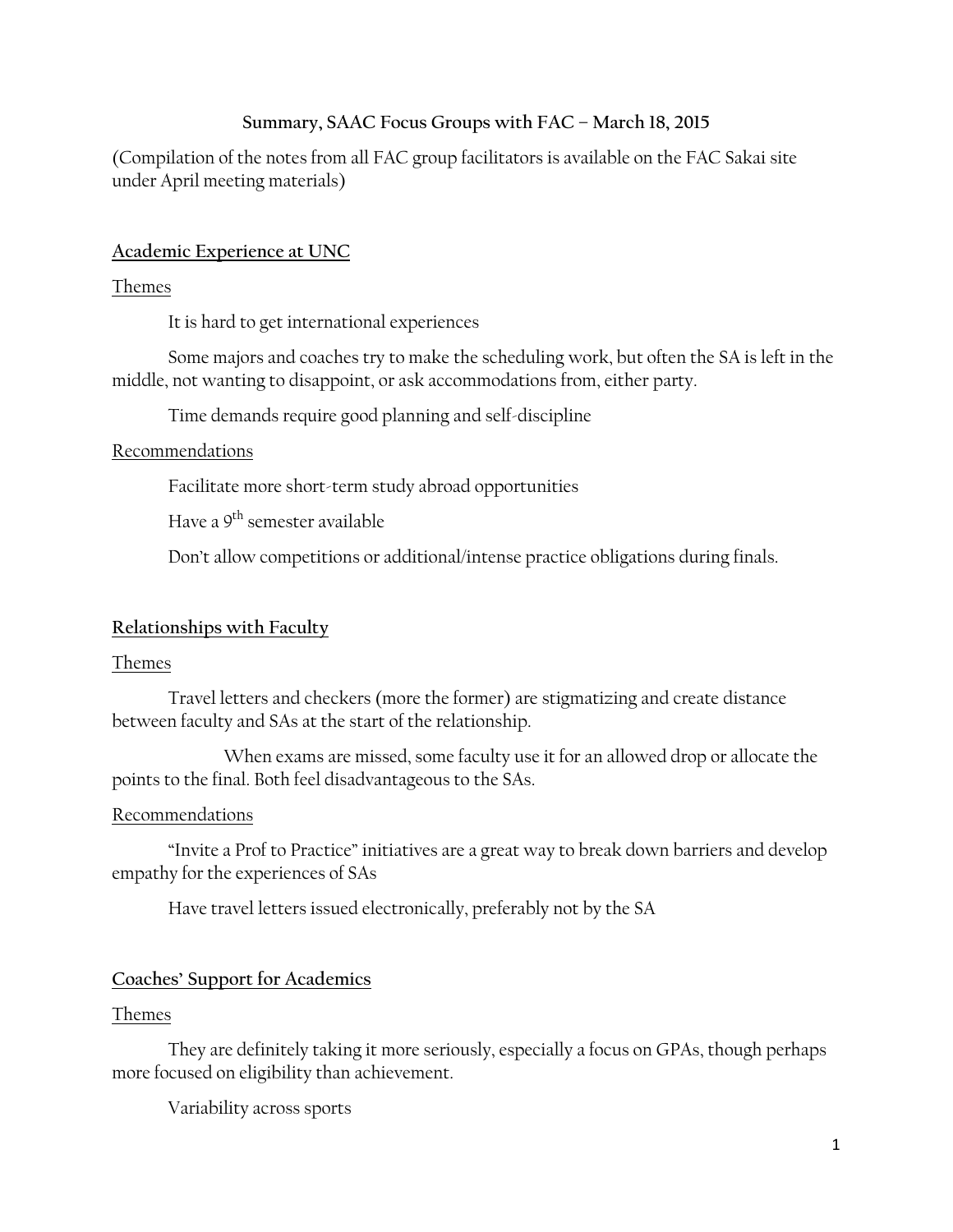**Recommendations** 

None from groups

#### **Experiences with ASP and AA**

#### Themes

Loudermilk makes a huge positive difference

Especially important first year.

Some loss of continuity in advising due to turnovers and terminations

Several individuals singled out for special commendation.

#### Recommendations

None in particular, but how can we get +/- feedback to ASP/AA staff?

#### **Academic Dishonesty**

#### Themes

Yes, it is present – Across the student body

Perception that SAs are targeted for higher scrutiny, than say, Greek system.

#### Recommendations

Have presentations focused on study skills, but also on "scared straight" accounts by students who have been before the Honor Court. (At a certain point, knowing what to do is not the issue)

#### **Necessary Support?**

#### Themes

The whole package is helpful (fueling stations, nutrition, trainers, psychologist).

There may be differential access to services and facilities based on type of sport or player's importance.

#### Recommendations

Increase visibility/capacity of sports psychologist. Very helpful on a range of issues for those who know and use him.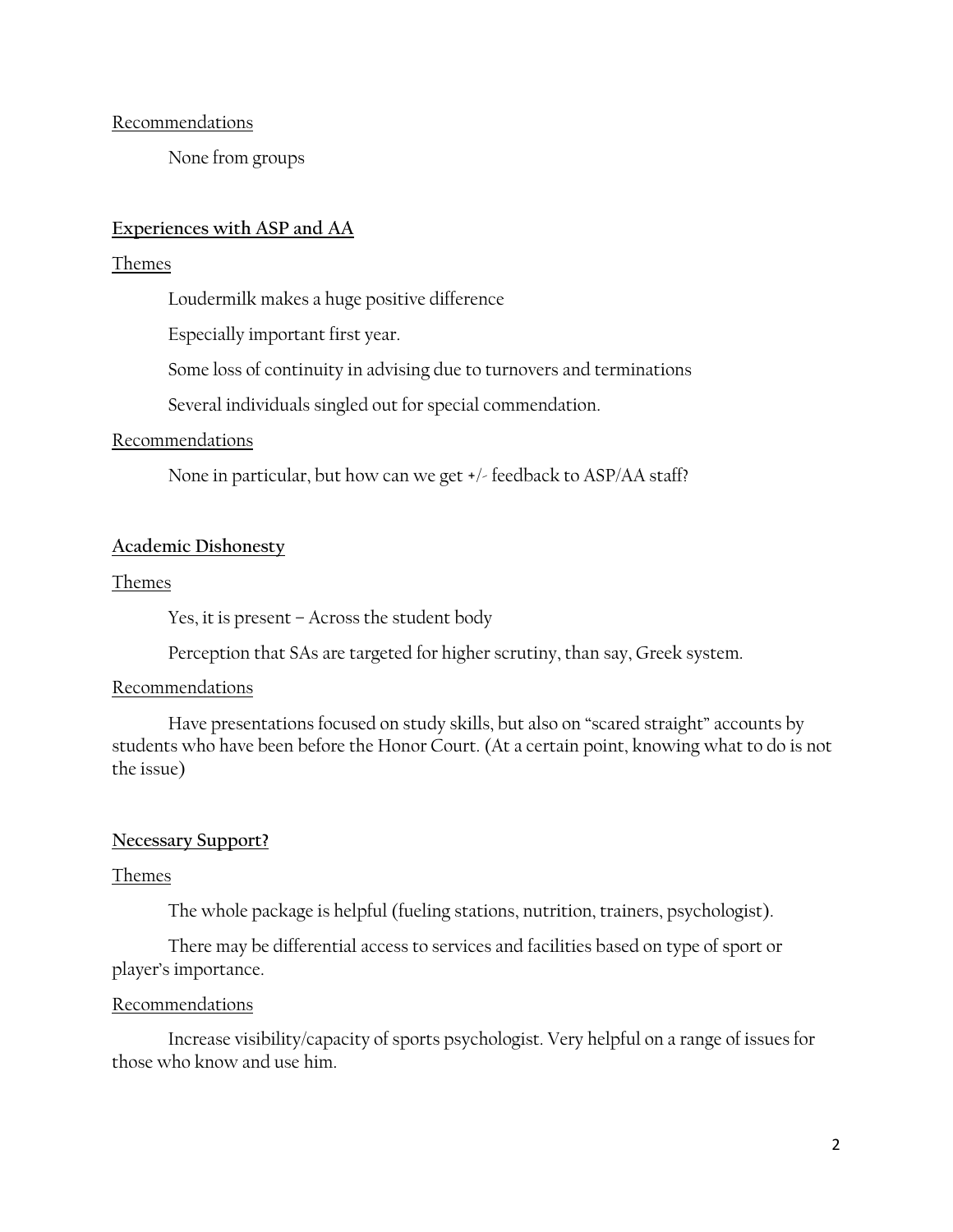#### **Team Climate**

#### Themes

Seems good. SAs are aware of each other, know who is out of line/at risk and seem capable of self-policing.

Hazing and gambling not problems. Pot and or ridicule, re: sexual orientation may be.

#### Recommendations

Examine issues some teams and coaches and discuss with the AD

#### **Resolving Problematic Incidents**

#### Themes

Shared confidence that it would be handled within the team or existing resources

SAs would go to Cricket, captains, teammates, psychologist, SAAC rep, advisor, etc.

Training on social media use/risk is helpful

#### Recommendations

Scandals at other schools are instructive (cautionary tales)

Better /clearer guidance about resources available when SAs need them

#### **Best Part of UNC Experience**

#### Themes

Representing UNC, Carolina "Family"

Various supports and resources

Loudermilk

#### **Worst Part of UNC Experience**

#### Themes

Parking. Related to differential treatment between revenue and non-rev sports?

Conflicts of interest by trainers (to under-report injury severity/over-report readiness to play)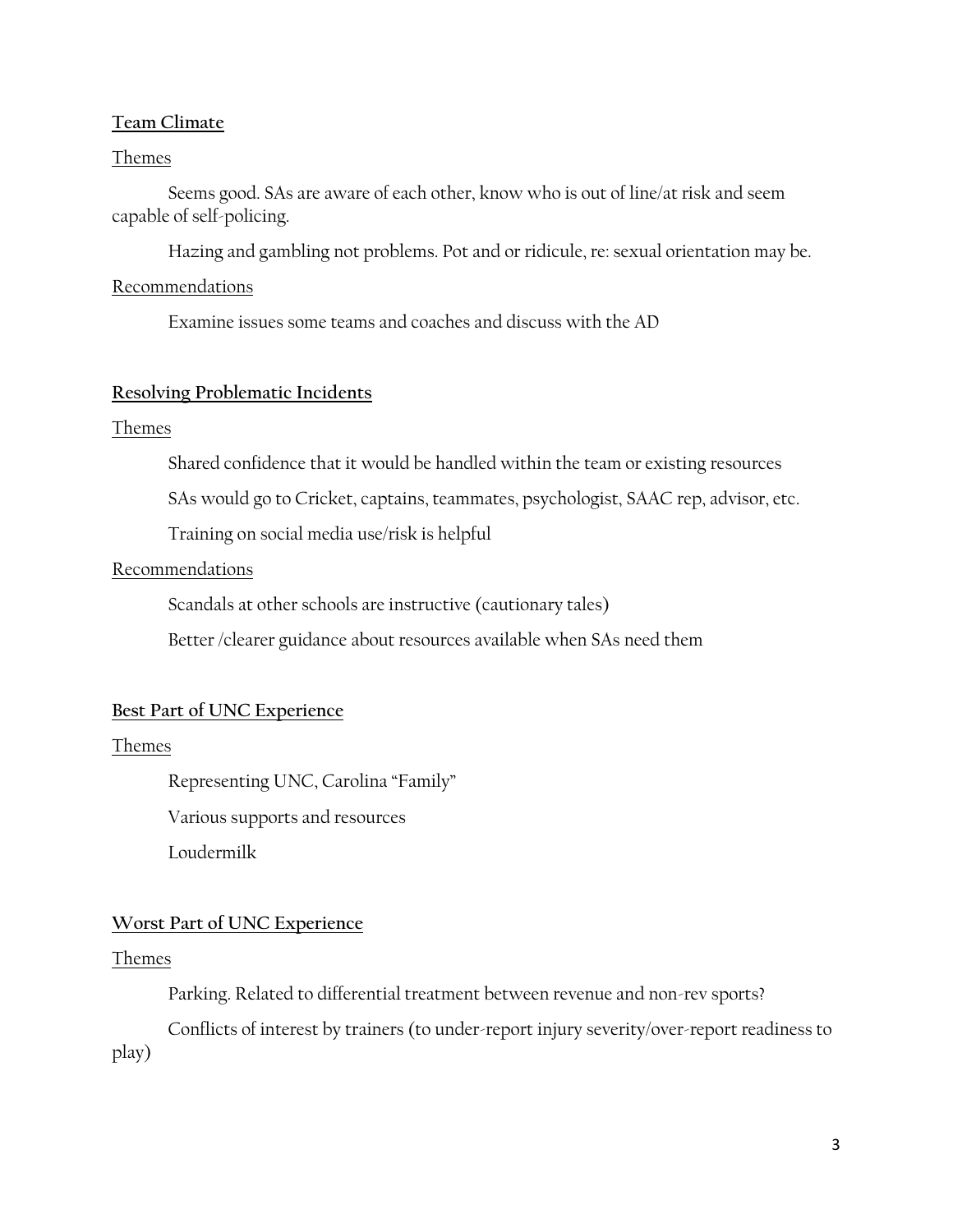### **Recommendations**

Have SAs evaluate advisors

Allow 5<sup>th</sup> year

Encourage more variability on class times, opening up majors or prereqs that are now "closed" to SAs

Increase latitude further in early registration.

Support/recognize ALL teams, big/small, M/F, rev/nonrev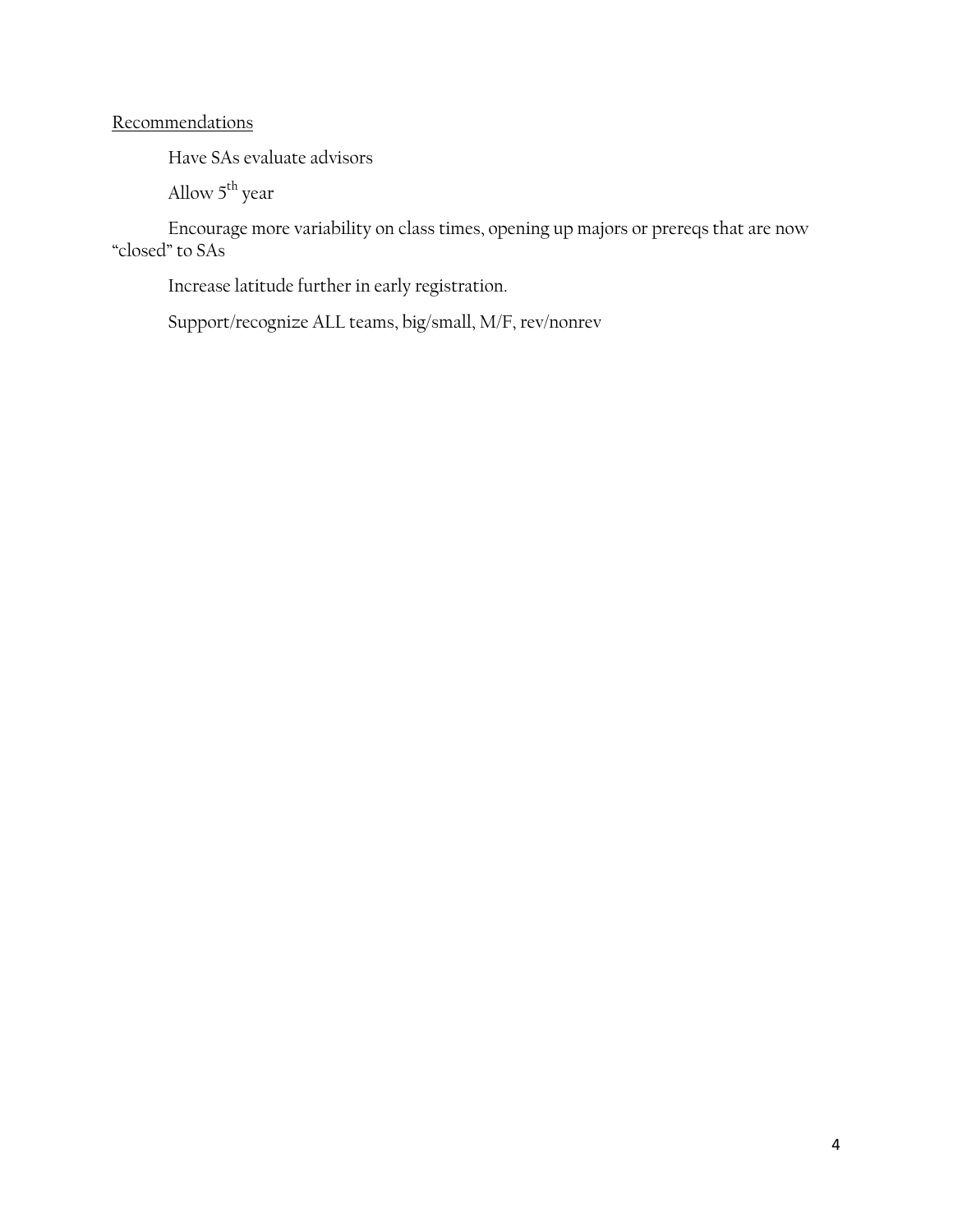

The following resolution is for your Faculty Senate/Council/Governing Body's consideration of the request, currently before the US Congress (a copy of the bill: H.R. 275, is attached), for a Presidential Commission on Intercollegiate Athletics. Your senate's support of this resolution, if you can support the resolution, is very important. Faculty support of the resolution, and further efforts to obtain additional co-sponsors in Congress for the bill so that it will be brought expeditiously to the floor of Congress for discussion and voting, are very important.

#### *WHEREAS, [name of institution] is a member of the National Collegiate Athletic Association (NCAA); and*

*WHEREAS, the NCAA's recent restructuring effort has failed to effectively address critical issues currently confronting intercollegiate athletics: significant lapses of academic integrity, grave threats to the financial stability of athletic programs, the alarming escalation of coaches' salaries, the escalation of student fees and institutional general fund subsidies to support athletics, excessive athletics time demands that do not allow athletes to devote sufficient time to their academic studies, and ongoing concerns about the health and safety of college athletes, among others; effective reform of intercollegiate athletics is so complex and important to higher education that a blue ribbon commission of faculty, collegiate sports experts and members of Congress should be convened to objectively study these issues and propose solutions.*

*WHEREAS, the academic integrity and reputation of our higher education institutions and the education, health and welfare of college athletes are too important to allow these questionable practices to continue.*

*NOW THEREFORE BE IT RESOLVED by the Faculty Senate/Council that the Senate go on record in support of H.R. 275, a bi-partisan bill being considered by the 114th Congress, that would establish a blue-ribbon Presidential Commission "to identify and examine issues of national concern related to the conduct of intercollegiate athletics and to make recommendations for the resolution of such issues;" and*

*BE IT FURTHER RESOLVED that individual faculty members consider contacting their respective Congressperson to ask that they co-sponsor the H.R. 275.*

Current Co-Sponsors of the Bill include:

Bobby Rush (D-IL) Joe Barton (R-TX) Charlie Dent (R-PA) Bobby Scott (D-VA)

The Coalition on Intercollegiate Athletics is an alliance of faculty governance bodies from the academic institutions in the Football Bowl Subdivision. COIA's mission is to promote the academic integrity of our universities, and to represent the interests of our faculties, non-athlete students and studentathletes in matters related to college sports that can significantly affect the health, sustainability and educational missions of our institutions.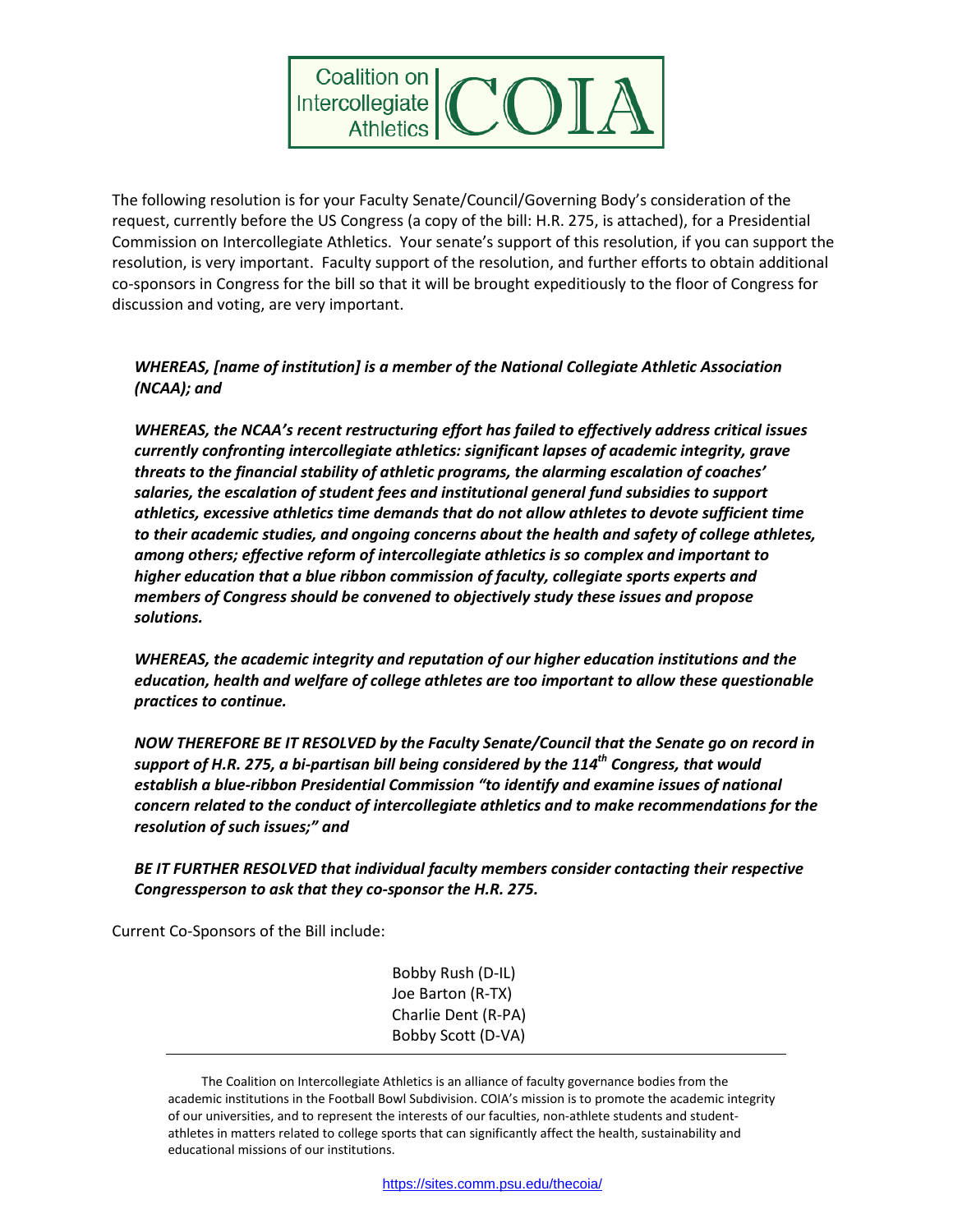#### 114TH CONGRESS H.R. 275 1ST SESSION

U.S. GOVERNMENT GPO.

> To establish a commission to identify and examine issues of national concern related to the conduct of intercollegiate athletics, to make recommendations for the resolution of the issues, and for other purposes.

### IN THE HOUSE OF REPRESENTATIVES

#### **JANUARY 12, 2015**

Mr. RUSH (for himself, Mr. BARTON, Mr. SCOTT of Virginia, and Mr. DENT) introduced the following bill; which was referred to the Committee on Education and the Workforce

# A BILL

- To establish a commission to identify and examine issues of national concern related to the conduct of intercollegiate athletics, to make recommendations for the resolution of the issues, and for other purposes.
	- $\mathbf{1}$ Be it enacted by the Senate and House of Representa-
	- $\overline{2}$ tives of the United States of America in Congress assembled.

#### 3 SECTION 1. SENSE OF CONGRESS.

- $\overline{4}$ It is the sense of Congress that—
- 5 (1) properly conducted intercollegiate athletic 6 programs contribute to the beneficial development of  $\tau$ student athletes and the vibrancy of campus life at 8 institutions of higher education;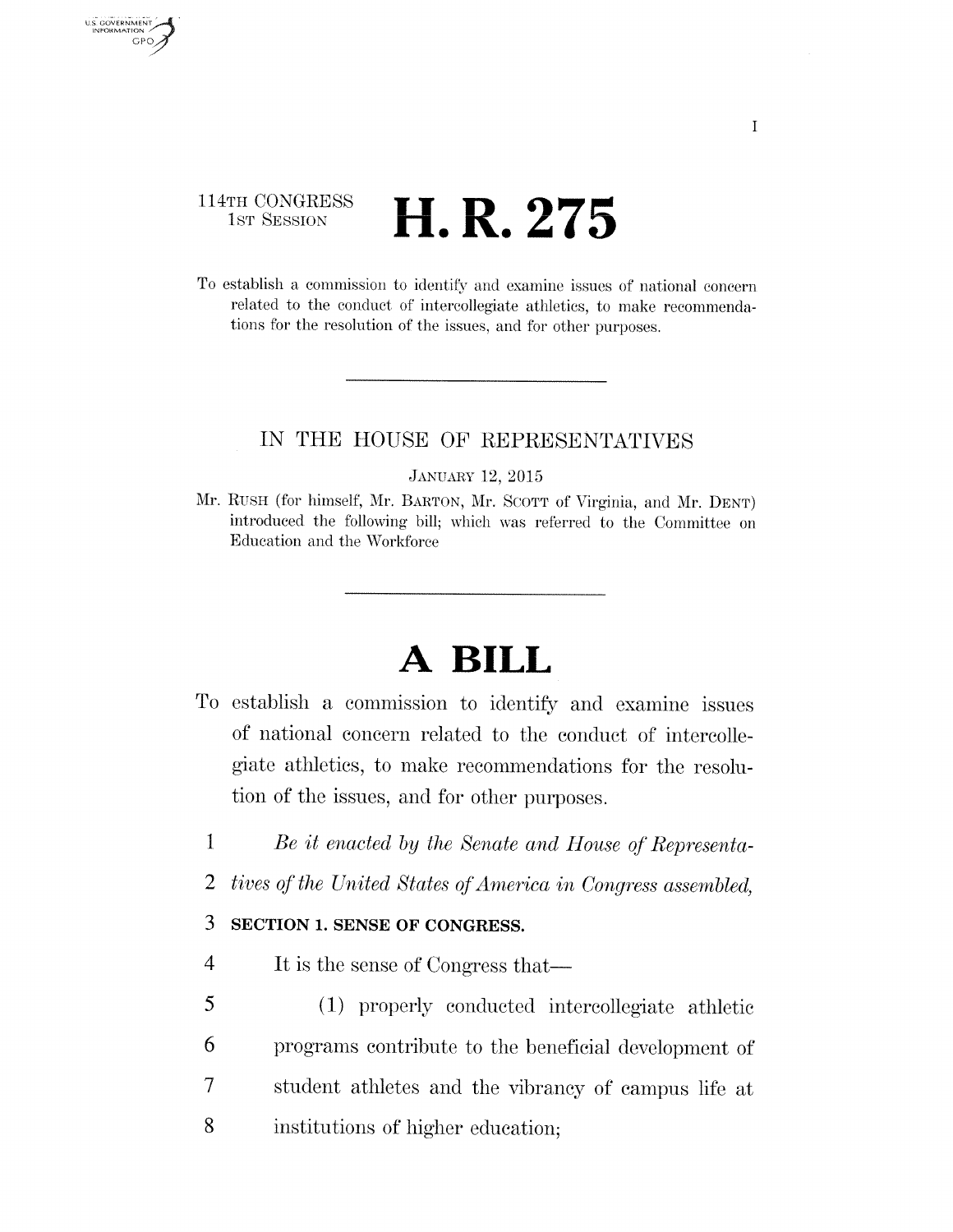$\mathbf{1}$ (2) recent events pose grave threats to the fi- $\overline{2}$ nancial stability of athletic programs at institutions 3 of higher education and create pressure on institutions of higher education to consider eliminating  $\overline{4}$ 5 non-revenue Olympic sports or increasing general 6 fund, student fee, and donor subsidies to athletics at a time when such resources are needed for priority  $\overline{\mathcal{U}}$ 8 academic programs;

9 (3) there are concerns about the health and 10 safety needs of student athletes with regard to ade-11 quacy of injury protections and other medical proto-12 cols;

13 (4) academic integrity at institutions of higher 14 education is threatened by increased incidences of 15 academic fraud involving student athletes, failure to 16 provide adequate remedial programs for academi-17 cally unprepared admitted athletes, and excessive 18 athletics time demands;

19 (5) student athletes faced with loss of financial 20 aid and other benefits and National Collegiate Ath-21 letic Association (NCAA) member institutions in danger of financial penalties, loss of media rights, 22 and public embarrassment due to alleged rules viola-23 24 tions are not being afforded adequate due process;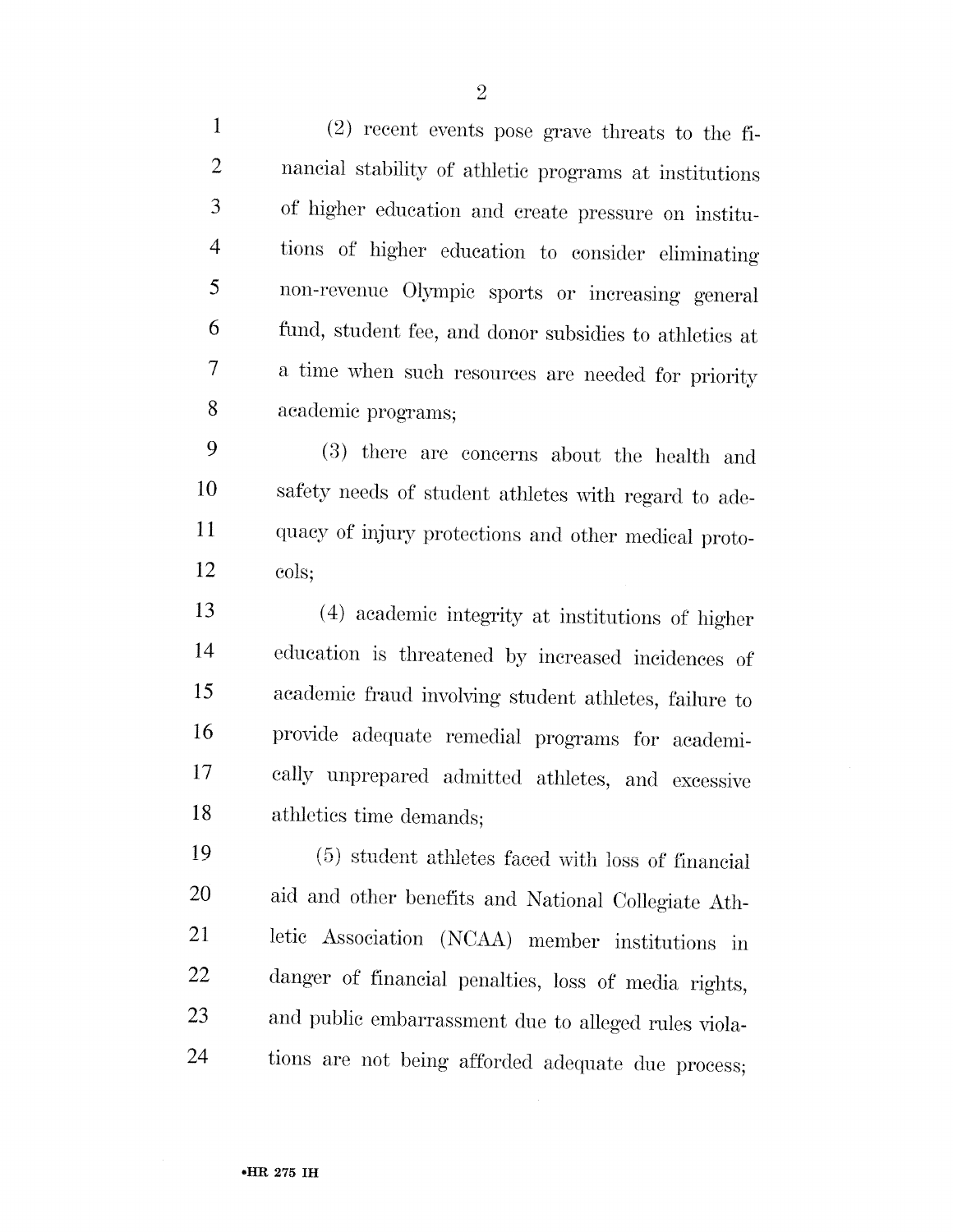(6) the NCAA, member institutions of the  $\mathbf{1}$  $\overline{2}$ NCAA, and college presidents have not adequately 3 addressed these issues; and

(7) reform is so complex and important to high- $\overline{4}$ er education that a blue ribbon commission of sport 5 experts and members of Congress should be con-6 vened to objectively study these issues and propose 7 8 solutions.

9 SEC. 2. ESTABLISHMENT.

10 There is established a commission to be known as the Presidential Commission on Intercollegiate Athletics. 11

12 SEC. 3. DUTIES.

13 (a) REVIEW.—The Commission shall review and analyze the following issues related to intercollegiate athletics: 14

- 15 (1) The interaction of athletics and academics, 16 including—
- 17 (A) the extent to which existing athletic practices allow student athletes to succeed as 18 19 both students and athletes.

20 (B) how athletics affect the academic mis-21 sion, academic integrity, and credit worthiness 22 of institutions of higher education;

23 (C) graduation rates of student athletes; 24 and

 $\overline{3}$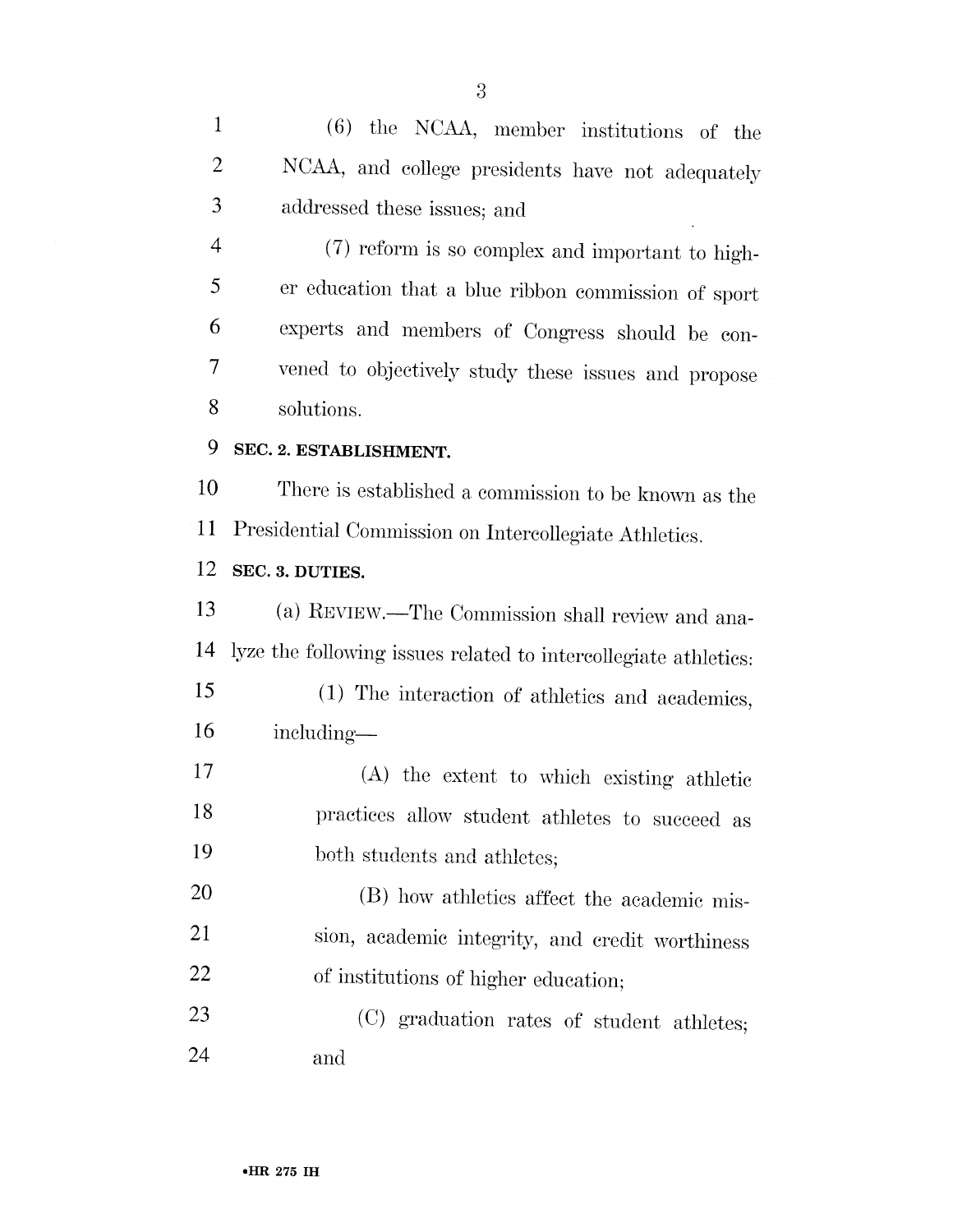| $\mathbf{1}$   | (D) standards of academic eligibility for           |
|----------------|-----------------------------------------------------|
| $\overline{2}$ | participation in and terms of scholarships for      |
| 3              | student athletes.                                   |
| 4              | (2) The financing of intercollegiate athletics, in- |
| 5              | cluding—                                            |
| 6              | (A) sources of revenue, including student           |
| 7              | fees, media contracts, and licensing agreements;    |
| 8              | (B)<br>expenditures of revenue, including           |
| 9              | compliance with title IX of the Education           |
| 10             | Amendments of 1972, coaching salaries, and fa-      |
| 11             | cilities development;                               |
| 12             | (C) the ability of institutions of higher           |
| 13             | education to finance intercollegiate athletics;     |
| 14             | (D) the financial transparency of inter-            |
| 15             | collegiate athletics;                               |
| 16             | (E) the criteria for receipt of financial dis-      |
| 17             | bursements or rewards from athletic member-         |
| 18             | ship associations;                                  |
| 19             | (F) rules related to earnings and benefits          |
| 20             | by student athletes, including the possibility of   |
| 21             | commercial compensation for the use of the          |
| 22             | names, images, and likenesses of student ath-       |
| 23             | letes and whether a student athlete may retain      |
| 24             | a personal representative to negotiate on behalf    |
| 25             | of the student athlete;                             |

 $\overline{4}$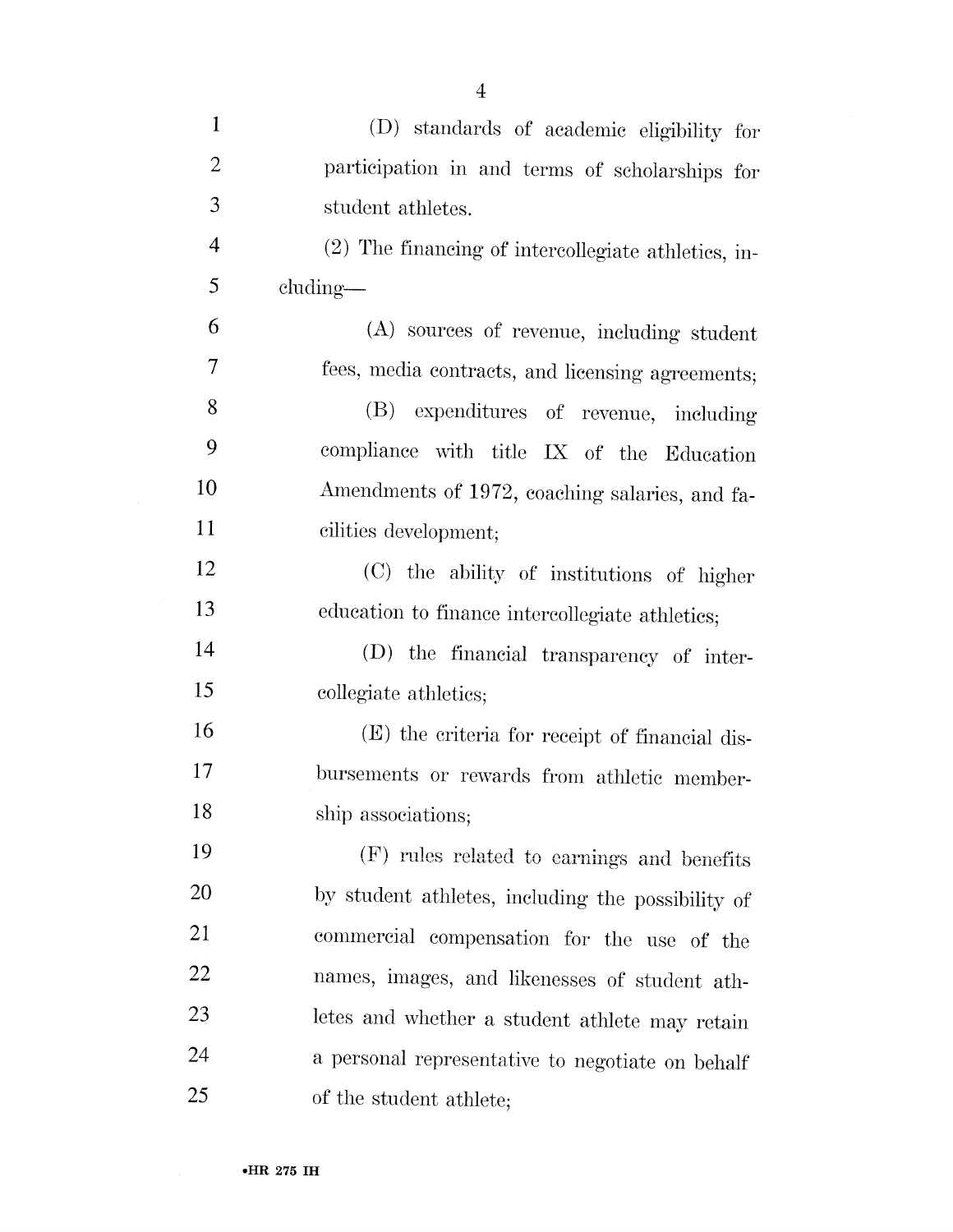| $\mathbf{1}$   | (G) tax regulations related to revenue from              |
|----------------|----------------------------------------------------------|
| $\overline{2}$ | intercollegiate athletics; and                           |
| 3              | (H) Federal judicial decisions that affect               |
| $\overline{4}$ | compensation for student athletes or the right           |
| 5              | of student athletes to organize as a collective          |
| 6              | bargaining unit.                                         |
| 7              | (3) Recruitment and retention of student ath-            |
| 8              | letes, including rules related to-                       |
| 9              | (A) professional sports participation;                   |
| 10             | (B) transfer of student athletes to other                |
| 11             | institutions; and                                        |
| 12             | (C) recruitment and representations made                 |
| 13             | to potential student athletes.                           |
| 14             | (4) Oversight and governance practices.                  |
| 15             | (5) Health and safety protections for student            |
| 16             | athletes.                                                |
| 17             | (6) Due process and other protections related to         |
| 18             | the enforcement of rules and regulations related to      |
| 19             | student athletes.                                        |
| <b>20</b>      | (7) Any other issues the Commission considers            |
| 21             | relevant to understanding the state of intercollegiate   |
| 22             | athletics.                                               |
| 23             | (b) RECOMMENDATIONS.—The Commission shall de-            |
| 24             | velop recommendations regarding the issues identified in |

 $\theta_7$ 

 $\mathcal{A}^{\pm}$ 

 $\overline{5}$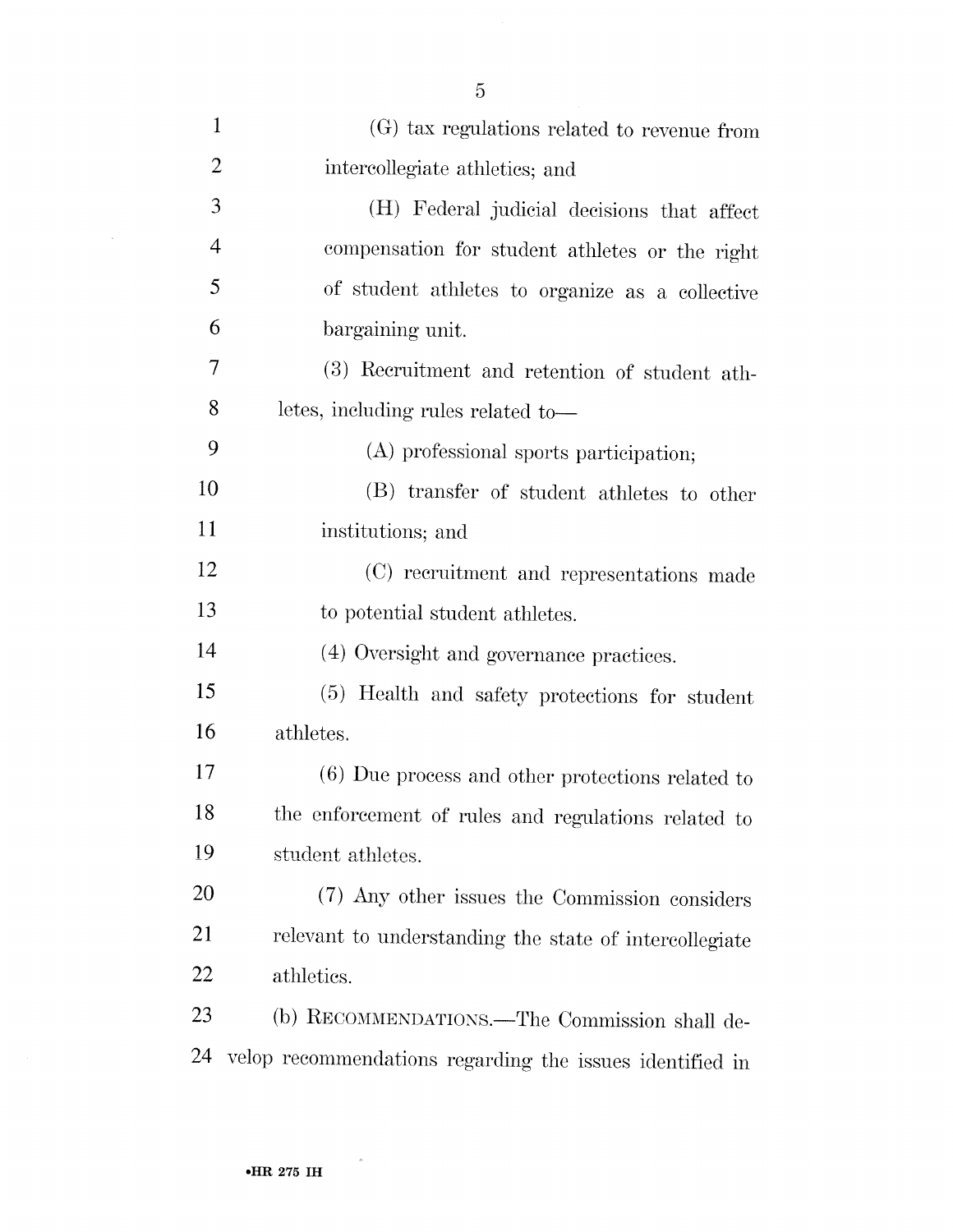| $\mathbf{1}$   | subsection (a) based on the review and analysis of the |
|----------------|--------------------------------------------------------|
| 2              | issues under such subsection.                          |
| 3              | SEC. 4. MEMBERSHIP.                                    |
| $\overline{4}$ | (a) IN GENERAL.—The Commission shall be com-           |
| 5              | posed of 17 members appointed as follows:              |
| 6              | (1) Five members appointed by the President,           |
| 7              | in consultation with the Secretary of Education and    |
| 8              | the Attorney General.                                  |
| 9              | (2) Three members appointed by the Speaker of          |
| 10             | the House of Representatives, including-               |
| 11             | (A) one Member of the House of Rep-                    |
| 12             | resentatives; and                                      |
| 13             | (B) two individuals who are not Members                |
| 14             | of Congress.                                           |
| 15             | (3) Three members appointed by the minority            |
| 16             | leader of the House of Representatives, including-     |
| 17             | (A) one Member of the House of Rep-                    |
| 18             | resentatives; and                                      |
| 19             | (B) two individuals who are not Members                |
| <b>20</b>      | of Congress.                                           |
| 21             | (4) Three members appointed by the majority            |
| 22             | leader of the Senate, including-                       |
| 23             | (A) one Member of the Senate; and                      |
| 24             | (B) two individuals who are not Members                |
| 25             | of Congress.                                           |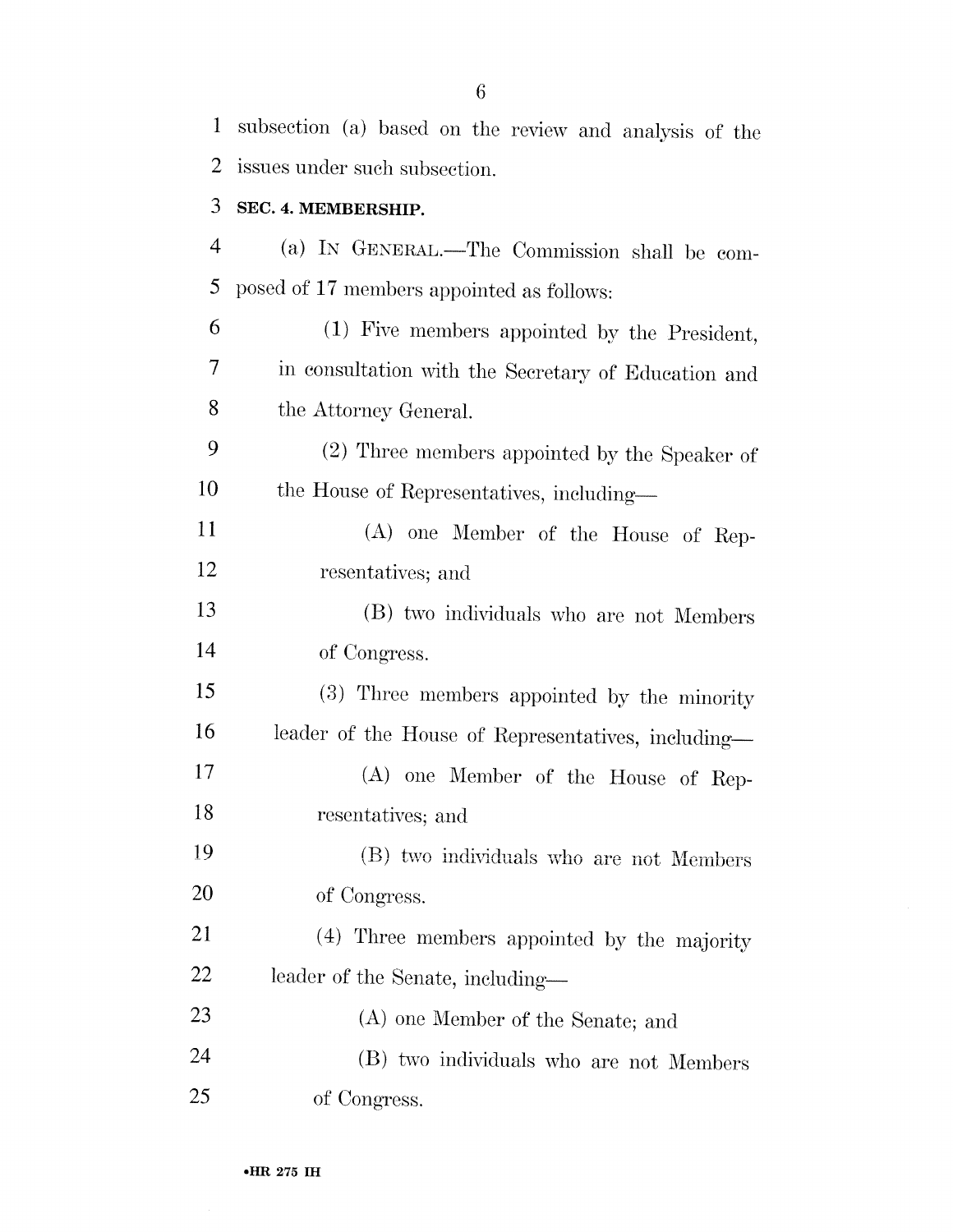$\mathbf{1}$ (5) Three members appointed by the minority  $\overline{2}$ leader of the Senate, including—

3 (A) one Member of the Senate; and  $\overline{4}$ (B) two individuals who are not Members  $\overline{5}$ of Congress.

(b) QUALIFICATIONS.—Appointments shall be made 6 from individuals who are specially qualified to serve on 7 the Commission by virtue of their education, training, or 8 9 experience.

10 (c) VACANCY.—Any vacancy on the Commission shall not affect the powers of the Commission, but shall be filled 11 in the manner in which the original appointment was 12 13 made.

(d) CHAIR.—The Chair of the Commission shall be 14 elected by the members. 15

16 (e) REIMBURSEMENT; SERVICE WITHOUT PAY. Members of the Commission shall serve without pay, ex-17 cept members of the Commission shall be entitled to reim-18 bursement for travel, subsistence, and other necessary ex-19 penses incurred by them in carrying out the functions of 20 the Commission, in the same manner as persons employed 21 intermittently by the Federal Government are allowed ex-22 penses under section 5703 of title 5, United States Code. 23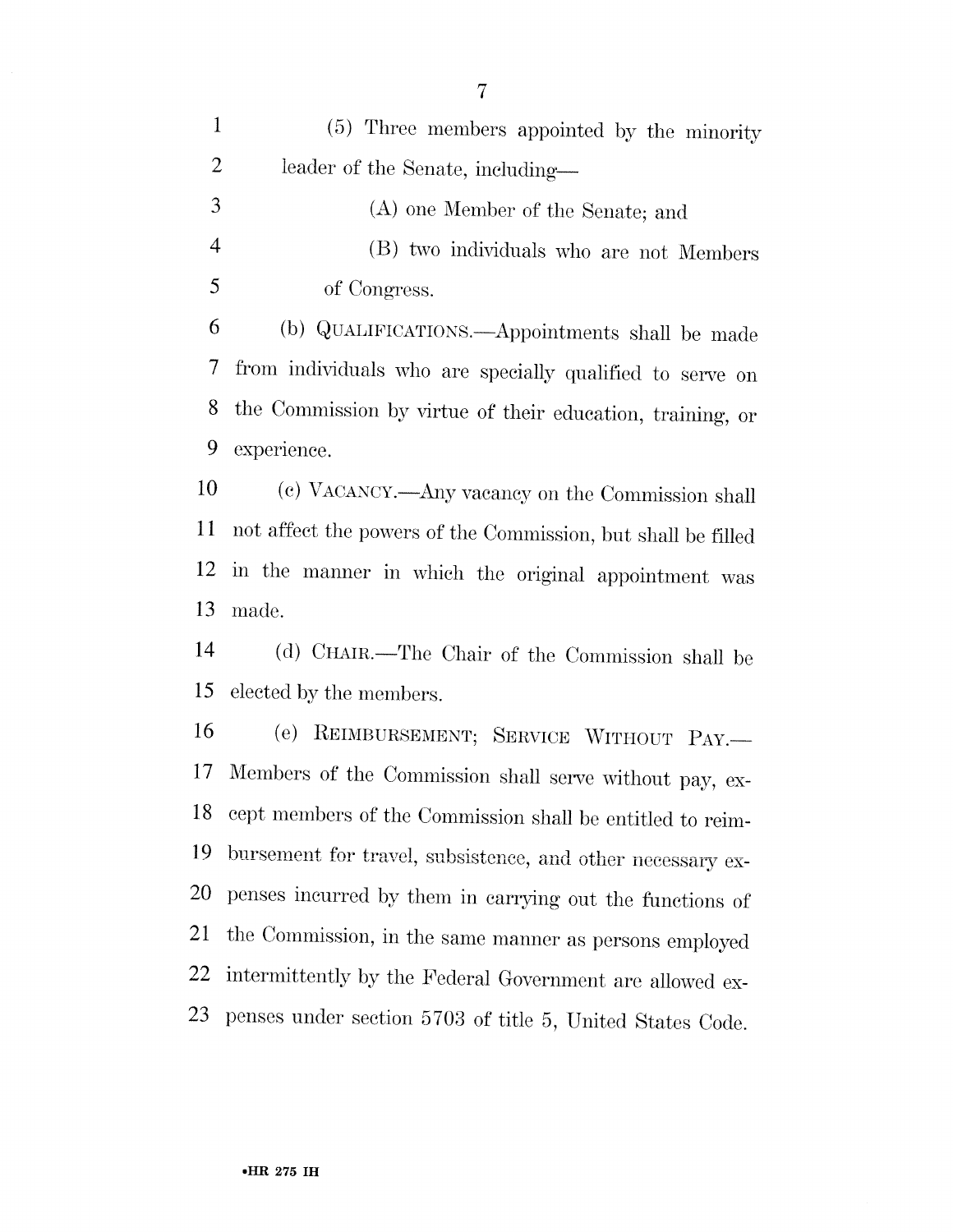$\mathbf{1}$ SEC. 5. STAFF.

 $\overline{2}$ The Commission may appoint and fix the compensation of a staff director and such other personnel as may 3 be necessary to enable the Commission to carry out its  $\overline{4}$ functions, without regard to the provisions of title 5, 5 United States Code, governing appointments in the com-6 petitive service, and without regard to the provisions of 7 chapter 51 and subchapter III of chapter 53 of such title 8 relating to classification and General Schedule pay rates, 9 except that no rate of pay fixed under this paragraph may 10 exceed the equivalent of that payable for a position at level 11 V of the Executive Schedule under section 5316 of title 12 13 5, United States Code.

SEC. 6. MEETINGS. 14

15 (a) IN GENERAL.—The Commission shall meet at the call of the Chair or of a majority of its members. 16

17 (b) FIRST MEETING.—The first such meeting shall occur not later than 90 days after the date of the enact-18 19 ment of this Act.

20 SEC. 7. POWERS.

21 (a) IN GENERAL.—The Commission may, for the purpose of carrying out this Act, hold hearings, sit and 22 act at times and places, take testimony, and receive evi-23 dence as the Commission considers appropriate. 24

25 (b) DELEGATION.—Any member or agent of the Commission may, if authorized by the Commission, take 26. •HR 275 IH

8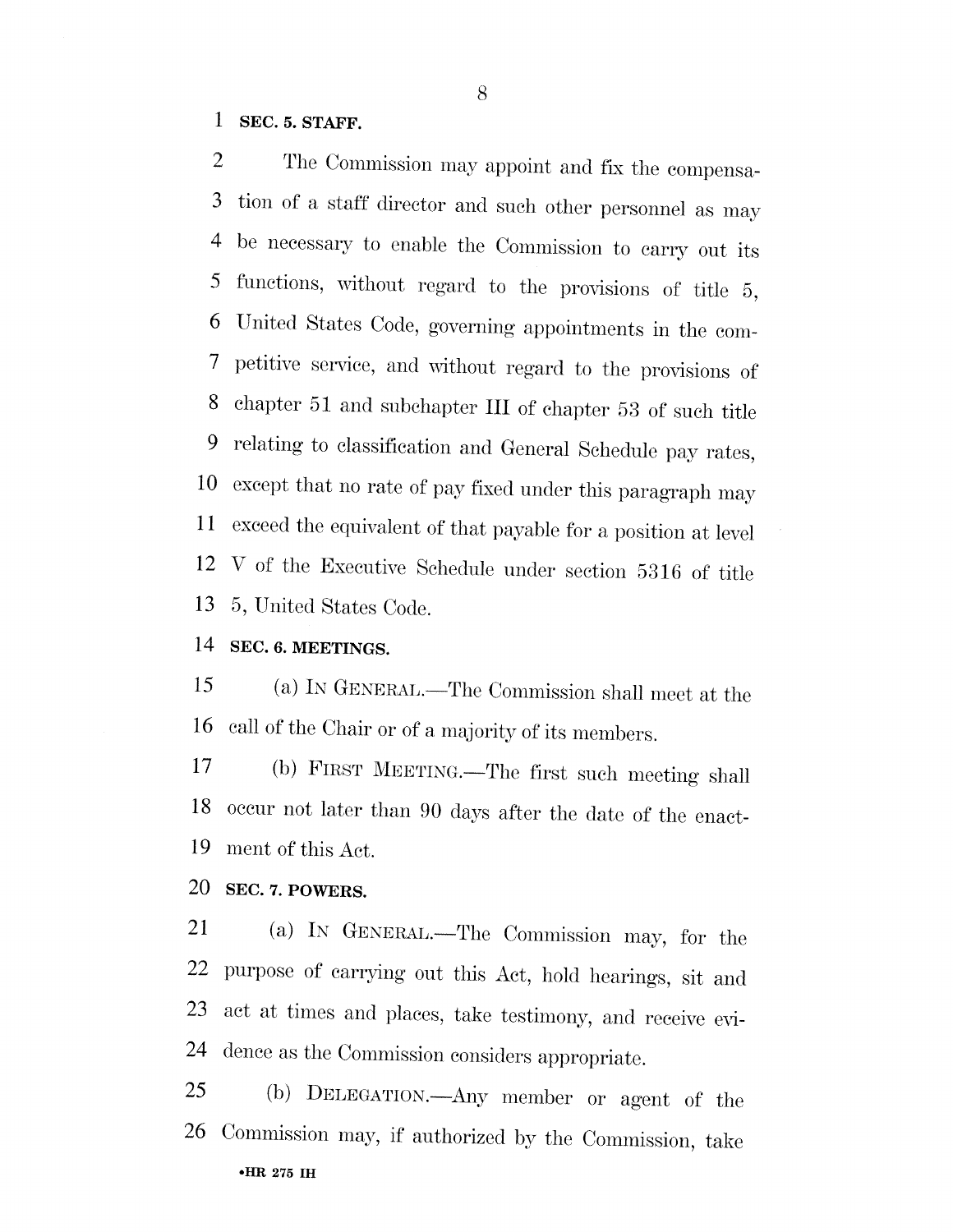any action which the Commission is authorized to take by  $\mathbf{1}$ 2 this section.

3 (c) ACCESS TO INFORMATION. The Commission may secure directly from any department or agency of the 4 United States information necessary to enable it to carry 5 out this Act. Upon request of the Commission, the head 6 of such department or agency shall furnish such informa- $\overline{\mathcal{I}}$ tion to the Commission. 8

9 (d) USE OF MAILS.—The Commission may use the United States mails in the same manner and under the 10 same conditions as other departments and agencies of the 11 12 United States.

(e) ADMINISTRATIVE SUPPORT.—The Administrator 13 of General Services shall provide to the Commission on 14 a reimbursable basis such administrative support services 15 as the Commission may request that are necessary for the 16 Commission to carry out its responsibilities under this Act. 17 18 SEC. 8. REPORT.

19 Not later than the date that is 1 year after the date of the first meeting of the Commission, the Commission 20 shall submit to the President and the Congress a written 21 report of its findings and recommendations based on the 22 review and analysis required by section 3. 23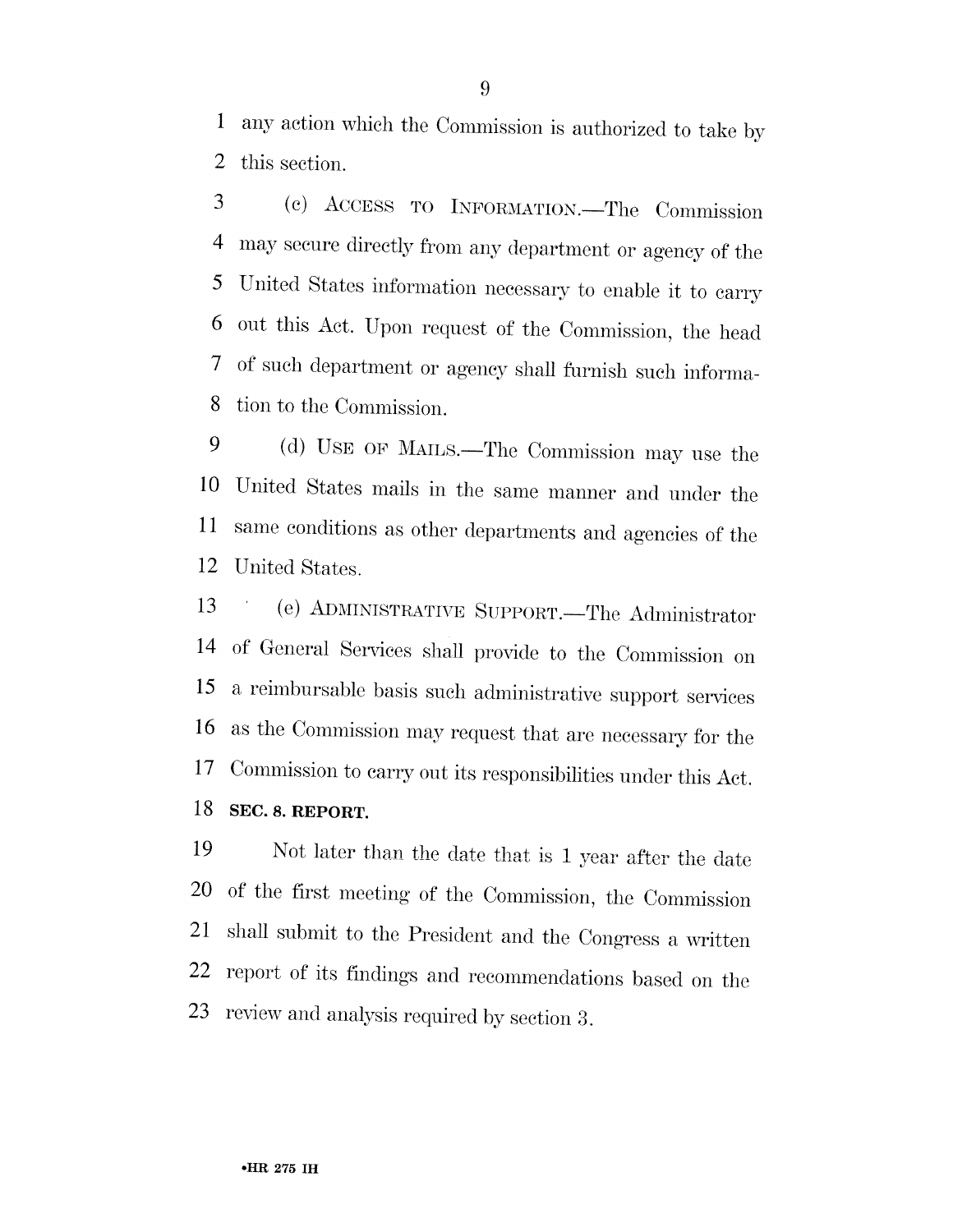#### $\mathbf{1}$ SEC. 9. TERMINATION.

The Commission shall terminate on the date that is  $\overline{2}$  $\overline{3}$ 30 days after the date on which the Commission submits the report required by section 8.  $\overline{4}$ 

#### 5 SEC. 10. DEFINITIONS.

(a) COMMISSION.—In this Act, the term "Commis-6 sion" means the Presidential Commission on Intercolle- $\tau$ giate Athletics established by section 2. 8

9 (b) INSTITUTION OF HIGHER EDUCATION.—In this Act, the term "institution of higher education" means any 10 11 institution that—

12 (1) meets the definition in section  $102(a)(1)$  of 13 the Higher Education Act of 1965 (20 U.S.C. 14  $1002(a)(1)$ ; and

15 (2) has student athletes who are eligible for 16 Federal student loans.

 $\bigcirc$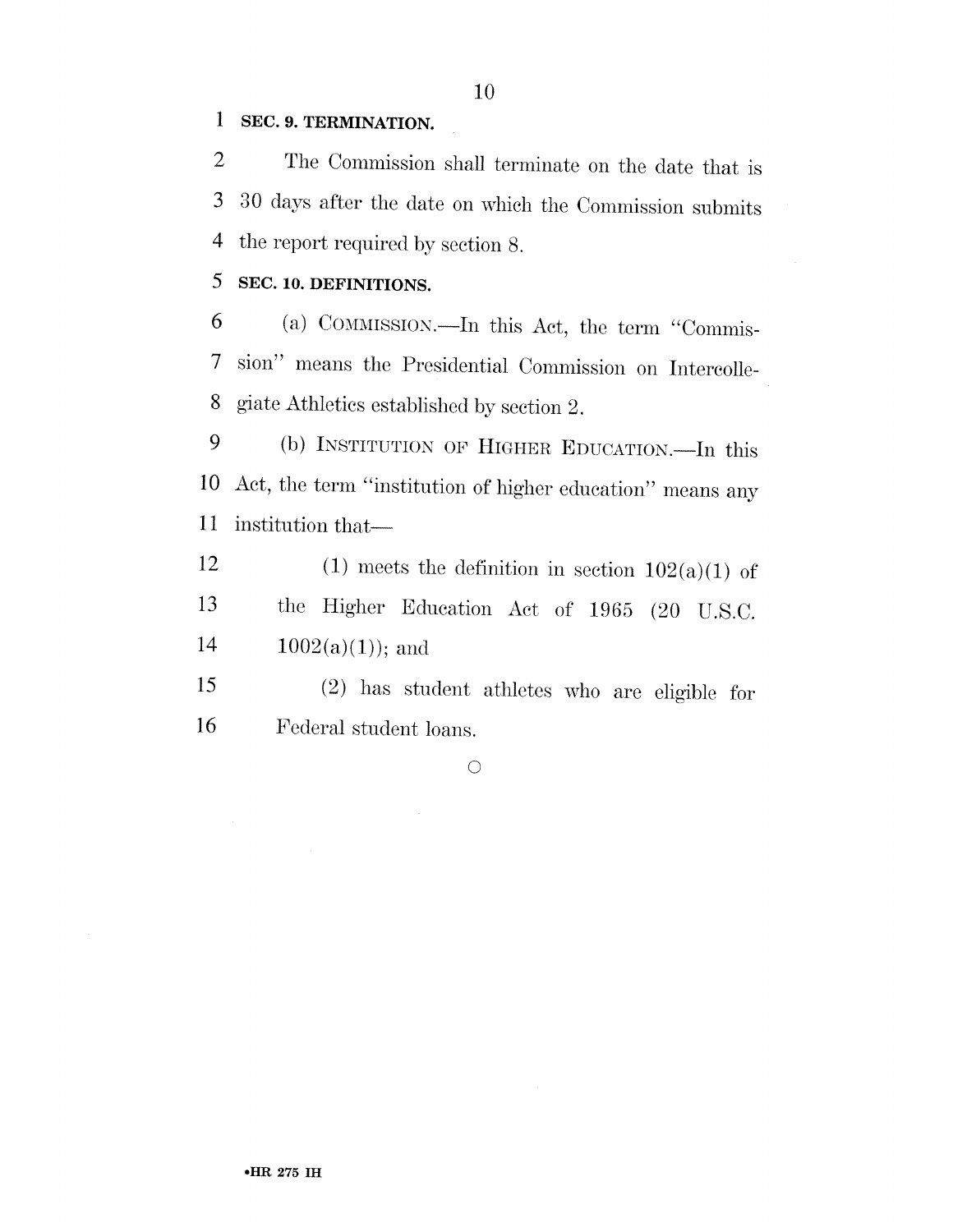#### **Guidelines on Academic Integrity and Required Course-Clustering Analysis of Student-Athletes**

The following guidelines have been issued to assist campuses in conducting the course-clustering analysis of student-athletes, as required in 700.6.1[R].

I. Guiding Principle

Student-athletes should be allowed to register and enroll in any section that facilitates timely progress towards degree. While student-athletes should not be steered away from sections with a high proportion of other student-athletes, those sections merit careful monitoring.

- II. Definitions
	- A. Student-Athlete

For the purpose of the course-clustering analysis, student-athletes are defined in accordance with the NCAA "Squad List." 1

Though the NCAA "Squad List" may change due to status adjustments in its members, constituent institutions will use the Squad List on file at time of fall, spring, and summer (all terms) census.

For the first year of reporting (Summer 2013 (all terms), Fall 2013, and Spring 2014) constituent institutions are strongly encouraged to use the Squad List at time of census; however, constituent institutions have the option of using the Squad List as of the first day of competition. All subsequent reports must use the Squad List at time of census.

#### B. Course Clustering

Course clustering is defined as when student-athletes make up 25 percent or more of the section<sup>2</sup> enrollment at fall census for fall semester analysis, spring census for spring semester analysis, and summer censuses for summer terms analysis. If this threshold is met, then the section is considered a "flagged section" and the constituent institution must initiate a review as provided in Section V., of these guidelines.

Constituent institutions may choose a more stringent course enrollment threshold if desired.

#### III. Review Frequency

 $\overline{a}$ 

A course-clustering analysis will be conducted once in the fall term, once in the spring term, and once for all summer terms for all student-athletes (i.e., student-athletes who compete in a fall sport will still be included in the spring term review).

Constituent institutions will submit information only once a year to UNC General Administration (see Section VI., below).

<sup>1</sup>NCAA 15.5.11.2 - The member institution's athletics director shall compile a list, on a form maintained by the Awards, Benefits, Expenses and Financial Aid Cabinet and approved by the Legislative Council, of the squad members in each sport on the first day of competition and shall indicate thereon the status of each member in the categories listed.

<sup>2</sup>Courses offered at the same-time-same-place-same-faculty, commonly referred to as cross-listed or combined courses, should be considered as one section for the purposes of this analysis.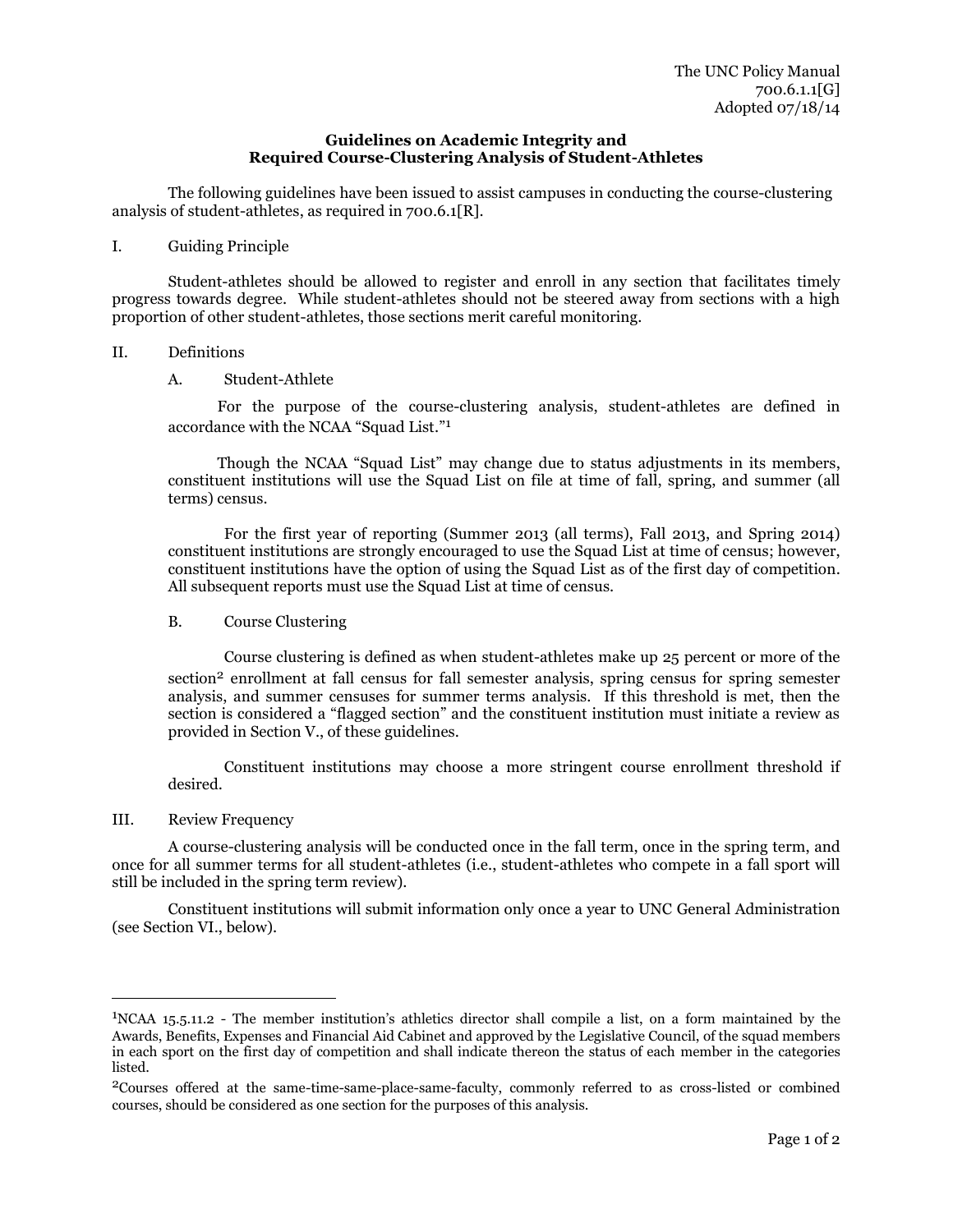#### IV. Monitoring of Course Clustering

The constituent institution's chief academic officer is responsible for oversight of the courseclustering review.

- V. Review of Course Clustering
	- A. Review of course clustering will consist of at least the following elements:

1. Analyzing the grade distribution between student-athletes and non-studentathletes in flagged sections.

Irregularities, as defined by the constituent institution's senior academic affairs leadership, will be noted and the appropriate dean, in consultation with the appropriate department chair and faculty athletics representative, will be responsible for determining reasons for the irregularities, creating a corrective action plan if appropriate, and delivering a written report of findings and recommendations to the chief academic officer by the end of the subsequent term.

2. Analyzing the grade distribution between flagged sections and non-flagged sections of same course.

Irregularities, as defined by the campus senior academic affairs leadership, will be noted and the appropriate dean, in consultation with the appropriate department chair and faculty athletics representative, will be responsible for determining reasons for the irregularities, creating a corrective action plan if appropriate, and delivering a written report of findings and recommendations to the chief academic officer by end of the subsequent term.

3. Reviewing the transcript of any student-athlete who enrolls in three or more flagged sections per academic year (including summers).

Irregularities, as defined by the campus senior academic affairs leadership, will be noted and the provost's office will work with the appropriate deans and the faculty athletics representative to determine reasons and review findings with the department of athletics.

#### VI. Reporting of Course Clustering

The president of the University, or the president's designee, will annually provide a template for constituent institutions to submit course-clustering information. This information will be summarized by UNC General Administration for inclusion in the annual Intercollegiate Athletics Report required by Policy 1100.1.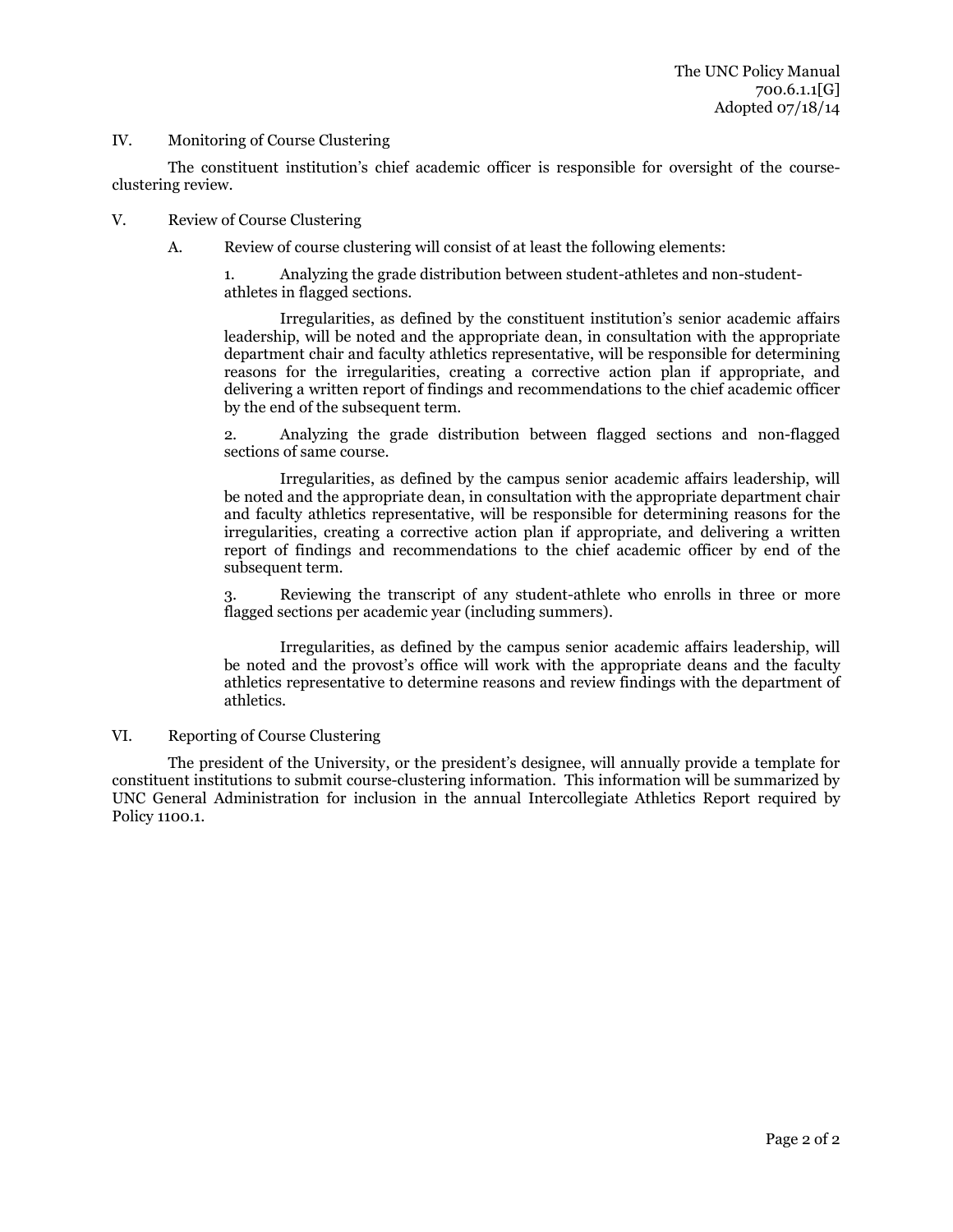# Most Popular Majors for Student-Athletes, 2010-2014

|                           | 2010 | 2011 | 2012         | 2013 | 2014 |
|---------------------------|------|------|--------------|------|------|
| Communication             |      |      |              |      |      |
| <b>Studies</b>            | 21.7 | 19.5 | 16.7         | 14   | 13.8 |
| <b>Exercise and Sport</b> |      |      |              |      |      |
| Science                   | 19.4 | 19.5 | 20.8         | 20.9 | 21   |
| <b>JOMC</b>               | 7.3  | 4.3  | 5.4          | 6.6  | 5.6  |
| <b>Business</b>           |      |      |              |      |      |
| Administration            | 7.3  | 7.4  | 9            | 9.5  | 11.4 |
| Economics                 | 5.3  | 3.9  | 5.4          | 8.3  | 8.5  |
| History                   | 4.4  | 4.6  | 3.8          | 3.4  | 2.1  |
| Sociology                 | 4.1  | 1.8  | 1.9          | 3.4  | 1.9  |
| Management and            |      |      |              |      |      |
| Society                   | 3.5  | 3.9  | 4.8          | 3.7  | 3.4  |
| <b>AAADS</b>              | 3.2  | 3.5  | 1.3          | 0.9  | 0.3  |
| Psychology                | 3.2  | 5.3  | 4.5          | 2.6  | 3.7  |
| Biology (BS)'             | 2.9  | 3.9  | 3.5          | 4    | 4    |
| <b>Political Science</b>  | 2.9  | 2.8  | 3.2          | 3.7  | 2.1  |
| English                   | 2.6  | 2.5  | $\mathbf{1}$ | 1.1  | 1.1  |
| <b>Global Studies</b>     | 1.8  | 2.1  | 2.6          | 2.3  | 1.1  |
| Biology (BA)              | 1.8  | 1.1  | 1.9          | 1.4  | 1.9  |

# Most Popular Majors for Student Non-Athletes, 2014

| Biology (BS)             | 7.3 |
|--------------------------|-----|
| Economics                | 7   |
| JOMC                     | 5.8 |
| Psychology               | 5.5 |
| <b>Political Science</b> | 5.4 |
| EXSS                     | 5.2 |
| <b>Business</b>          |     |
| Administration           | 5   |
| <b>Global Studies</b>    | 3.8 |
| Communication            |     |
| <b>Studies</b>           | 3.6 |
| Psychology (BS)          | 5.5 |
| Biology (BA)             | 3   |
| History                  | 2.9 |
| <b>Computer Science</b>  | 2.7 |
| English                  | 2.6 |
|                          |     |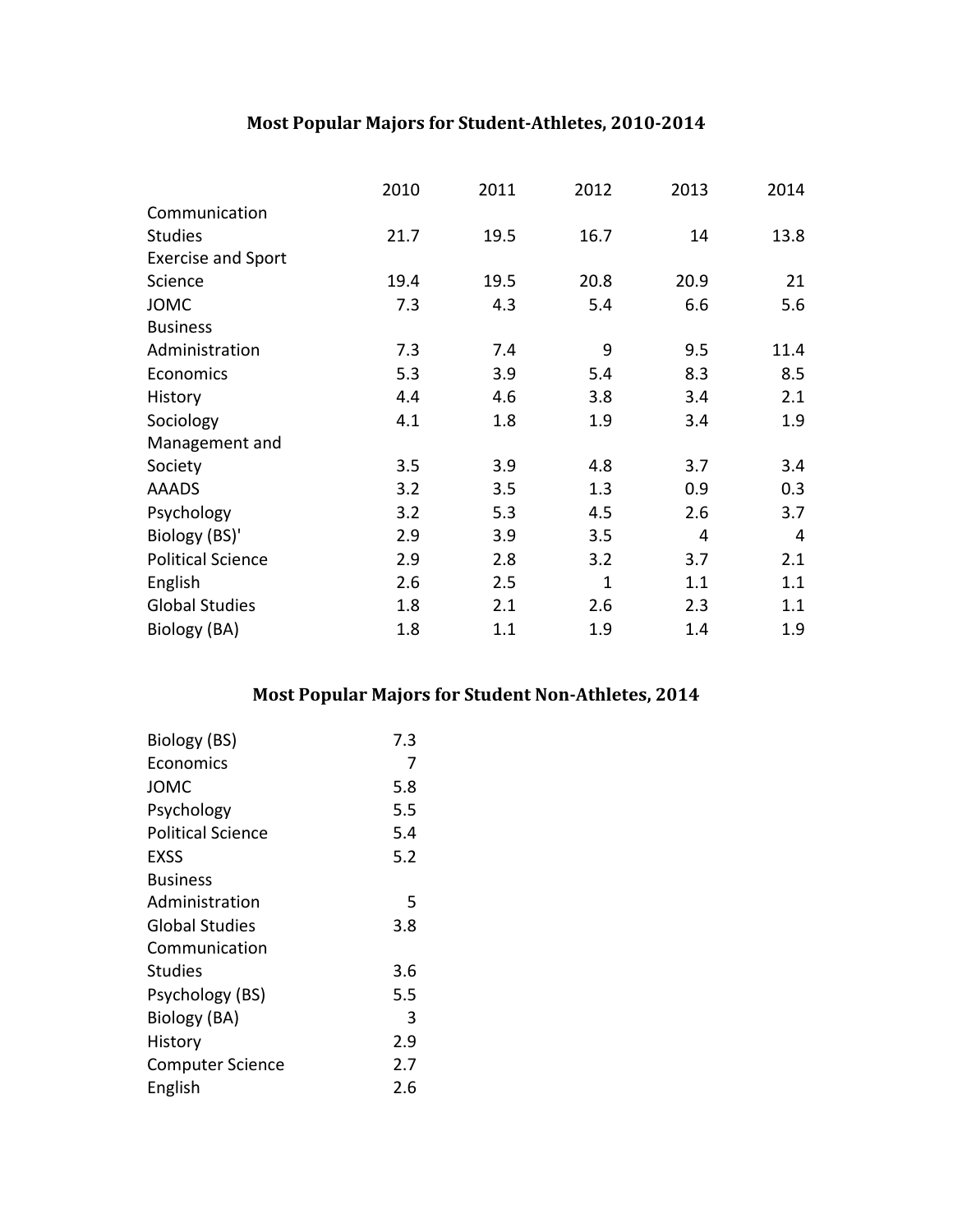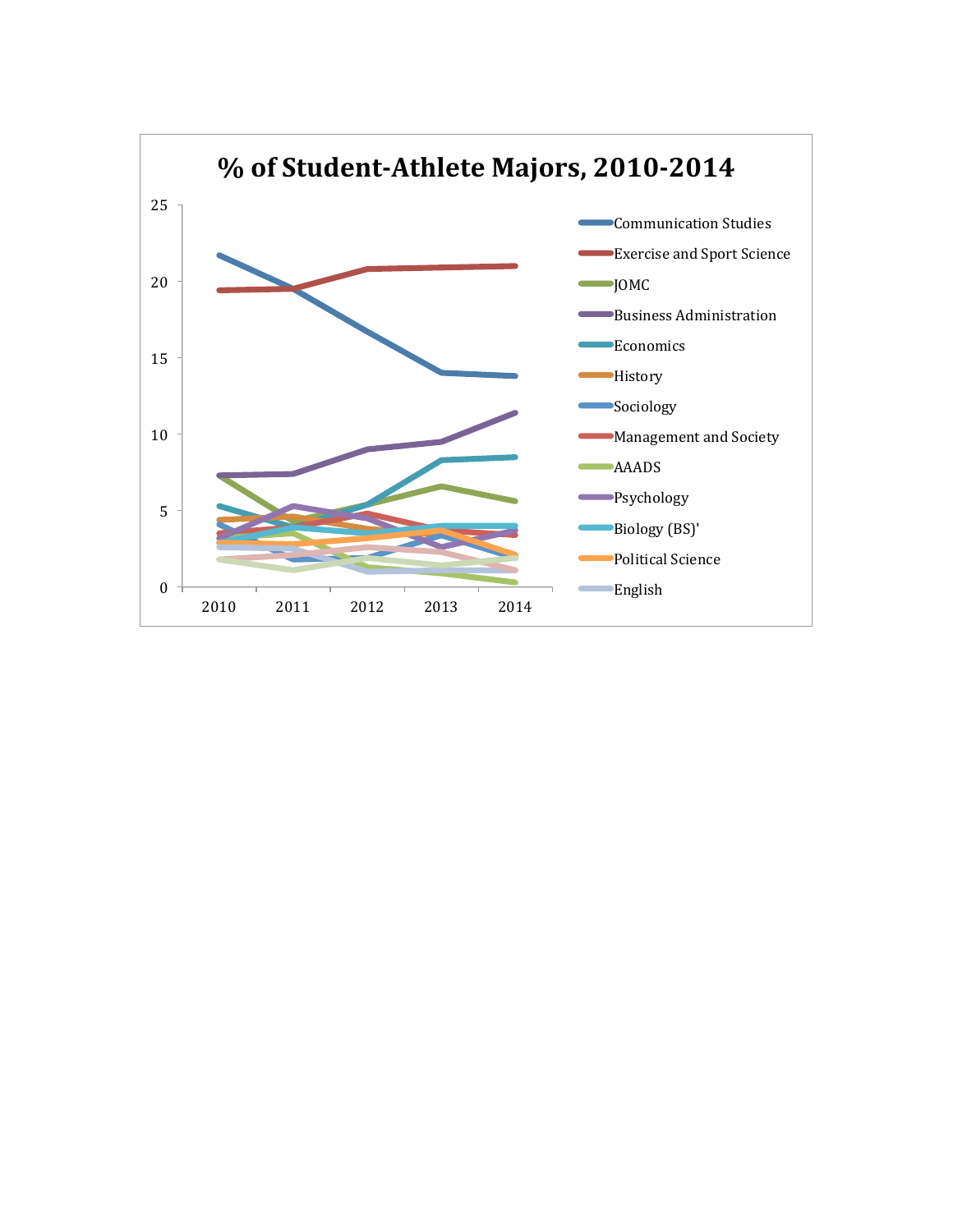# **Undergraduate Student Counts by Term, Academic Plan, and Athlete Status Counts Include Both Primary and Second Majors**

|                                           |                     |                | <b>Fall 2010</b>   | <b>Fall 2011</b> |              |                |      |       |
|-------------------------------------------|---------------------|----------------|--------------------|------------------|--------------|----------------|------|-------|
|                                           | <b>Athlete</b>      |                | <b>Non-Athlete</b> |                  |              | <b>Athlete</b> |      | Non-A |
| <b>Academic Plan Description</b>          | N                   | %              | N                  | %                | <b>Total</b> | N              | %    | N     |
| Afri, Afri-Amer, Diaspora Stds            | 11                  | 3.2            | 72                 | 0.7              | 83           | 10             | 3.5  | 82    |
| <b>American Studies</b>                   | 0                   | 0              | 44                 | 0.4              | 44           | 1              | 0.4  | 23    |
| Anthropology                              | 0                   | 0              | 107                | 1                | 107          | 2              | 0.7  | 126   |
| <b>Applied Science</b>                    | $\mathbf{1}$        | 0.3            | 50                 | 0.5              | 51           | 1              | 0.4  | 59    |
| Archaeology                               | $\mathbf 1$         | 0.3            | 23                 | 0.2              | 24           | 1              | 0.4  | 34    |
| <b>Art History</b>                        | 0                   | 0              | 39                 | 0.4              | 39           | 0              | 0    | 30    |
| <b>Asian Studies</b>                      | $\overline{1}$      | 0.3            | 92                 | 0.9              | 93           | $\mathbf 0$    | 0    | 78    |
| <b>Biology (BA)</b>                       | 6                   | 1.8            | 274                | 2.6              | 280          | 3              | 1.1  | 249   |
| <b>Biology (BS)</b>                       | 10                  | 2.9            | 635                | 6                | 645          | 11             | 3.9  | 682   |
| <b>Biostatistics</b>                      | 0                   | 0              | 23                 | 0.2              | 23           | $\mathbf 0$    | 0    | 26    |
| <b>Business Administration</b>            | 25                  | 7.3            | 616                | 5.9              | 641          | 21             | 7.4  | 599   |
| <b>Business Journalism</b>                |                     |                |                    |                  |              |                |      |       |
| <b>Chemistry (BA)</b>                     | $\overline{1}$      | 0.3            | 100                |                  | 101          | 1              | 0.4  | 118   |
| <b>Chemistry (BS)</b>                     | $\mathbf{1}$        | 0.3            | 191                | 1.8              | 192          | 3              | 1.1  | 190   |
| <b>Child Development &amp; Family Stu</b> | 0                   | 0              | 30                 | 0.3              | 30           | $\mathbf 0$    | 0    | 28    |
| <b>Classics</b>                           | 0                   | 0              | 25                 | 0.2              | 25           | 0              | 0    | 41    |
| <b>Clinical Lab Science</b>               | 0                   | 0              | 38                 | 0.4              | 38           | $\mathbf 0$    | 0    | 38    |
| <b>Communication Studies</b>              | 74                  | 21.7           | 461                | 4.4              | 535          | 55             | 19.5 | 424   |
| <b>Comparative Literature</b>             | 0                   | 0              | 33                 | 0.3              | 33           | $\mathbf 0$    | 0    | 28    |
| <b>Computer Science</b>                   | $\mathbf 1$         | 0.3            | 78                 | 0.7              | 79           | 3              | 1.1  | 107   |
| <b>Contemporary European Studies</b>      | 0                   | 0              | 11                 | 0.1              | 11           | $\mathbf 0$    | 0    | 6     |
| <b>Dental Assistg Prog</b>                | 0                   | 0              | 1                  | 0                | 1            | 0              | 0    |       |
| <b>Dental Hygiene</b>                     | 0                   | 0              | 56                 | 0.5              | 56           | $\mathbf 0$    | 0    | 70    |
| <b>Dental Hygiene (Cert)</b>              | 0                   | 0              | 1                  | 0                | 1            |                |      |       |
| <b>Dramatic Art</b>                       | $\overline{1}$      | 0.3            | 82                 | 0.8              | 83           | $\mathbf{1}$   | 0.4  | 76    |
| <b>Economics</b>                          | 18                  | 5.3            | 607                | 5.8              | 625          | 11             | 3.9  | 598   |
| <b>Elementary Education</b>               | 2                   | 0.6            | 97                 | 0.9              | 99           | $\mathbf 0$    | 0    | 86    |
| <b>English</b>                            | 9                   | 2.6            | 416                | 4                | 425          | 7              | 2.5  | 417   |
| <b>Environmental Health Sciences</b>      | $\mathsf{O}\xspace$ | $\overline{0}$ | 35                 | 0.3              | 35           | $\pmb{0}$      | 0    | 39    |
| <b>Environmental Sciences</b>             | 0                   | 0              | 80                 | 0.8              | 80           | 0              | 0    | 85    |
| <b>Environmental Studies</b>              | $\mathbf{1}$        | 0.3            | 79                 | 0.8              | 80           | $\overline{2}$ | 0.7  | 72    |
| <b>Exercise and Sport Science</b>         | 66                  | 19.4           | 414                | 3.9              | 480          | 55             | 19.5 | 465   |
| Geography                                 | 0                   | 0              | 75                 | 0.7              | 75           | 0              | 0    | 68    |
| <b>Geological Sciences (BA)</b>           | 0                   | 0              | 7                  | 0.1              | 7            | 1              | 0.4  | 8     |
| <b>Geological Sciences (BS)</b>           | 0                   | 0              | 28                 | 0.3              | 28           | 0              | 0    | 24    |
| German                                    | $\mathbf{1}$        | 0.3            | 19                 | 0.2              | 20           | $\mathbf 0$    | 0    | 26    |
| <b>Germanic and Slavic Lang &amp; Lit</b> | $\mathsf{O}\xspace$ | 0              | 23                 | 0.2              | 23           | 0              | 0    | 26    |
| <b>Global Studies</b>                     | $6\vert$            | 1.8            | 427                | 4.1              | 433          | $6 \mid$       | 2.1  | 432   |

**Term cohorts include students with declared majors and class level of JR or SR.**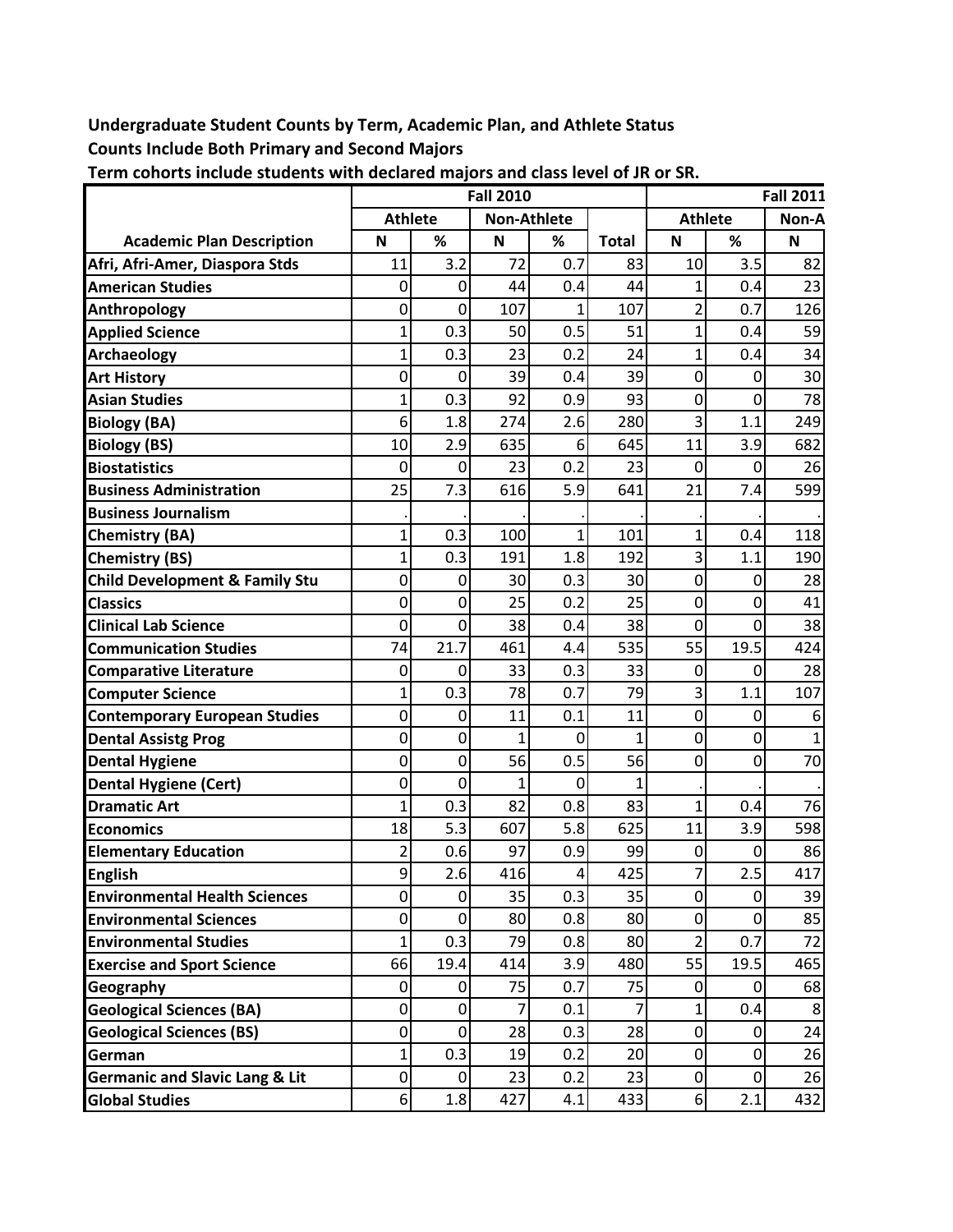| <b>Health Policy and Management</b>   | $\mathbf 1$             | 0.3              | 71      | 0.7 | 72         | 2              | 0.7            | 69     |
|---------------------------------------|-------------------------|------------------|---------|-----|------------|----------------|----------------|--------|
| <b>History</b>                        | 15                      | 4.4              | 475     | 4.5 | 490        | 13             | 4.6            | 445    |
| <b>Human Biology</b>                  |                         |                  |         |     |            | 0              | 0              |        |
| <b>Information Science</b>            | 0                       | 0                | 18      | 0.2 | 18         | 1              | 0.4            | 34     |
| <b>Interdisciplinary Studies</b>      | 0                       | 0                | 11      | 0.1 | 11         | 0              | 0              | 10     |
| Journalism & Mass Comm                | 25                      | 7.3              | 686     | 6.5 | 711        | 12             | 4.3            | 625    |
| <b>Latin American Studies</b>         | 0                       | 0                | 31      | 0.3 | 31         | 0              | 0              | 20     |
| <b>Linguistics</b>                    | 0                       | 0                | 48      | 0.5 | 48         | 0              | 0              | 69     |
| <b>Management and Society</b>         | 12                      | 3.5              | 113     | 1.1 | 125        | 11             | 3.9            | 118    |
| <b>Mathematical Decision Sciences</b> | 0                       | 0                | 63      | 0.6 | 63         | $\mathbf 0$    | 0              | 83     |
| <b>Mathematics (BA)</b>               | $\overline{2}$          | 0.6              | 90      | 0.9 | 92         | 2              | 0.7            | 89     |
| <b>Mathematics (BS)</b>               | $\overline{\mathbf{c}}$ | 0.6              | 96      | 0.9 | 98         | 4              | 1.4            | 102    |
| <b>Middle Grades Education</b>        | 0                       | 0                | 31      | 0.3 | 31         | $\mathbf 0$    | 0              | 33     |
| <b>Music</b>                          | 0                       | 0                | 43      | 0.4 | 43         | 0              | 0              | 48     |
| <b>Music (Performing)</b>             | 0                       | 0                | 52      | 0.5 | 52         | $\mathbf 0$    | 0              | 52     |
| <b>Music Education Licensure</b>      |                         |                  |         |     |            |                |                |        |
| <b>Nursing</b>                        | 0                       | $\boldsymbol{0}$ | 257     | 2.4 | 257        | $\mathbf 0$    | 0              | 291    |
| <b>Nursing (ABSN)</b>                 | 0                       | $\mathbf 0$      | 71      | 0.7 | 71         | $\mathbf 0$    | $\mathbf 0$    | 49     |
| <b>Nursing (RN-BSN)</b>               | 0                       | $\boldsymbol{0}$ | 32      | 0.3 | 32         | $\mathbf 0$    | 0              | 25     |
| <b>Nutrition</b>                      | 0                       | 0                | 35      | 0.3 | 35         | $\mathbf 0$    | 0              | 29     |
| Peace, War, and Defense               | $\overline{\mathbf{c}}$ | 0.6              | 161     | 1.5 | 163        | $\overline{2}$ | 0.7            | 177    |
| Pharmacy                              |                         |                  |         |     |            | 0              | 0              |        |
| Philosophy                            | 0                       | 0                | 118     | 1.1 | 118        | 1              | 0.4            | 117    |
| <b>Physics (BA)</b>                   | 0                       | 0                | 25      | 0.2 | 25         | $\mathbf 0$    | 0              | 32     |
| <b>Physics (BS)</b>                   | 0                       | 0                | 39      | 0.4 | 39         | $\mathbf 0$    | 0              | 30     |
| <b>Political Science</b>              | 10                      | 2.9              | 639     | 6.1 | 649        | 8              | 2.8            | 624    |
| <b>Psychology</b>                     | 11                      | 3.2              | 588     | 5.6 | 599        | 15             | 5.3            | 631    |
| <b>Psychology (BS)</b>                | 4                       | 1.2              | 326     | 3.1 | 330        | 4              | 1.4            | 366    |
| <b>Public Policy</b>                  | 1                       | 0.3              | 182     | 1.7 | 183        | 1              | 0.4            | 169    |
| Radiography                           | 0                       | 0                | 1       | 0   |            | $\mathbf 0$    | 0              |        |
| <b>Radiologic Science</b>             | 0                       | $\mathbf 0$      | 21      | 0.2 | 21         | $\overline{0}$ | $\overline{0}$ | 22     |
| <b>Religious Studies</b>              | 0                       | $\mathbf 0$      | 92      | 0.9 | 92         | 1              | 0.4            | 82     |
| <b>Romance Languages</b>              | $\overline{2}$          | 0.6              | 320     | 3   | 322        | 2              | 0.7            | 303    |
| <b>Russian and East Euro Studies</b>  | 0                       | 0                | $\vert$ | 0   | 3          | $\mathbf 0$    | 0              | 2      |
| Sociology                             | 14                      | 4.1              | 219     | 2.1 | 233        | 5              | 1.8            | 199    |
| <b>Studio Art</b>                     | 4                       | 1.2              | 96      | 0.9 | 100        | 2              | 0.7            | 88     |
| <b>Studio Art (BFA)</b>               |                         |                  |         |     |            | $\mathbf 0$    | $\Omega$       | 3      |
| <b>Teacher Certification</b>          | 0                       | $\mathbf 0$      | 1       | 0   |            |                |                |        |
| <b>Undecided</b>                      | 0                       | 0                | 18      | 0.2 | 18         | 1              | 0.4            | 89     |
| <b>Women's and Gender Studies</b>     | 0                       | $\overline{0}$   | 37      | 0.4 | 37         | $\overline{0}$ | 0              | 37     |
| <b>Total</b>                          | 341                     | 100              | 10,498  |     | 100 10,839 | 282            | 100            | 10,628 |

Notes: Cohorts inlude undergraduate students with declared majors and class level of JR or SR. Students with second majors are counted twice, once in the primary major and again in the secon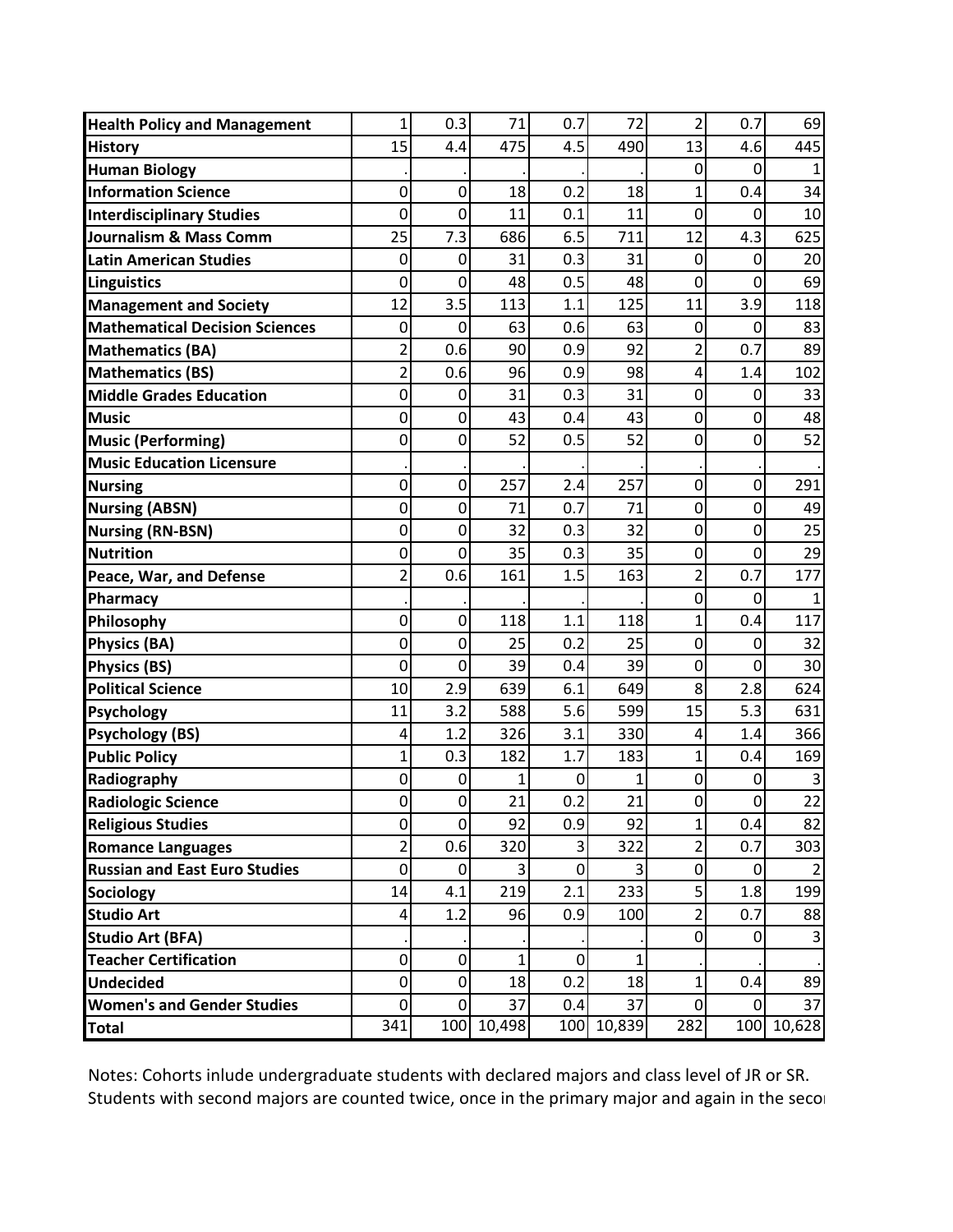Source: ConnectCarolina reporting database (PM91PRD). Data is as of census for each reported to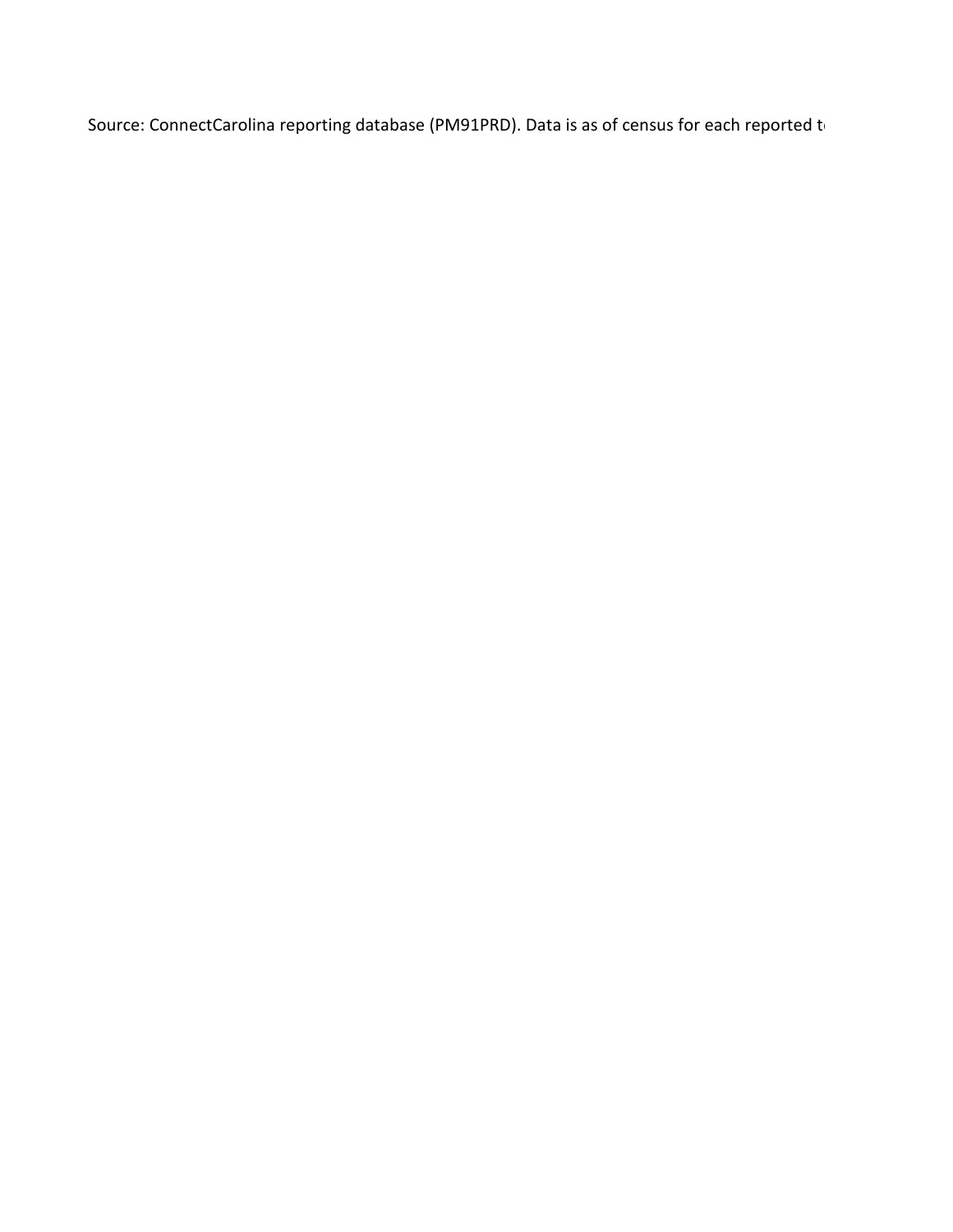|              |                  | <b>Fall 2012</b> |                  |             | <b>Fall 2013</b>                             |                  |                           |                |                           |             |              |                         |
|--------------|------------------|------------------|------------------|-------------|----------------------------------------------|------------------|---------------------------|----------------|---------------------------|-------------|--------------|-------------------------|
| thlete       |                  | <b>Athlete</b>   |                  |             | Non-Athlete<br><b>Athlete</b><br>Non-Athlete |                  |                           | Athl           |                           |             |              |                         |
| $\%$         | <b>Total</b>     | $\mathsf{N}$     | %                | $\mathsf N$ | %                                            | <b>Total</b>     | $\boldsymbol{\mathsf{N}}$ | $\%$           | $\boldsymbol{\mathsf{N}}$ | %           | <b>Total</b> | $\mathsf N$             |
| 0.8          | 92               | 4                | 1.3              | 63          | 0.5                                          | 67               | 3                         | 0.9            | 24                        | 0.2         | 27           | $\mathbf{1}$            |
| 0.2          | 24               | $\mathbf{1}$     | 0.3              | 46          | 0.4                                          | 47               | $\overline{\mathbf{c}}$   | 0.6            | 53                        | 0.5         | 55           | 3                       |
| 1.2          | 128              | $\overline{2}$   | 0.6              | 130         | 1.1                                          | 132              | $\overline{\mathbf{c}}$   | 0.6            | 142                       | 1.2         | 144          | $\mathbf{1}$            |
| 0.6          | 60               | 1                | 0.3              | 80          | 0.7                                          | 81               | $\pmb{0}$                 | $\overline{0}$ | 78                        | 0.7         | 78           | $\pmb{0}$               |
| 0.3          | 35               | 1                | 0.3              | 23          | 0.2                                          | 24               | $\mathbf 0$               | 0              | 19                        | 0.2         | 19           | $\mathbf 0$             |
| 0.3          | 30               | 0                | 0                | 39          | 0.3                                          | 39               | $\mathbf 0$               | $\mathbf 0$    | 40                        | 0.3         | 40           | $\mathbf 0$             |
| 0.7          | 78               | 0                | 0                | 98          | 0.8                                          | 98               | 0                         | 0              | 96                        | 0.8         | 96           | $\mathbf 0$             |
| 2.3          | 252              | 6                | 1.9              | 310         | 2.7                                          | 316              | 5                         | 1.4            | 345                       | 3           | 350          | $\overline{7}$          |
| 6.4          | 693              | 11               | 3.5              | 779         | 6.7                                          | 790              | 14                        | 4              | 830                       | 7.2         | 844          | 15                      |
| 0.2          | 26               | $\mathbf 0$      | 0                | 31          | 0.3                                          | 31               | $\mathbf 0$               | $\mathbf 0$    | 27                        | 0.2         | 27           | $\boldsymbol{0}$        |
| 5.6          | 620              | 28               | 9                | 600         | 5.2                                          | 628              | 33                        | 9.5            | 577                       | 5           | 610          | 43                      |
|              |                  | 2                | 0.6              | 7           | 0.1                                          | 9                | $\mathbf 0$               | 0              | 15                        | 0.1         | 15           | $\mathbf 0$             |
| 1.1          | 119              | 3                | 1                | 154         | 1.3                                          | 157              | $\overline{2}$            | 0.6            | 196                       | 1.7         | 198          | $\overline{2}$          |
| 1.8          | 193              | 4                | 1.3              | 198         | 1.7                                          | 202              | 3                         | 0.9            | 190                       | 1.6         | 193          | $\mathbf{1}$            |
| 0.3          | 28               | 1                | 0.3              | 30          | 0.3                                          | 31               | $\mathbf{1}$              | 0.3            | 27                        | 0.2         | 28           | $\mathbf{1}$            |
| 0.4          | 41               | $\mathbf 1$      | 0.3              | 44          | 0.4                                          | 45               | 1                         | 0.3            | 29                        | 0.3         | 30           | $\mathbf 0$             |
| 0.4          | 38               | 0                | 0                | 32          | 0.3                                          | 32               | $\mathbf 0$               | 0              | 33                        | 0.3         | 33           | $\mathbf 0$             |
| 4            | 479              | 52               | 16.7             | 438         | 3.8                                          | 490              | 49                        | 14             | 449                       | 3.9         | 498          | 52                      |
| 0.3          | 28               | 0                | 0                | 32          | 0.3                                          | 32               | $\mathbf 0$               | 0              | 31                        | 0.3         | 31           | $\boldsymbol{0}$        |
| $\mathbf{1}$ | 110              | $\mathbf{1}$     | 0.3              | 171         | 1.5                                          | 172              | $\overline{\mathbf{c}}$   | 0.6            | 258                       | 2.2         | 260          | 5                       |
| 0.1          | 6                | $\mathbf 0$      | $\boldsymbol{0}$ | 9           | 0.1                                          | 9                | $\pmb{0}$                 | $\mathbf 0$    | 7                         | 0.1         | 7            | $\mathbf 0$             |
| $\mathbf 0$  | $\mathbf{1}$     | $\mathbf 0$      | 0                | 1           | $\mathbf 0$                                  | 1                | $\pmb{0}$                 | $\mathbf 0$    | 1                         | $\mathbf 0$ | $\mathbf{1}$ | $\mathbf 0$             |
| 0.7          | 70               | $\overline{0}$   | $\pmb{0}$        | 64          | 0.6                                          | 64               | $\pmb{0}$                 | $\overline{0}$ | 64                        | 0.6         | 64           | $\pmb{0}$               |
|              |                  |                  |                  |             |                                              |                  |                           |                |                           |             |              | $\mathbf 0$             |
| 0.7          | 77               | 0                | 0                | 86          | 0.7                                          | 86               | 0                         | $\Omega$       | 87                        | 0.8         | 87           | $\mathbf 0$             |
| 5.6          | 609              | 17               | 5.4              | 718         | 6.2                                          | 735              | 29                        | 8.3            | 791                       | 6.8         | 820          | 32                      |
| 0.8          | 86               | $\mathbf 0$      | 0                | 61          | 0.5                                          | 61               | $\mathbf 0$               | $\mathbf 0$    | 63                        | 0.5         | 63           | $\boldsymbol{0}$        |
| 3.9          | 424              | $\vert$ 3        | $\mathbf{1}$     | 389         | 3.4                                          | 392              | 4                         | 1.1            | 331                       | 2.9         | 335          | $\overline{a}$          |
| 0.4          | 39               | 0                | 0                | 47          | 0.4                                          | 47               | $\boldsymbol{0}$          | $\pmb{0}$      | 53                        | 0.5         | 53           | $\boldsymbol{0}$        |
| 0.8          | 85               | $\mathbf 0$      | 0                | 117         | 1                                            | 117              | $\pmb{0}$                 | $\mathbf 0$    | 110                       | 1           | 110          | $\overline{\mathbf{c}}$ |
| 0.7          | 74               | 2                | 0.6              | 75          | 0.6                                          | 77               | 1                         | 0.3            | 69                        | 0.6         | 70           | $\mathbf 0$             |
| 4.4          | 520              | 65               | 20.8             | 541         | 4.7                                          | 606              | 73                        | 20.9           | 593                       | 5.1         | 666          | 79                      |
| 0.6          | 68               | 0                | 0                | 71          | 0.6                                          | 71               | 2                         | 0.6            | 80                        | 0.7         | 82           | 3                       |
| 0.1          | $\boldsymbol{9}$ | 1                | 0.3              | 8           | 0.1                                          | $\boldsymbol{9}$ | $\mathbf 0$               | $\pmb{0}$      | 10                        | 0.1         | 10           | $\overline{c}$          |
| 0.2          | 24               | $\mathbf 0$      | $\pmb{0}$        | 29          | 0.3                                          | 29               | $\boldsymbol{0}$          | $\overline{0}$ | 34                        | 0.3         | 34           | $\mathbf 1$             |
| 0.2          | 26               |                  |                  |             |                                              |                  |                           |                |                           |             |              |                         |
| 0.2          | 26               | 0                | $\boldsymbol{0}$ | 55          | 0.5                                          | 55               | $\mathbf 0$               | $\pmb{0}$      | 58                        | 0.5         | 58           | $\mathbf 0$             |
| 4.1          | 438              | 8 <sup>1</sup>   | 2.6              | 467         | 4                                            | 475              | 8                         | 2.3            | 478                       | 4.1         | 486          | $\pmb{4}$               |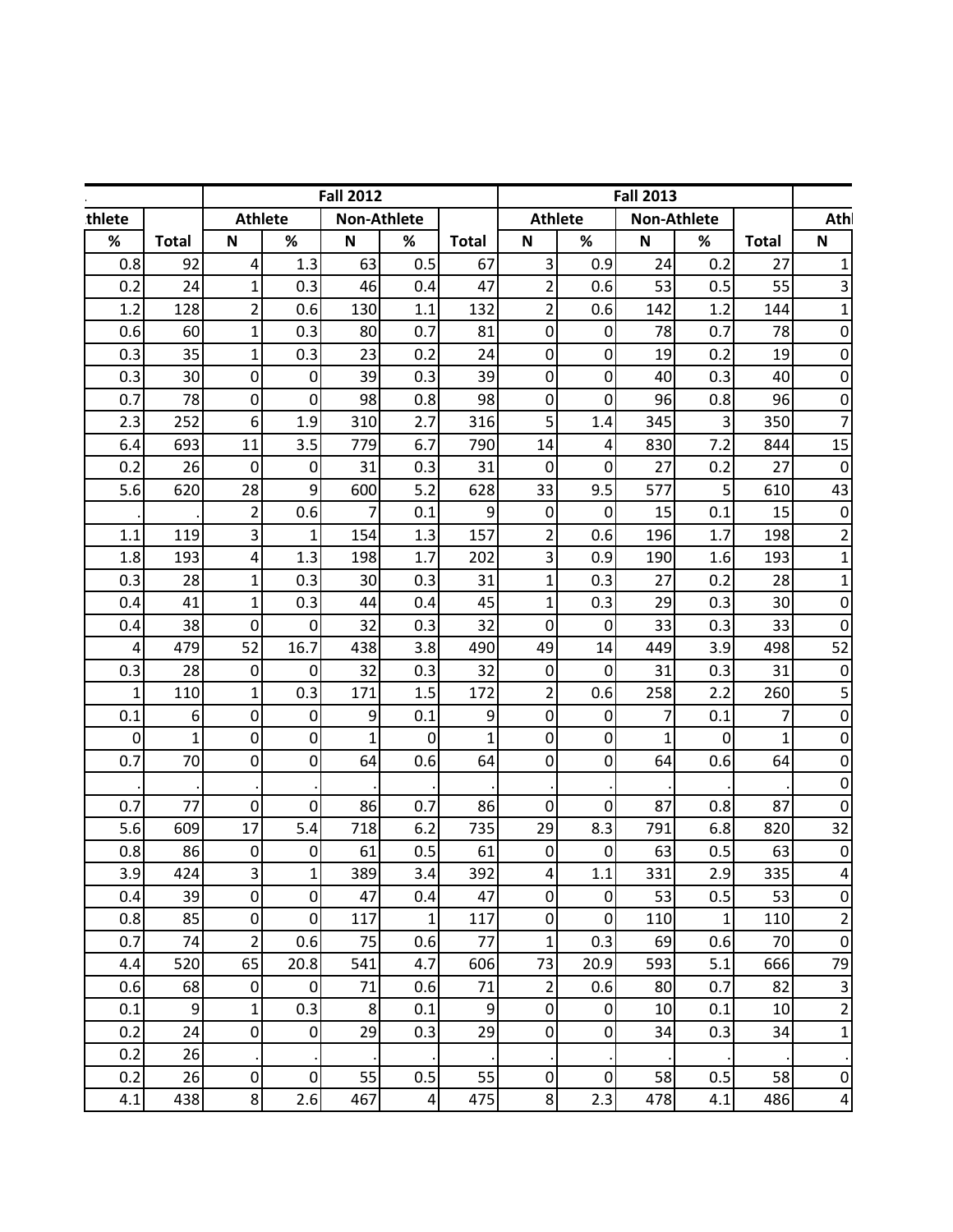| 0.6              | 71             | 1                                  | 0.3              | 81                      | 0.7              | 82             | $\overline{2}$   | 0.6            | 81             | 0.7         | 83             | 1                |
|------------------|----------------|------------------------------------|------------------|-------------------------|------------------|----------------|------------------|----------------|----------------|-------------|----------------|------------------|
| 4.2              | 458            | 12                                 | 3.8              | 410                     | 3.5              | 422            | 12               | 3.4            | 377            | 3.3         | 389            | 8                |
| $\pmb{0}$        | 1              |                                    |                  |                         |                  |                |                  |                |                |             |                |                  |
| 0.3              | 35             | 1                                  | 0.3              | 49                      | 0.4              | 50             | $\boldsymbol{0}$ | 0              | 46             | 0.4         | 46             | 1                |
| 0.1              | 10             | 0                                  | $\mathbf 0$      | 11                      | 0.1              | 11             | 0                | 0              | 13             | 0.1         | 13             | 0                |
| 5.9              | 637            | 17                                 | 5.4              | 651                     | 5.6              | 668            | 23               | 6.6            | 658            | 5.7         | 681            | 21               |
| 0.2              | 20             | $\pmb{0}$                          | $\mathbf 0$      | 12                      | 0.1              | 12             | $\boldsymbol{0}$ | 0              | 11             | 0.1         | 11             | $\boldsymbol{0}$ |
| 0.6              | 69             | $\mathbf 0$                        | $\mathbf 0$      | 85                      | 0.7              | 85             | 0                | $\mathbf{0}$   | 73             | 0.6         | 73             | $\mathbf 0$      |
| 1.1              | 129            | 15                                 | 4.8              | 145                     | 1.3              | 160            | 13               | 3.7            | 146            | 1.3         | 159            | 13               |
| 0.8              | 83             | $\mathbf{1}$                       | 0.3              | 92                      | 0.8              | 93             | $\mathbf{1}$     | 0.3            | 103            | 0.9         | 104            | 3                |
| 0.8              | 91             | $\pmb{0}$                          | $\mathbf 0$      | 107                     | 0.9              | 107            | $\overline{2}$   | 0.6            | 125            | 1.1         | 127            | $\overline{2}$   |
| 1                | 106            | 1                                  | 0.3              | 119                     | $\mathbf{1}$     | 120            | 4                | 1.1            | 116            | $\mathbf 1$ | 120            | 4                |
| 0.3              | 33             | $\mathbf{1}$                       | 0.3              | 42                      | 0.4              | 43             | $\overline{2}$   | 0.6            | 43             | 0.4         | 45             | 1                |
| 0.5              | 48             | $\pmb{0}$                          | $\boldsymbol{0}$ | 58                      | 0.5              | 58             | $\boldsymbol{0}$ | $\mathbf 0$    | 56             | 0.5         | 56             | $\mathbf 0$      |
| 0.5              | 52             | $\pmb{0}$                          | $\boldsymbol{0}$ | 42                      | 0.4              | 42             | $\mathbf 0$      | $\mathbf 0$    | 47             | 0.4         | 47             | $\boldsymbol{0}$ |
|                  |                | $\pmb{0}$                          | $\mathbf 0$      | 20                      | 0.2              | 20             | $\mathbf 0$      | 0              | 14             | 0.1         | 14             | $\boldsymbol{0}$ |
| 2.7              | 291            | $\pmb{0}$                          | $\mathbf 0$      | 268                     | 2.3              | 268            | 1                | 0.3            | 213            | 1.8         | 214            | $\overline{c}$   |
| 0.5              | 49             | $\pmb{0}$                          | $\mathbf 0$      | 56                      | 0.5              | 56             | $\boldsymbol{0}$ | $\mathbf 0$    | 69             | 0.6         | 69             | $\mathbf 0$      |
| 0.2              | 25             | $\mathbf 0$                        | $\mathbf 0$      | 7                       | 0.1              | $\overline{7}$ |                  |                |                |             |                |                  |
| 0.3              | 29             | $\pmb{0}$                          | $\boldsymbol{0}$ | 38                      | 0.3              | 38             | 0                | 0              | 46             | 0.4         | 46             | 1                |
| 1.7              | 179            | 3                                  | $\overline{1}$   | 222                     | 1.9              | 225            | $\overline{2}$   | 0.6            | 212            | 1.8         | 214            | 5                |
| $\boldsymbol{0}$ | 1              | $\pmb{0}$                          | $\mathbf 0$      | $\mathbf{1}$            | $\mathbf 0$      | $\mathbf{1}$   |                  |                |                |             |                |                  |
| 1.1              | 118            | $\overline{2}$                     | 0.6              | 120                     | $\mathbf{1}$     | 122            | 3                | 0.9            | 111            | 1           | 114            | 4                |
| 0.3              | 32             | $\pmb{0}$                          | $\mathbf 0$      | 43                      | 0.4              | 43             | 1                | 0.3            | 40             | 0.3         | 41             | $\overline{2}$   |
| 0.3              | 30             | 0                                  | $\mathbf 0$      | 42                      | 0.4              | 42             | $\mathbf 0$      | $\mathbf 0$    | 50             | 0.4         | 50             | $\mathbf 0$      |
| 5.9              | 632            | 10                                 | 3.2              | 607                     | 5.2              | 617            | 13               | 3.7            | 609            | 5.3         | 622            | 8                |
| 5.9              | 646            | 14                                 | 4.5              | 691                     | $6\,$            | 705            | 9                | 2.6            | 643            | 5.6         | 652            | 14               |
| 3.4              | 370            | 4                                  | 1.3              | 431                     | 3.7              | 435            | 3                | 0.9            | 401            | 3.5         | 404            | 5                |
| 1.6              | 170            | 2                                  | 0.6              | 212                     | 1.8              | 214            | $\overline{2}$   | 0.6            | 210            | 1.8         | 212            | $\mathbf{1}$     |
| $\mathbf 0$      | 3              | 0                                  | $\mathbf 0$      | 4                       | $\boldsymbol{0}$ | 4              | $\boldsymbol{0}$ | 0              | 3              | $\pmb{0}$   | 3              | $\boldsymbol{0}$ |
| 0.2              | 22             | $\overline{0}$                     | $\overline{0}$   | 22                      | 0.2              | 22             | $\overline{0}$   | $\Omega$       | 28             | 0.2         | 28             | $\overline{0}$   |
| 0.8              | 83             | $\mathbf 0$                        | $\mathbf 0$      | 69                      | 0.6              | 69             | $\mathbf 0$      | 0              | 70             | 0.6         | 70             | $\mathbf 0$      |
| 2.9              | 305            | $\pmb{4}$                          | 1.3              | 326                     | 2.8              | 330            | 5                | 1.4            | 281            | 2.4         | 286            | 5                |
| $\mathbf 0$      | $\overline{2}$ | 0                                  | $\mathbf 0$      | $\mathbf 1$             | $\pmb{0}$        | $\mathbf{1}$   | $\boldsymbol{0}$ | $\mathbf 0$    | $\mathbf{1}$   | $\mathbf 0$ | $\mathbf 1$    |                  |
| 1.9              | 204            | 6 <sup>1</sup>                     | 1.9              | 176                     | 1.5              | 182            | 12               | 3.4            | 147            | 1.3         | 159            | $\overline{7}$   |
| 0.8              | 90             | 1                                  | 0.3              | 95                      | 0.8              | 96             | $\overline{2}$   | 0.6            | 80             | 0.7         | 82             | $\overline{a}$   |
| $\boldsymbol{0}$ | 3              | $\pmb{0}$                          | $\boldsymbol{0}$ | $\overline{\mathbf{c}}$ | $\pmb{0}$        | $\overline{2}$ | $\boldsymbol{0}$ | $\mathbf 0$    | $\overline{2}$ | $\mathbf 0$ | $\overline{2}$ |                  |
|                  |                |                                    |                  |                         |                  |                |                  |                |                |             |                |                  |
| 0.8              | 90             | 3                                  | $\mathbf{1}$     | 142                     | 1.2              | 145            | 3                | 0.9            | 87             | 0.8         | 90             | $\overline{7}$   |
| 0.3              | 37             | $\overline{0}$<br>$\overline{3}12$ | $\mathbf 0$      | 46                      | 0.4              | 46             | $\boldsymbol{0}$ | $\overline{0}$ | 52             | 0.5         | 52             | $\boldsymbol{0}$ |
| 100              | 10,910         |                                    | 100              | 11,588                  | 100              | 11,900         | 349              | 100            | 11,552         |             | 100 11,901     | 377              |

nd major.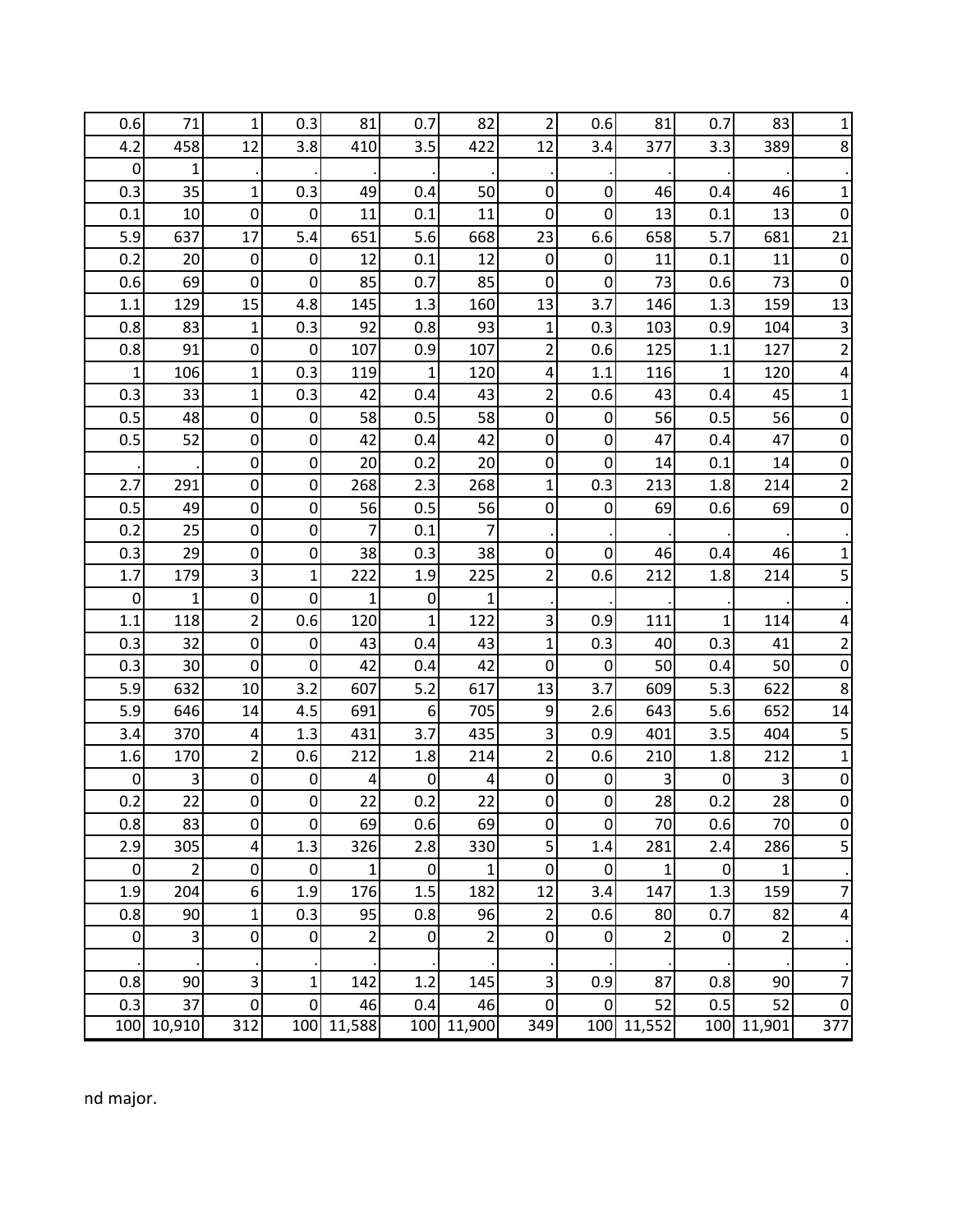erm.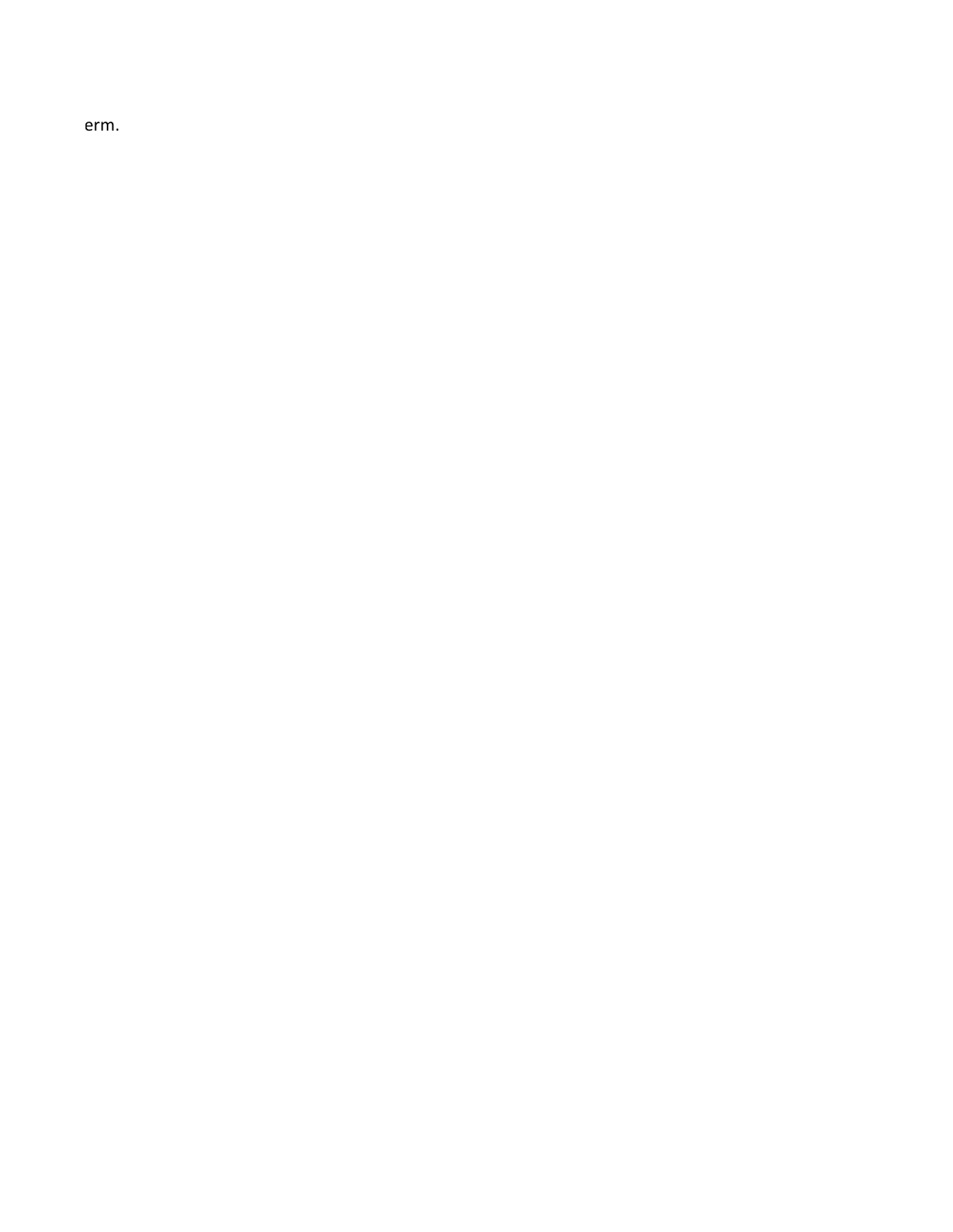| <b>Fall 2014</b>    |                |                  |                |  |  |  |  |  |  |
|---------------------|----------------|------------------|----------------|--|--|--|--|--|--|
| Non-Athlete<br>lete |                |                  |                |  |  |  |  |  |  |
| %                   | N              | ℅                | <b>Total</b>   |  |  |  |  |  |  |
| 0.3                 | 16             | 0.1              | 17             |  |  |  |  |  |  |
| 0.8                 | 37             | 0.3              | 40             |  |  |  |  |  |  |
| 0.3                 | 121            | 1.1              | 122            |  |  |  |  |  |  |
| 0                   | 90             | 0.8              | 90             |  |  |  |  |  |  |
| 0                   | 17             | 0.1              | 17             |  |  |  |  |  |  |
| 0                   | 36             | 0.3              | 36             |  |  |  |  |  |  |
| 0                   | 99             | 0.9              | 99             |  |  |  |  |  |  |
| 1.9                 | 348            | 3                | 355            |  |  |  |  |  |  |
| 4                   | 841            | $7.\overline{3}$ | 856            |  |  |  |  |  |  |
| 0                   | 30             | 0.3              | 30             |  |  |  |  |  |  |
| 11.4                | 570            | 5                | 613            |  |  |  |  |  |  |
| 0                   | 18             | 0.2              | 18             |  |  |  |  |  |  |
| 0.5                 | 208            | 1.8              | 210            |  |  |  |  |  |  |
| $0.\overline{3}$    | 218            | 1.9              | 219            |  |  |  |  |  |  |
| 0.3                 | 19             | 0.2              | 20             |  |  |  |  |  |  |
| 0                   | 22             | 0.2              | 22             |  |  |  |  |  |  |
| 0                   | 37             | 0.3              | 37             |  |  |  |  |  |  |
| 13.8                | 414            | 3.6              | 466            |  |  |  |  |  |  |
| 0                   | 27             | 0.2              | 27             |  |  |  |  |  |  |
| 1.3                 | 310            | 2.7              | 315            |  |  |  |  |  |  |
| 0                   | $\overline{9}$ | 0.1              | 9              |  |  |  |  |  |  |
| 0                   | $\mathbf{1}$   | 0                | $\overline{1}$ |  |  |  |  |  |  |
| 0                   | 67             | 0.6              | 67             |  |  |  |  |  |  |
| $\overline{0}$      | $\mathbf{1}$   | 0                | $\mathbf 1$    |  |  |  |  |  |  |
| 0                   | 80             | 0.7              | 80             |  |  |  |  |  |  |
| 8.5                 | 801            | 7                | 833            |  |  |  |  |  |  |
| 0                   | 59             | 0.5              | 59             |  |  |  |  |  |  |
| 1.1                 | 293            | 2.6              | 297            |  |  |  |  |  |  |
| 0                   | 48             | 0.4              | 48             |  |  |  |  |  |  |
| 0.5                 | 93             | 0.8              | 95             |  |  |  |  |  |  |
| 0                   | 76             | 0.7              | 76             |  |  |  |  |  |  |
| 21                  | 599            | 5.2              | 678            |  |  |  |  |  |  |
| 0.8                 | 65             | 0.6              | 68             |  |  |  |  |  |  |
| 0.5                 | 9              | 0.1              | 11             |  |  |  |  |  |  |
| 0.3                 | 38             | 0.3              | 39             |  |  |  |  |  |  |
|                     |                |                  |                |  |  |  |  |  |  |
| 0                   | 49             | 0.4              | 49             |  |  |  |  |  |  |
| 1.1                 | 440            | 3.8              | 444            |  |  |  |  |  |  |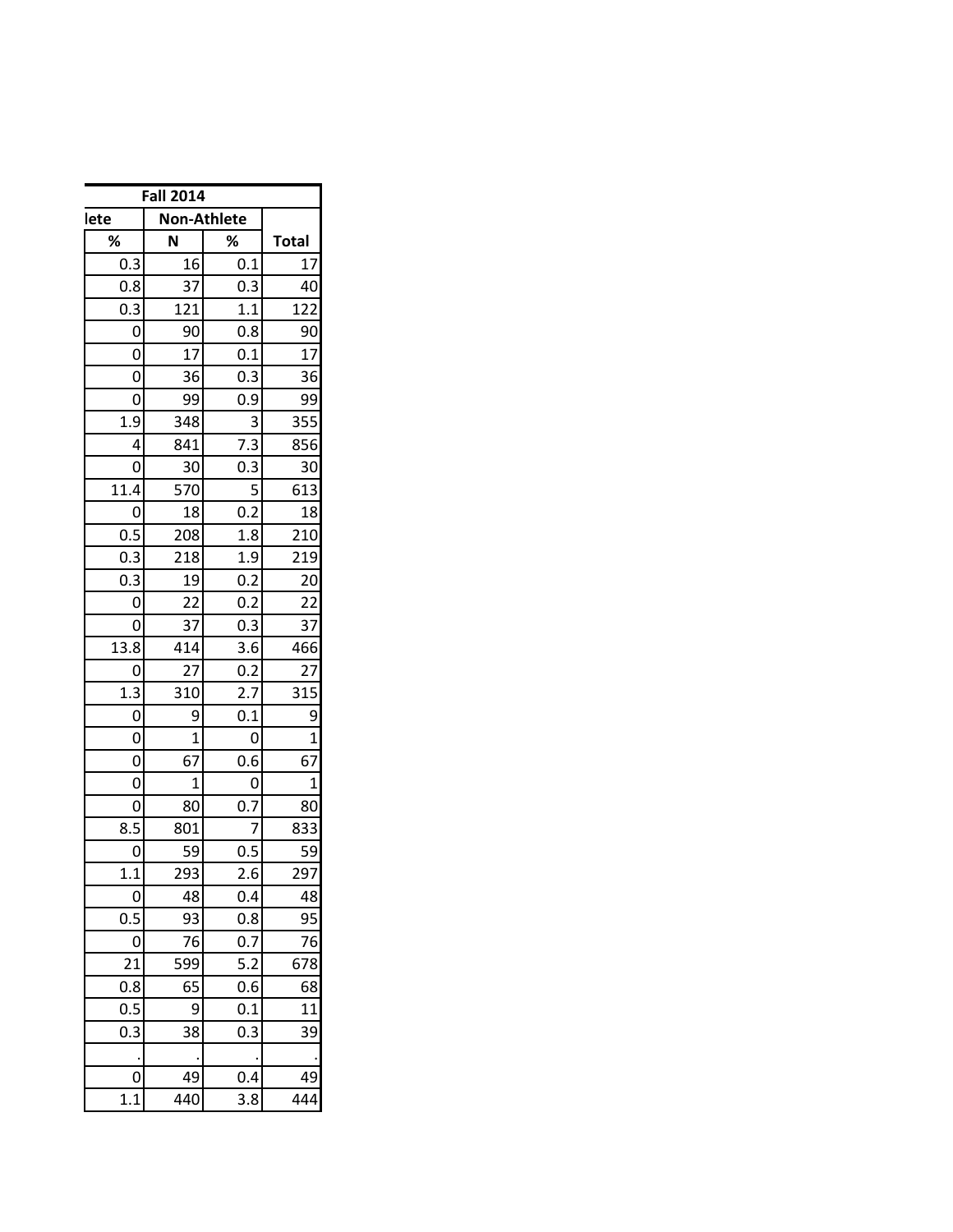| 0.3              | 80       | 0.7              | 81              |
|------------------|----------|------------------|-----------------|
| $2.\overline{1}$ | 333      | 2.9              | 341             |
|                  |          |                  |                 |
| 0.3              | 59       | 0.5              | 60              |
| 0                | 16       | 0.1              | 16              |
| 5.6              | 668      | 5.8              | 689             |
| 0                | 8        | 0.1              | 8               |
| $\overline{0}$   | 74       | 0.6              | 74              |
| 3.4              | 141      | 1.2              | 154             |
| 0.8              | 139      | 1.2              | 142             |
| 0.5              | 115      | $\mathbf{1}$     | 117             |
| 1.1              | 120      | $\mathbf{1}$     | 124             |
| 0.3              | 42       | 0.4              | 43              |
| 0                | 54       | 0.5              | 54              |
| 0                | 46       | 0.4              | 46              |
| 0                | 5        | 0                | 5               |
| 0.5              | 209      | 1.8              | 211             |
| 0                | 65       | 0.6              | 65              |
|                  |          |                  |                 |
| 0.3              | 46       | 0.4              | 47              |
| $\overline{1.3}$ | -<br>176 | 1.5              | 181             |
|                  |          |                  |                 |
| 1.1              | 97       | 0.8              | 101             |
| 0.5              | 36       | $0.\overline{3}$ | 38              |
| $\mathbf 0$      | 55       | 0.5              | 55              |
| 2.1              | 613      | 5.4              | 621             |
| 3.7              | 628      | 5.5              | 642             |
| 1.3              | 360      | 3.1              | 365             |
| 0.3              | 202      | 1.8              | 203             |
| 0                | 1        | 0                | 1               |
| 0                | 28       | $0.\overline{2}$ | 28              |
|                  | 59       | 0.5              | 59              |
| 1.3              | 221      | 1.9              | 226             |
|                  |          |                  |                 |
| 1.9              | 145      | 1.3              | 15 <sub>2</sub> |
| 1.1              | 57       | 0.5              | 61              |
|                  |          |                  |                 |
|                  |          |                  |                 |
| 1.9              | 291      | 2.5              | 298             |
| 0                | 52       | 0.5              | 52              |
| $\overline{1}00$ | 11,447   | 100              | 11,82           |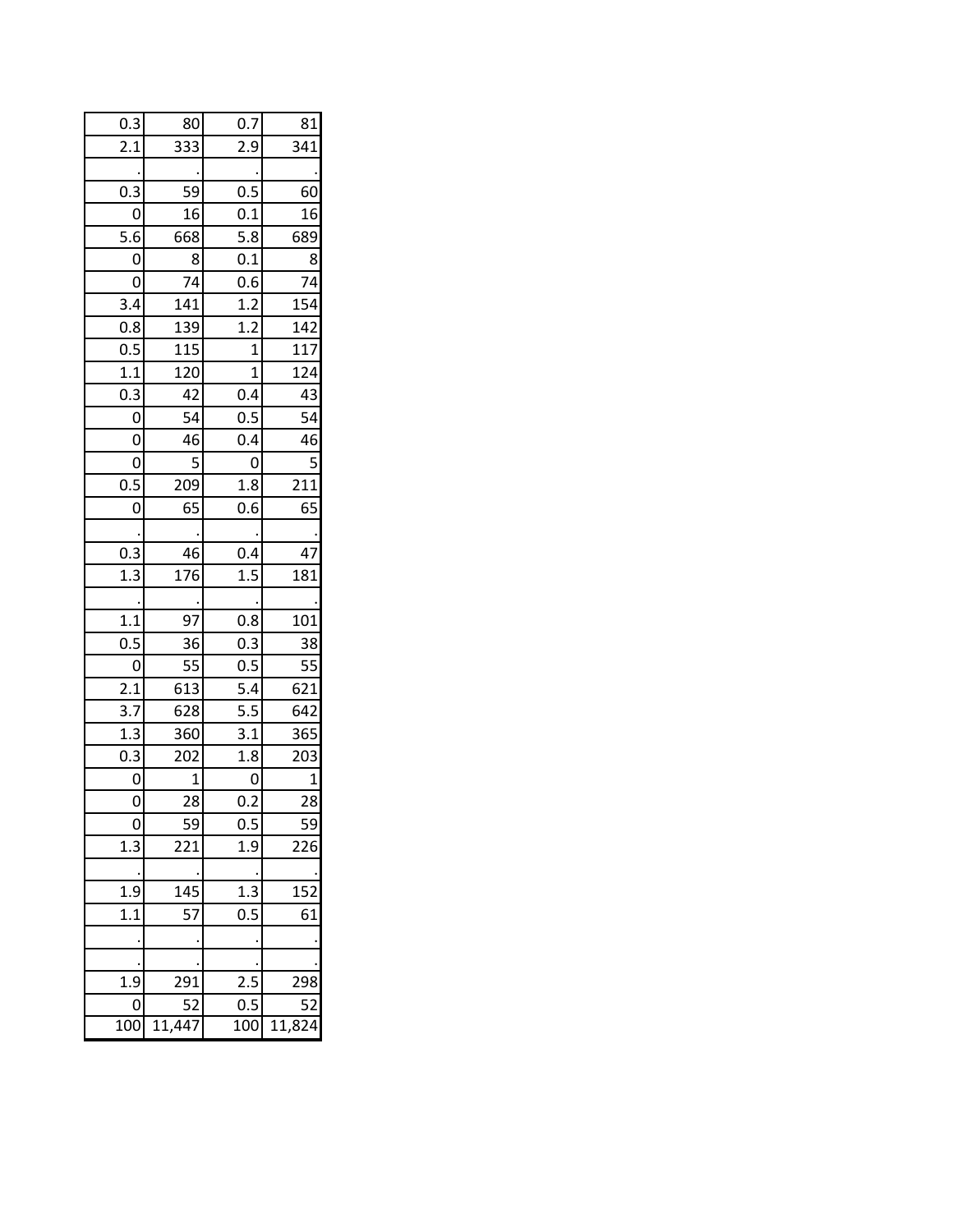# **Class Misses 2014-2015, compiled by Layna Mosley based on review of schedule requests. See**

|                                     | <b>Semester</b> | <b>MWF</b> | TTh | <b>Total</b> | <b>Notes</b>                    |
|-------------------------------------|-----------------|------------|-----|--------------|---------------------------------|
| Baseball                            | Spring          |            | 3   | 0            | 3 Competition scheduled on a    |
| Basketball M <sub>Gall</sub>        |                 |            | 1   | 1            | 2 Men's basketball document     |
| Basketball M <sub>Gpring</sub>      |                 |            | 0   | 1            | 1 Men's basketball document     |
| <b>Basketball W<sub>'</sub>Fall</b> |                 |            | 2   | 2            | 4                               |
| <b>Basketball WGSpring</b>          |                 |            | 1   | 3            | 4 Does not include NCAA tou     |
| Cross Country Fall                  |                 |            | 4   | 1            | 5 Does not include NCAA SE F    |
| Cross Country Fall                  |                 |            | 4   | 1            | 5 Does not include NCAA SE F    |
| <b>Fencing Men'Fall</b>             |                 |            | 6   | 0            | 6 Between 2 and 6 total miss    |
| <b>Fencing Men'Spring</b>           |                 |            | 6   | 0            | 6 Between 3 and 6 total miss    |
| Fencing Wom Fall                    |                 |            | 6   | 0            | 6 Between 2 and 6 total miss    |
| <b>Fencing Women's Spring</b>       |                 |            | 7   | 0            | 7 Between 3 and 7 total miss    |
| Field Hockey Fall                   |                 |            | 4   | 4            | 8 Missed day counts include t   |
| Field Hockey Spring                 |                 |            | 0   | 0            | 0                               |
| Football                            | Fall            |            | 4   | 0            | 4 The three ful misses counte   |
| Golf Men's                          | Fall            |            | 4   | 2            | 6                               |
| Golf Men's                          | Spring          |            | 5   | 3            | 8 includes conference tourna    |
| <b>Golf Women' Fall</b>             |                 |            | 4   | 3            | 7                               |
| <b>Golf Women' Spring</b>           |                 |            | 5   | 4            | 9                               |
| Gymnastics Spring                   |                 |            | 1   | 0            | $\mathbf{1}$                    |
| Lacrosse Mer Fall                   |                 |            | 0   | 0            | 0                               |
| <b>Lacrosse Mer Spring</b>          |                 |            | 4   | 1            | 5 This is the only schedule red |
| Lacrosse Wor Fall                   |                 |            | 0   | 0            | $\mathbf{0}$                    |
| Lacrosse Wor Spring                 |                 |            | 6   | 1            | 7 includes conference tourna    |
| Rowing                              | Fall            |            | 2   | 0            | $\overline{2}$                  |
| Rowing                              | Spring          |            | 4   | 0            | 4                               |
| Soccer Men's Fall                   |                 |            | 4   | 3            | 7 Missed day counts include t   |
| <b>Soccer Men's Spring</b>          |                 |            | 0   | 0            | 0                               |
| Soccer Wome Fall                    |                 |            | 2   | 2            | 4                               |
| Soccer Wome Spring                  |                 |            | 0   | 0            | 0 Note from Athletics: "Weat    |
| Softball Wom Spring                 |                 |            | 3   | 3            | 6 Weekday home games: 1 g       |
| Softball Wom Fall                   |                 |            | 0   | 0            | 0                               |
| Swimming M Fall                     |                 |            | 1.5 | 0.5          | 2                               |
| Swimming M Spring                   |                 |            | 2   | 2            | 4 Count includes ACC champi     |
| Swimming W Fall                     |                 |            | 0.5 | 1            | 1.5                             |
| Swimming W Spring                   |                 |            | 2.5 | 2            | 4.5 Count does not include NC/  |
| <b>Tennis Men's Spring</b>          |                 |            | 5   | 0            | 5 Does not include National I   |
| Tennis Men's Fall                   |                 |            | 7   | 4            | 11 Most competition events in   |
| Tennis Wome Fall                    |                 |            | 4   | 3            | 7 Not all players compete in a  |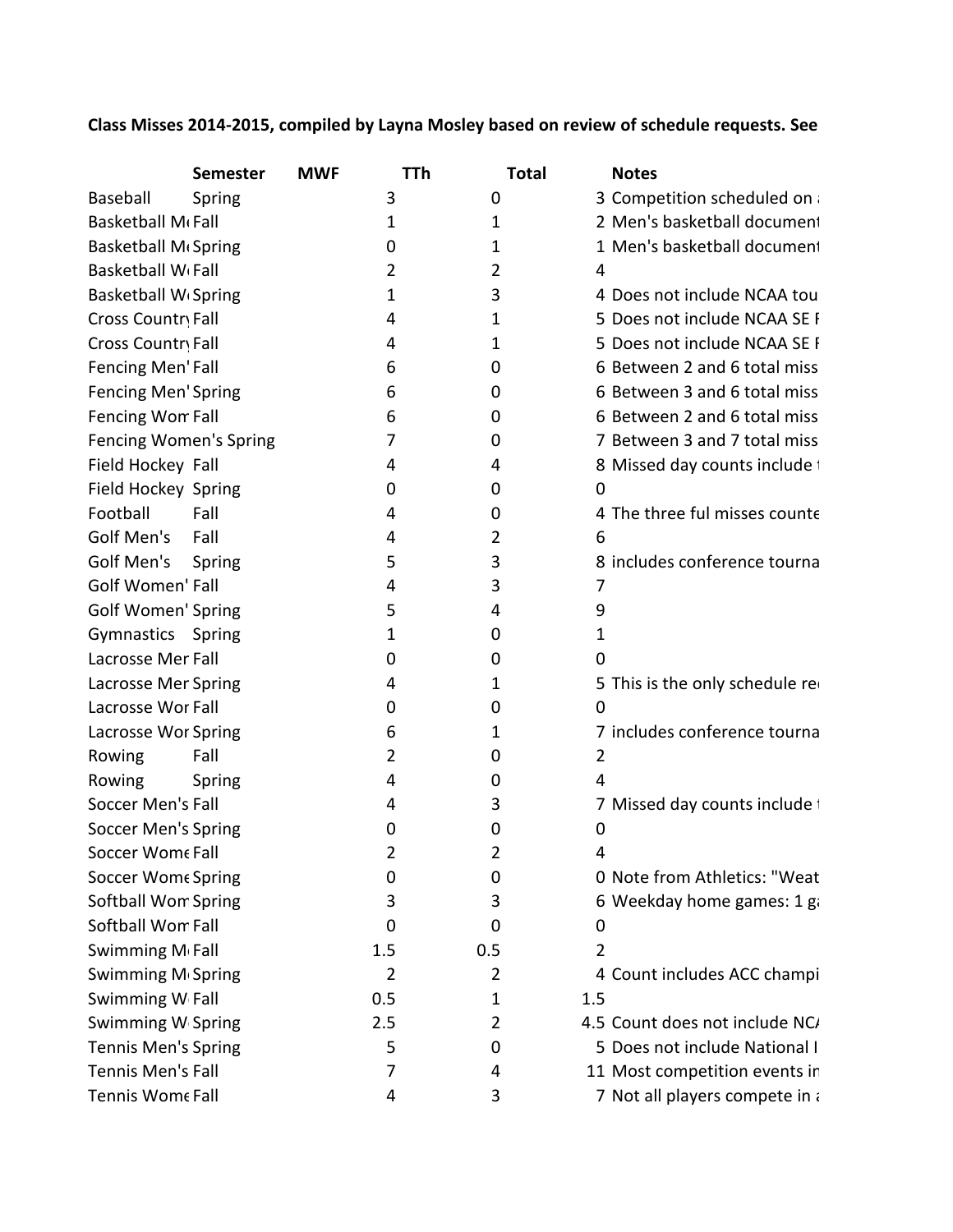| <b>Tennis Wome Spring</b>   |        | 5.5 | 1.5 |     |                                 |
|-----------------------------|--------|-----|-----|-----|---------------------------------|
| Track and Fie Spring        |        | 5.5 |     |     | 5.5 Some competition is based   |
| <b>Track and Fie Spring</b> |        | 4.5 | 3   |     | 7.5 Some competition is based   |
| Volleyball WcFall           |        | 6   | 0   |     | 6 All missed class days are Fri |
| <b>Volleyball Wc Spring</b> |        |     |     | 0   |                                 |
| Wrestling                   | Fall   |     |     | 3   |                                 |
| Wrestling                   | Spring | 0.5 |     | 0.5 |                                 |

Based on schedule declarations that are completed by coaches, reviewed by Athletics and provid Unless otherwise noted, counts include days off class that are missed, but exempt from the "day Sports listing only one semester either have competition only during that semester, or did not h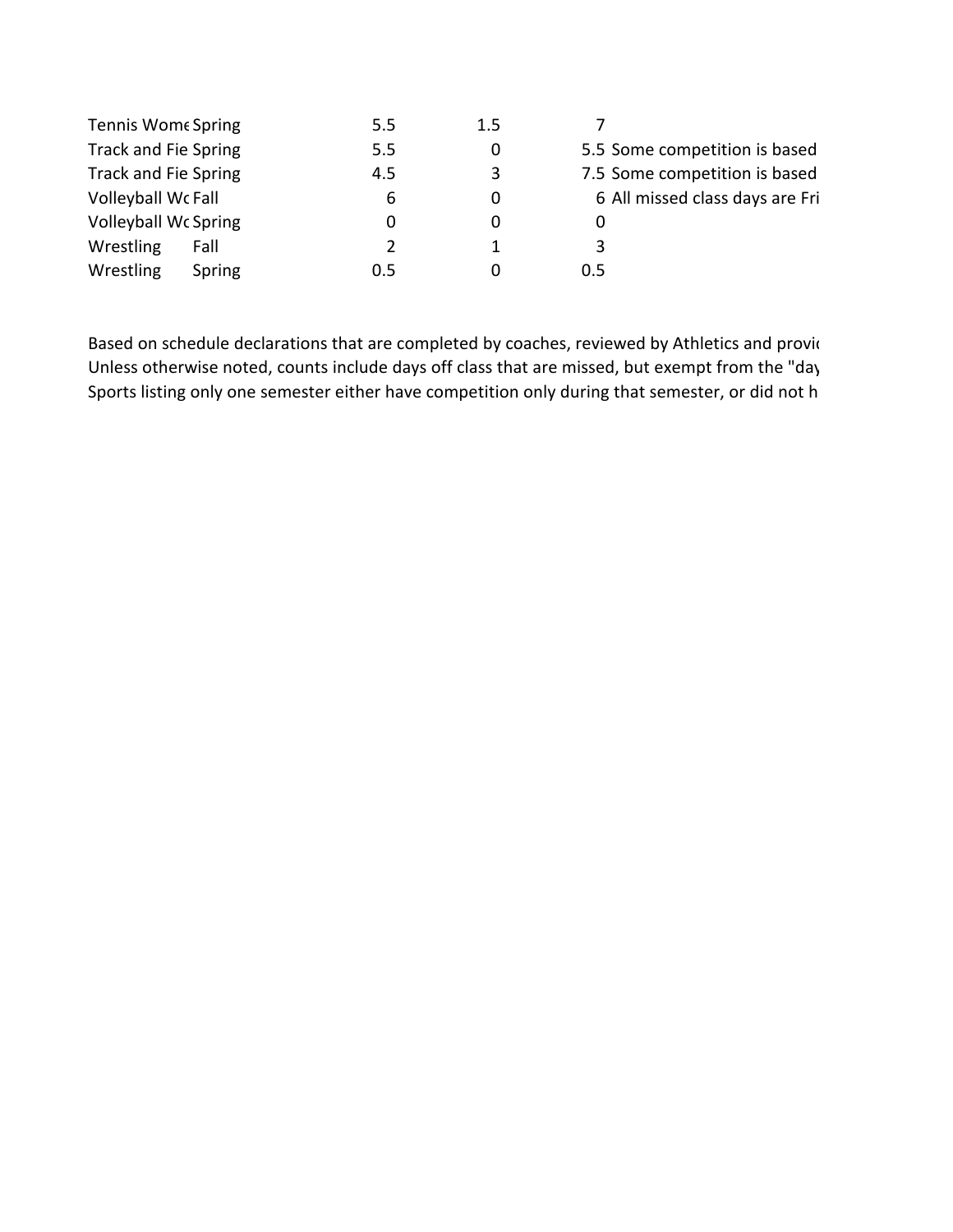#### **notes as well.**

 an exam day, April 28 (evening). Schedule includes many Friday 3pm games, and two Tuesday 3p tation did not include the standard schedule request/missed days form. It instead includes a dail tation did not include the standard schedule request/missed days form. It instead includes a dail

 rnament games/travel Regional or national championship Regional or national championship es, depending on tournaments and qualification es, dependign on tournaments and qualification es, depending on tournaments and qualification es, dependign on tournaments and qualification the ACC tournament.

ed here are Fridays for which the request notes that players will attend Friday class until 8am. Tw

ament.

quest I've seen which acknowledges missed class day (0.5 day) for a Friday (4pm) home game

ament.

the ACC tournament.

 ther forced multiple revisions to their Spring 2015 schedule. All revisions are attached in separate ame started 3pm; all others at 4pm or later. Note from Athletics: "Weather forced multiple revis

onships (4 missed days)

AA diving or swimming championships

 ndoor Championships. Spring tennis events typically involve entire team. Misses counts are base nvolve 1-4 student athletes each, as many are based on qualification; or there are events listed th all tournaments during indoor season. Some based on qualification.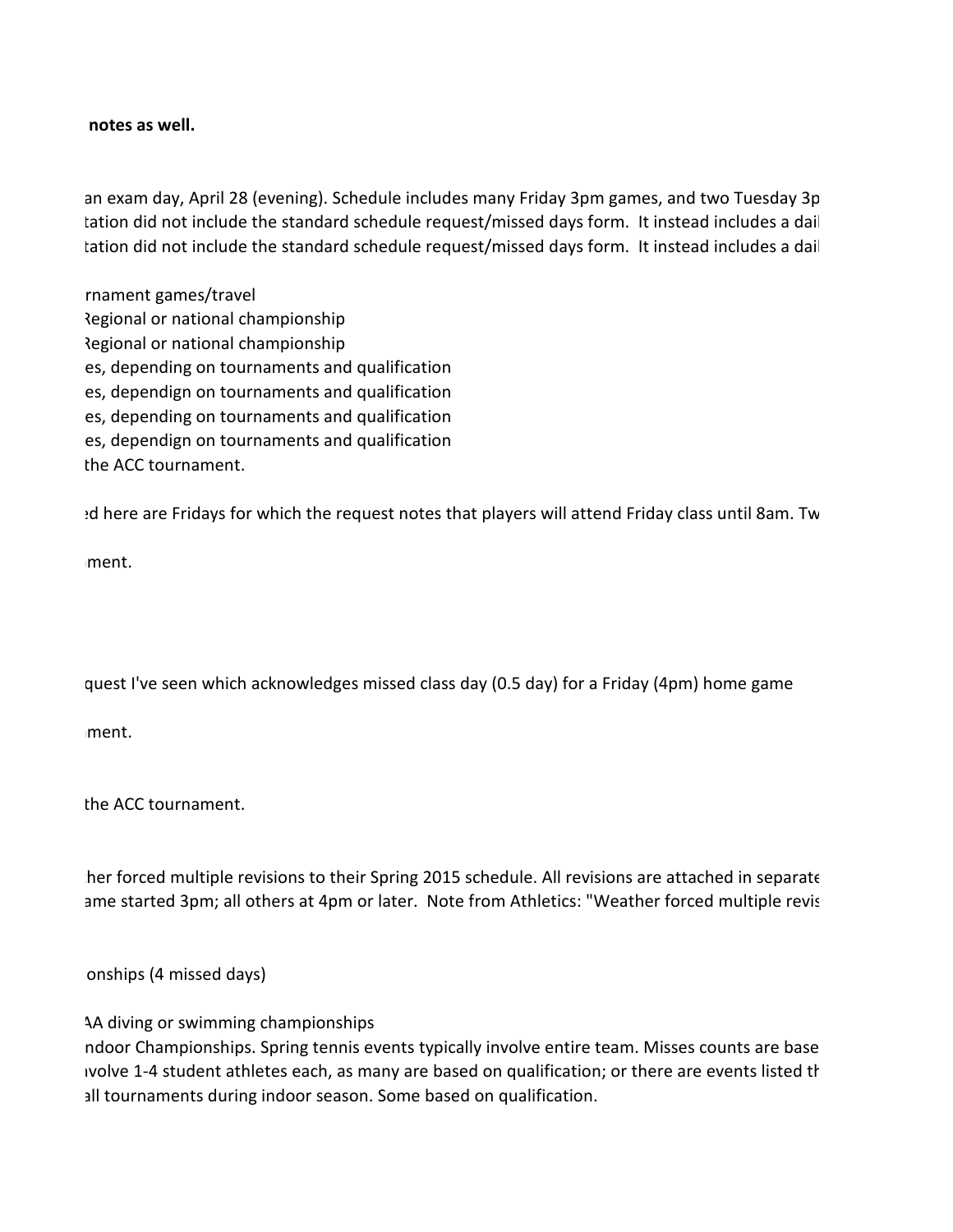on qualification; squad sometimes split to compete in different meets. on qualification; squad sometimes split to compete in different meets. idays.

 ded to FAC by Athletics. ys off classes" count. ave any class misses in the other semester.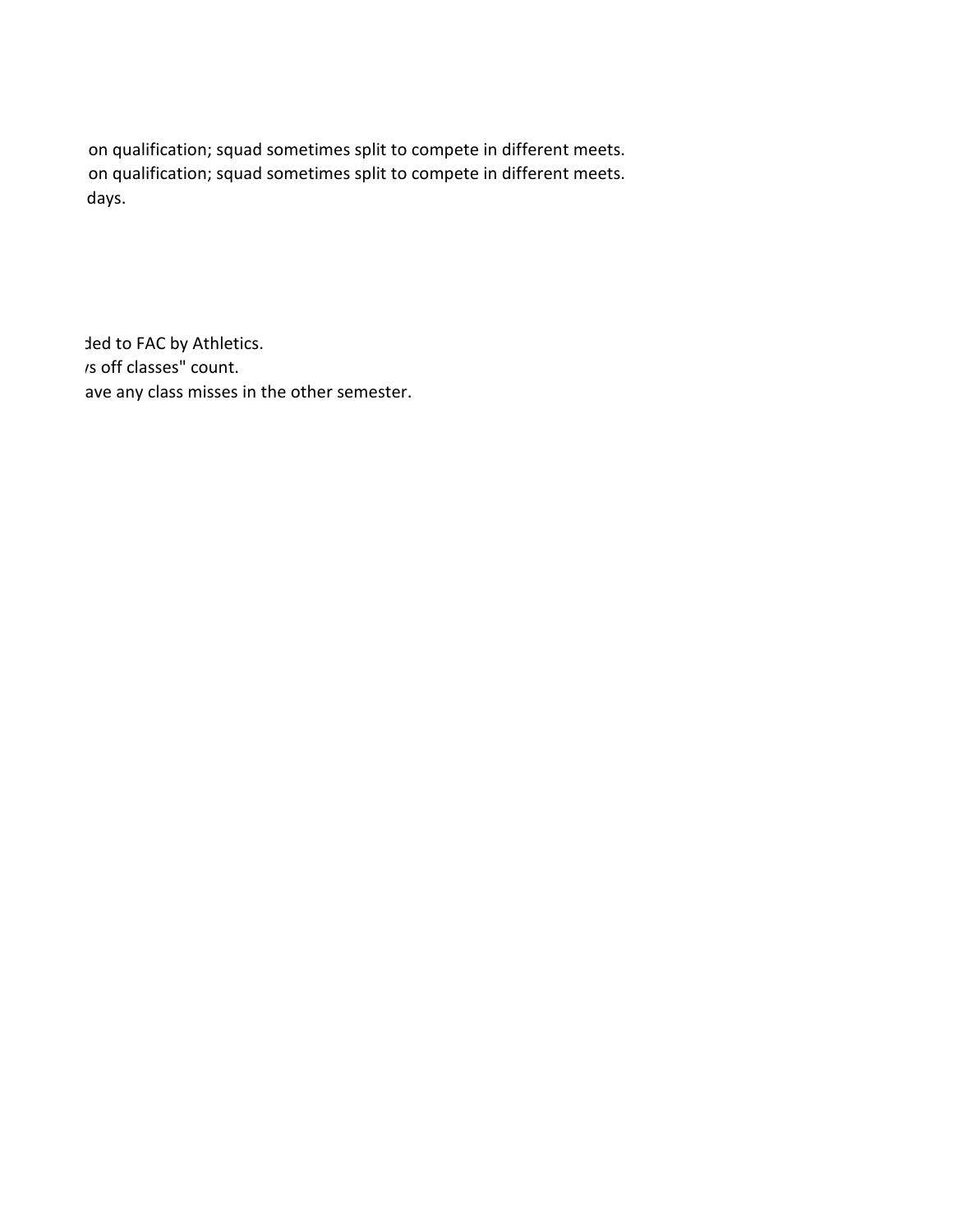pm games (without noting an missed class time)

ly schedule (practice/competition) which also notes time of departures for away competition. No ly schedule (practice/competition) which also notes time of departures for away competition. No

ro Fridays with "class until 11am" are counted here as half day misses. There are an additional (no

 e documents submitted by the coaching staff." sions to their Spring 2015 schedule. All revisions are attached in separate documents submitted k

d on assuming entire team travels to each event.

hat are concurrent (and some require more travel than others). These totals avoid double countin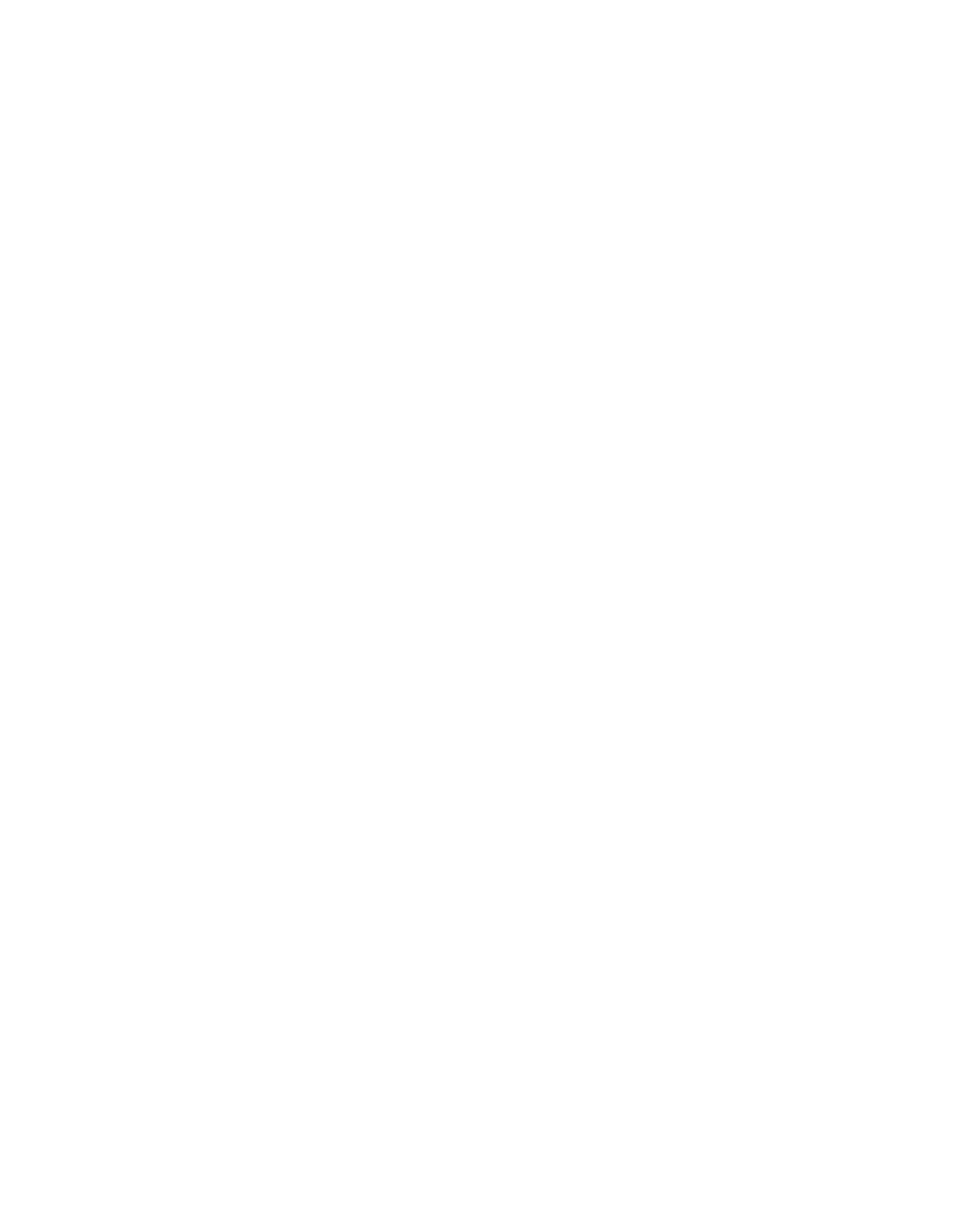ote from Athletics: "NCAA legislation requires missed class time to be approved by the FAR. Docu ote from Athletics: "NCAA legislation requires missed class time to be approved by the FAR. Docu

ot counted here) 6 days (5 Fridays and one Thursday) with class attendance noted until 2pm. Not

by the coaching staff."

ng, but count the event with the most missed time.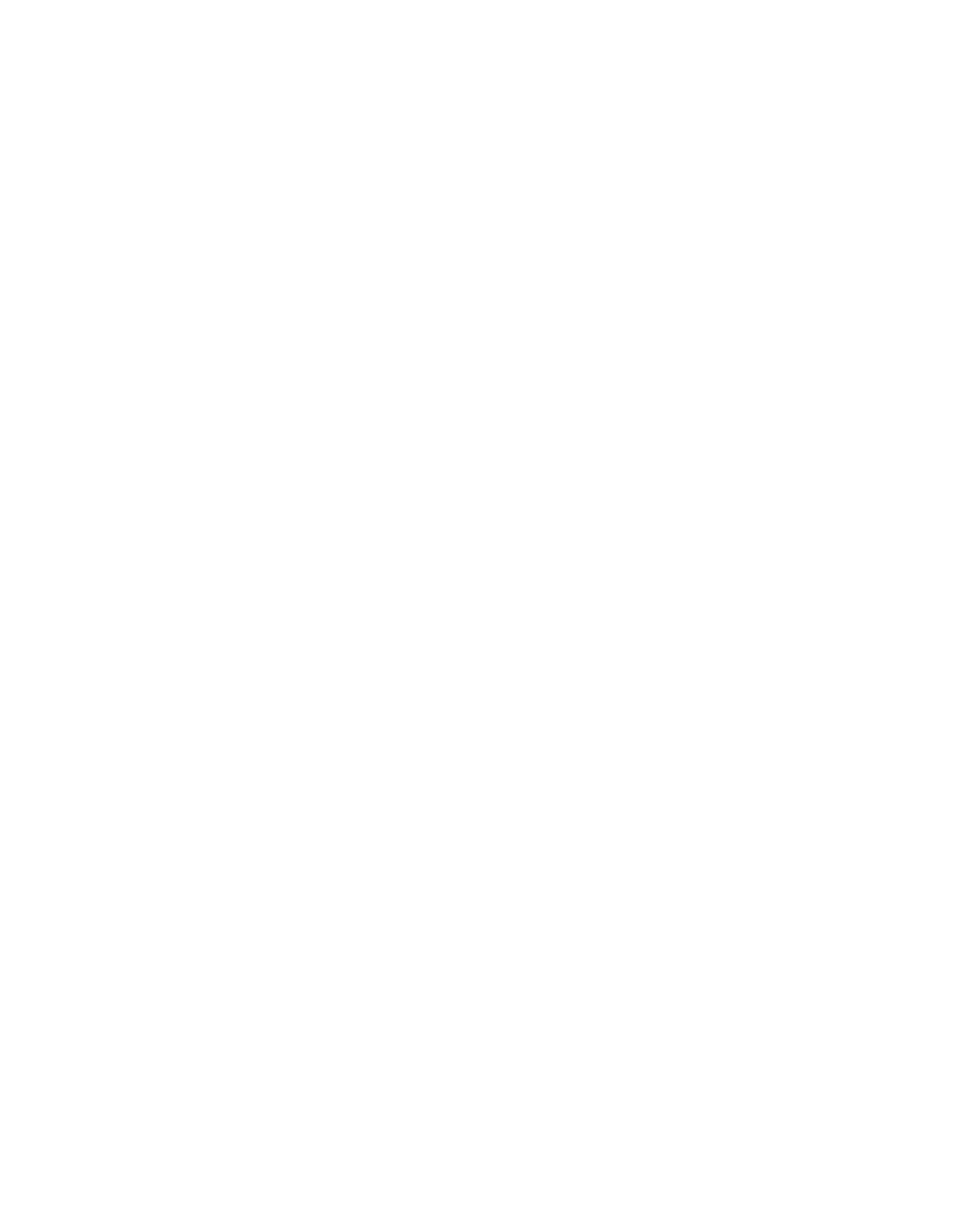mentation of such approval is attached." mentation of such approval is attached."

te from Athletics: "We have provided the date and time which MFB student-athletes are required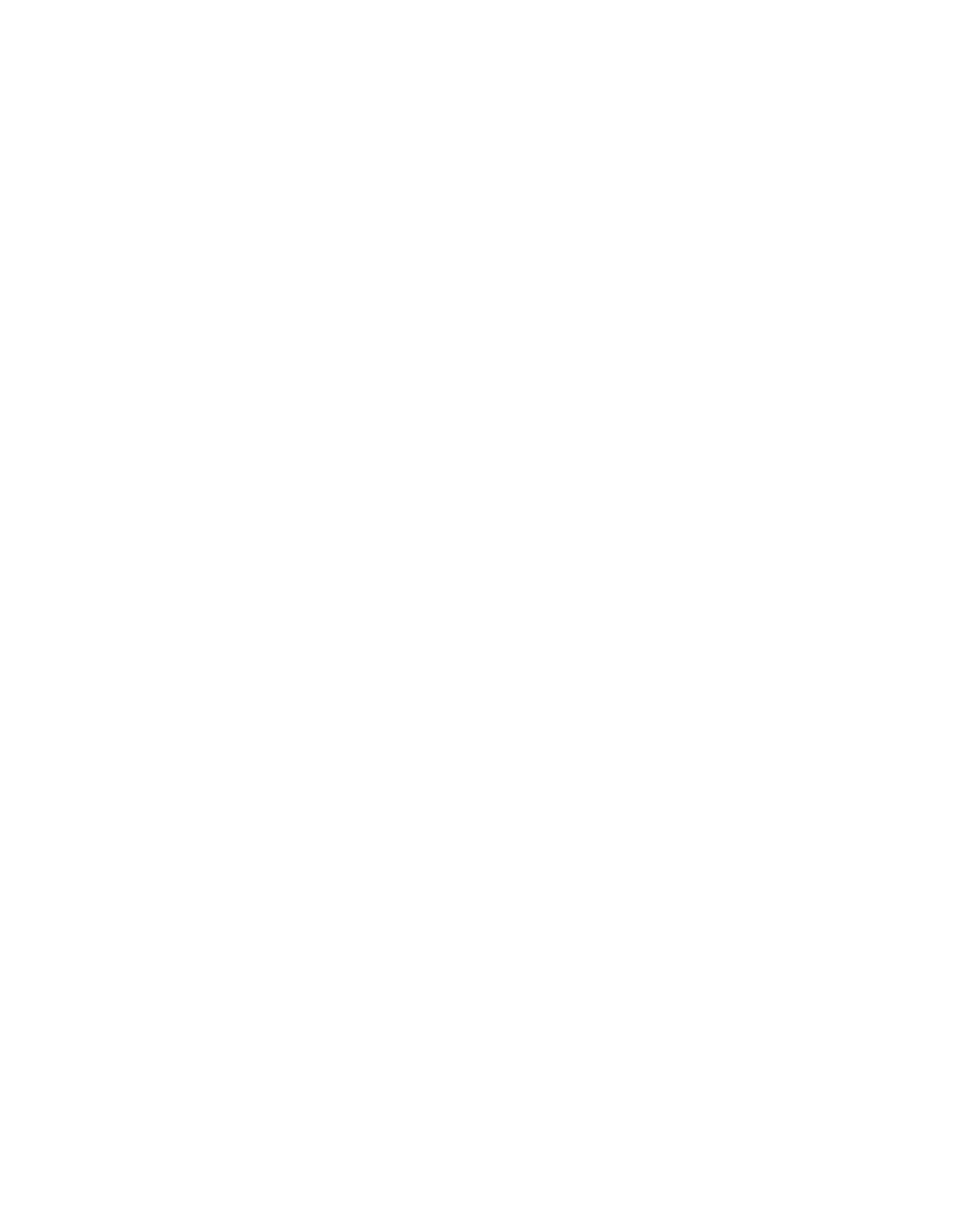d to report on-call for competition. Team travel in MFB is highly regulated inasmuch as all but on